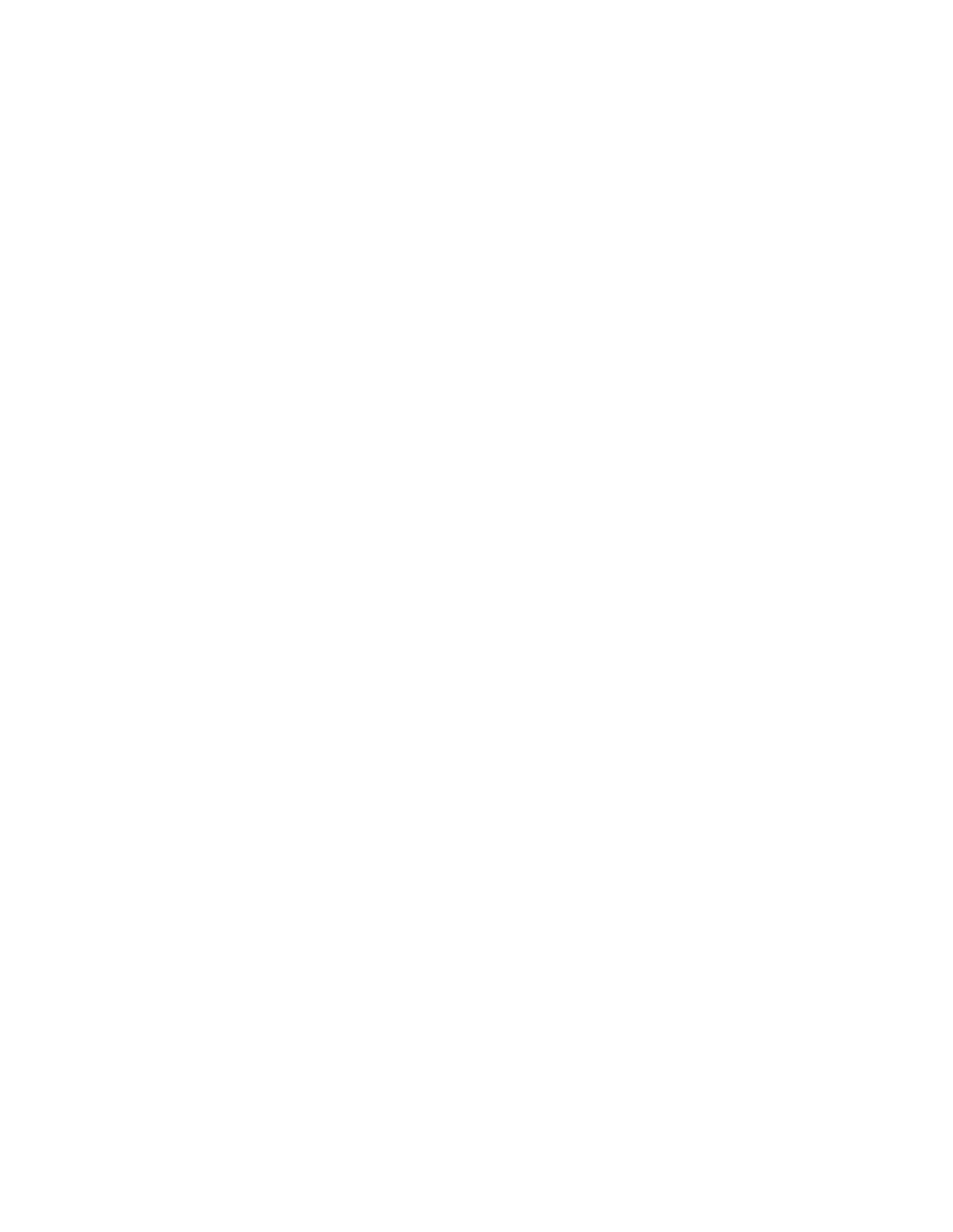# **Table of contents**

| <b>Executive summary</b>                                 | v                 |
|----------------------------------------------------------|-------------------|
| Main developing country exports and exporters            | $\mathsf{V}$      |
| Developing country importers                             | Vİ                |
| <b>Overlap with Special Products</b>                     | vi                |
| Other WTO remedies                                       | vii               |
| <b>Introduction</b>                                      | 1                 |
| Methodology                                              | 2                 |
| The main developing country exports and exporters        | $\mathbf 2$       |
| Major exports                                            | $\overline{2}$    |
| Products for which South–South trade is important        | $\mathbf{1}$      |
| <b>Export trends</b>                                     | 3                 |
| <b>Developing country importers</b>                      | 5                 |
| The main importers                                       | 5                 |
| Importer characteristics                                 | 8                 |
| <b>Overlap with Special Products</b>                     | 8                 |
| <b>Other WTO remedies</b>                                | 11                |
| Case A: low applied tariffs                              | $12 \overline{ }$ |
| Case B: wide margin between bound and applied rates      | 12                |
| Case C: absolutely high rates of applied and bound rates | 12                |
| <b>Summary of findings</b>                               | 17                |
| <b>Appendix Tables</b>                                   | 19                |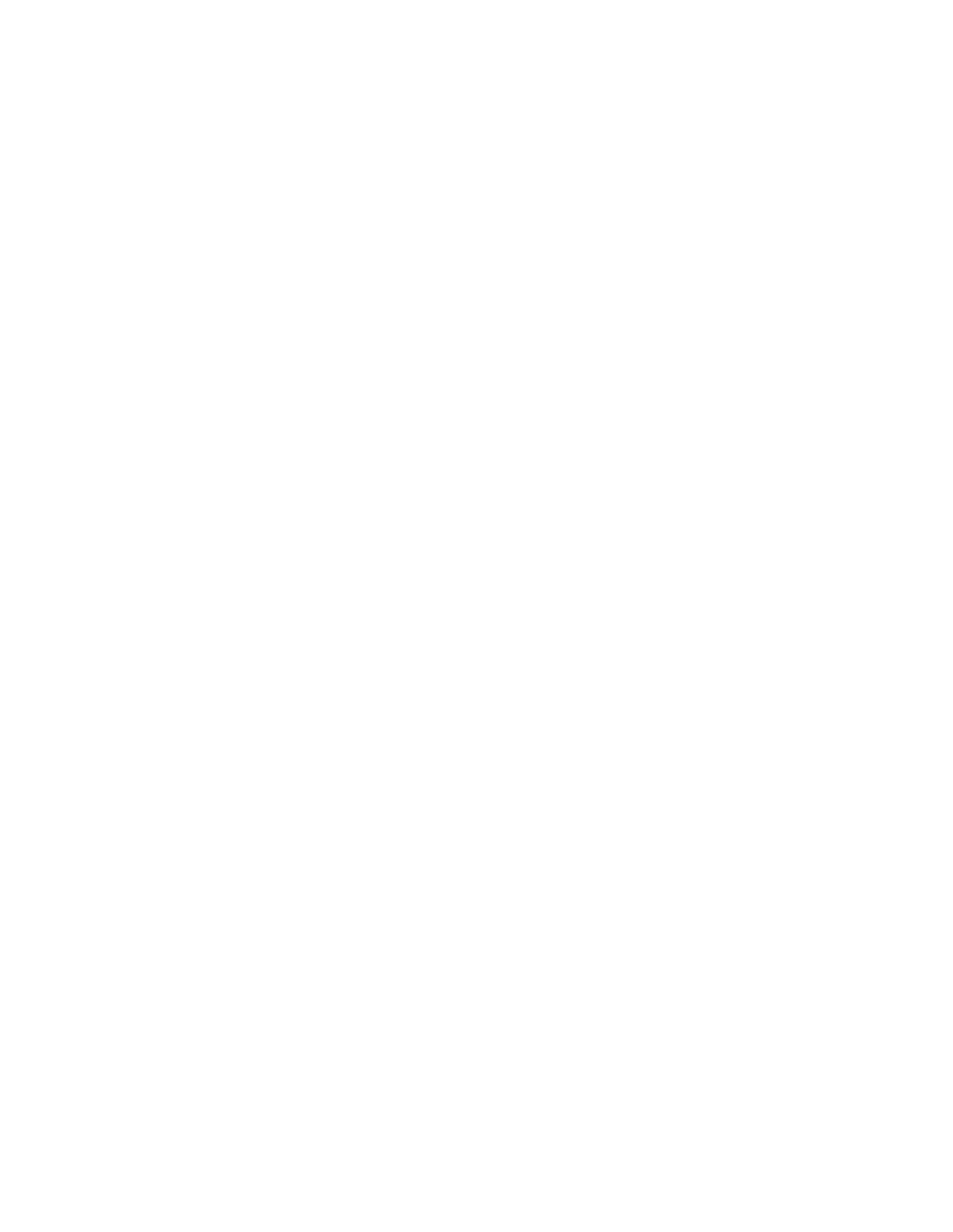# **Executive summary**

This report helps to identify the extent to which the designation of products as Special Products (SPs) might affect other developing country exporters. It aims to establish the *prima facie* evidence on the overlap between products that are important to developing countries as exports and those that are important to other developing countries as potential SPs. It provides information on the main developing country exporters and importers, the main products that are traded, and the main trends.

It uses this information to identify the importance for South–South trade of the products which appear most likely to be designated as SPs. Any notable barriers to trade in these products are also flagged. No 'magic formulas' are discovered that would allow the legitimate interests of Southern exporters and importers to be reconciled through a simple rule or provision. But the analysis does succeed in narrowing considerably the main areas of potential contention so that they may be resolvable through a limited number of bilateral negotiations.

### **Main developing country exports and exporters**

Some 40 agricultural products<sup>1</sup> accounted for 0.5 percent or more of total developing country exports of goods covered by the WTO Agreement on Agriculture in 2005. These are the products on which the report is concentrated given, on the one hand, time and space constraints and, on the other, the extremely wide range of agricultural products traded by developing countries. It should be noted, though, that these 40 products accounted for less than 56 percent of total developing country exports of agricultural goods, and so there are many other products that have not been covered by this study. A very much larger study would be required in order to bring them within its purview. But all the main goods are here.

These major developing country exports fall into eight broad product groups: meat, fresh vegetables, fresh/processed fruits, beverages, cereals and preparations, vegetable oils, sugar, tobacco and cotton. But South–South trade is important for only some of them. In only 27 cases is there at least one major developing country exporter that sends at least one-third of its exports to other developing countries.<sup>2</sup> The incidence of high developing country import market share is heavily focused on a relatively small number of country/product combinations. This leads to some optimism that bilateral negotiations could solve a significant proportion of potential problems concerning SPs and South–South trade.

The products that appear to be of particular concern in the Doha SP context are maize, rice, soya beans/oil/oilcake, palm oil (two items), sugar (two items), confectionery, fish meal, tobacco/cigarettes and cotton. These are the products for which there is more than one major developing country exporter which, combined, accounted for more than 50 percent of total developing country exports in 2005.

Although much of the analysis has been done in relation to just one year (2005), time series analysis has been made for the period 2001–2005. The picture is a very complex one, with substantial annual variations in many cases. But there are no clear-cut cases in which the 2005 figure provides a misleading impression because it is uniquely high or low compared with all the other four years.

 $\overline{a}$ 

<sup>1</sup> At the Harmonised System (HS) 6-digit level.

<sup>2</sup> Major exporters are defined as those supplying 5 percent or more of total reported world imports of the product in question from developing countries.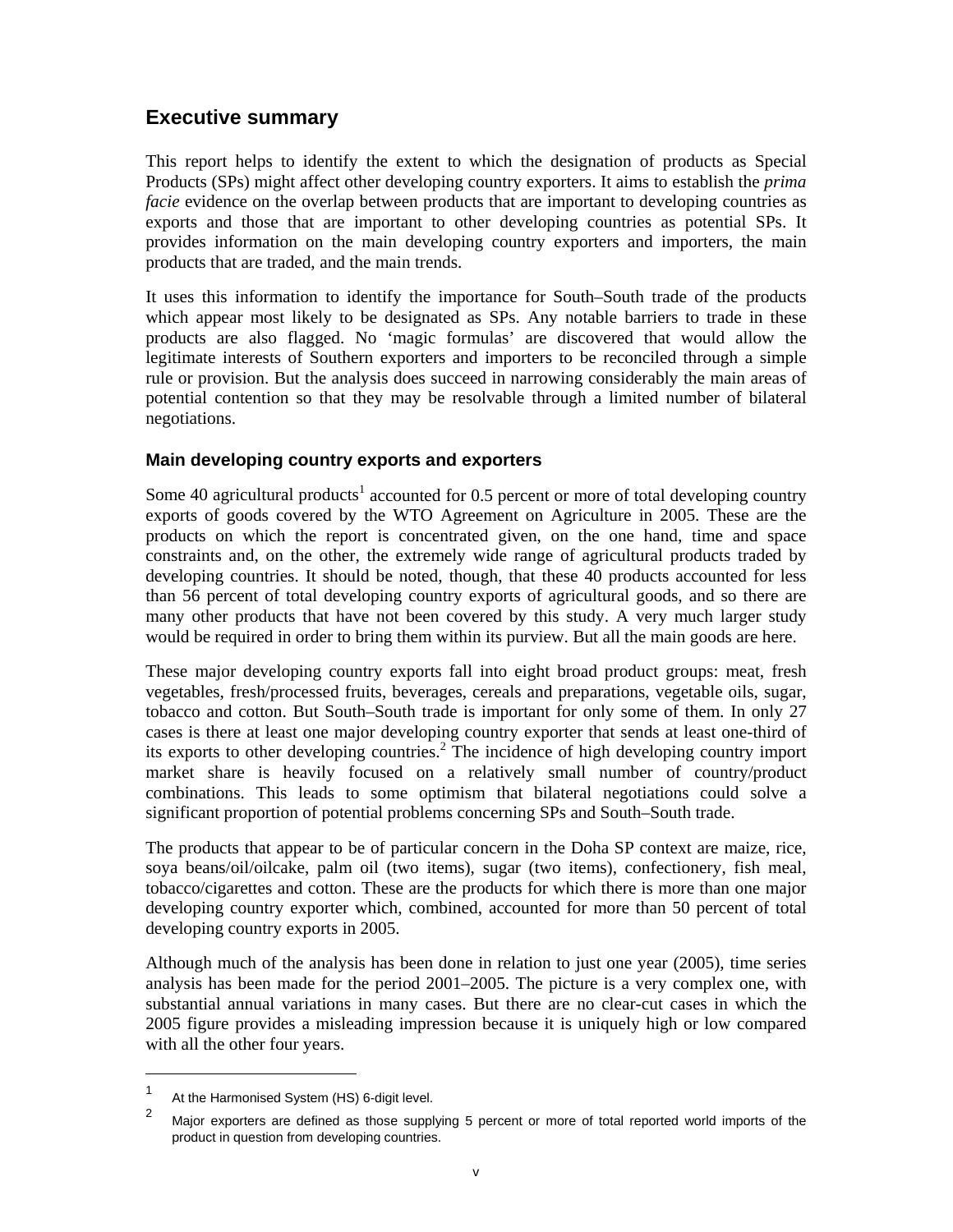#### **Developing country importers**

The characteristics of developing country importers are a key element of this analysis because the pattern of their trade may affect their attitude towards SPs. If an importer sources a high proportion of an agricultural good only from other developing countries, it could be possible to find a formulation which would satisfy all parties. In any case, the resolution of a coherent 'Southern' position on SPs would largely involve developing countries. If, by contrast, a large proportion of imports is sourced from developed countries this may be more difficult. Given that a high proportion of the problematic commodities are items on which developed countries distort international production and trade, there may be a strong perceived need by developing country importers to apply SPs.

The study has identified the main developing country importers of all the key products identified.<sup>3</sup> There is a high degree of concentration of the important developing country importers. In half of the cases studied, three or fewer developing countries absorbed a significant share of a country's exports to other developing countries. Again, this gives hope that bilateral negotiations might provide a basis for a common understanding on the use of SPs in these cases.

There is, moreover, a considerable overlap in the main developing country importers of different products. Of the 43 countries identified as a major importer of one or more of the key developing country exports, 25 were involved in three or fewer country/product combinations. The developing countries that were found most frequently to be importing key products are: China, Indonesia, Malaysia, Hong Kong, Singapore, Thailand, Pakistan, South Korea, Philippines, Saudi Arabia, Iran, South Africa, Turkey, Chile and India.

There is however no clear picture of whether these main importers source their imports mainly from developed or developing countries. In some cases, developing countries are overwhelmingly the most important source of imports for all the major importers. And there are no cases where developing countries are minor sources for all the importers. But there are many instances where there is a wide dispersion between some importers (where developing countries form a very small share of the total) and others (where they are the major source). These may be the most difficult cases to deal with since some importers may wish to protect themselves against imports from developed countries whilst others have no such need.

### **Overlap with Special Products**

 $\overline{a}$ 

Because of the diversity of importer situations it is important to see which goods that are important in South–South trade are likely to be designated as SPs. Since no list of nominated SPs yet exists, any comparison must be speculative. The report uses a list of possible SPs that were identified by ICTSD research as products most likely to be designated as SPs. Of the ten product groups listed as potential SPs, only six have featured in the analysis because they are both important developing country exports and a significant proportion are destined for other developing countries.

Obviously, some minor exports may be very important and problematic for some countries. But given the picture of considerable diversity painted in this analysis of major products, it would seem sensible for Southern countries to seek first to reach an understanding on the majors. Should this be forthcoming, then attention could turn to the minor products not covered in this report.

<sup>3</sup> Major importers are defined as developing countries that account for 5 percent or more of the total exports from the principal developing country exporters to developing country destinations.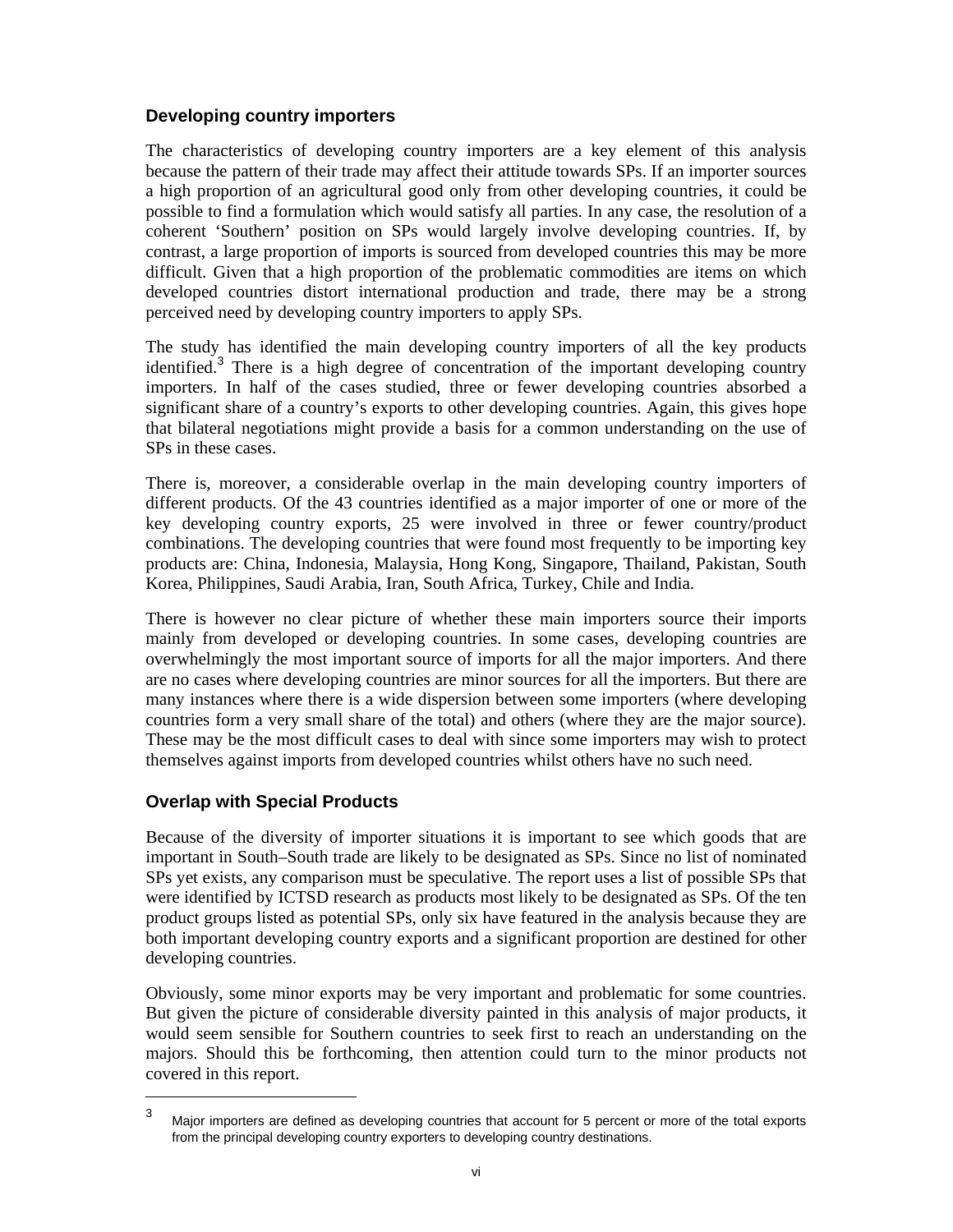The six potential SPs that are important in South–South trade fall into four groups. One (covering beef and some vegetable oils) is products for which almost all developing country imports are sourced in other developing countries. Any SPs applied in a way that controlled imports would necessarily affect only (or mainly) other developing countries. By the same token, some importers may decide that they do not need to apply SPs on these specific products as any potential concerns about dumping should be negated by the absence of developed country imports.

The second group is similar to the first, but the preponderance of developing countries as a source of imports is not so marked. The issues are therefore not as clear-cut as they are for the first group. The second group contains the other vegetable oils and rice.

The third group contains just one product – cuts of frozen chicken. For this the trade issues are highly country specific and appear not to raise major problems.

It is the fourth group that would appear to be the most problematic in terms of reaching consensus between developing country importers and exporters. It covers maize and sugar/sugar products. Both products are ones in which there are substantial distortions introduced into the world economy by developed country subsidies, and there is a wide dispersion between major importers in terms of the sourcing of their imports.

## **Other WTO remedies**

The need for use of SP measures is influenced by the absolute level of the applied rate and its relationship with the bound rate. Only about half of the cases covered by the analysis show an applied tariff of 10 percents or more suggesting that initial bilateral negotiations between Southern exporters and importers should concentrate on these.

Also in those cases where there is a large difference between bound and applied tariff rates, which is the case in over half of the cases covered, importers do not necessarily need to use SPs to protect their domestic production. Even after any Doha MFN tariff reductions, they may retain sufficient flexibility to raise their applied rates up to their bound rate to provide protection against import surges.

The category of products that might be most difficult to deal with is those where applied tariffs are very high *and* there is a wide margin between applied and bound tariffs. However, this category applies to only few country/product cases and it is recommended that the countries concerned engage in bilateral discussions over whether or not the importers see a need to apply SPs to the products in question.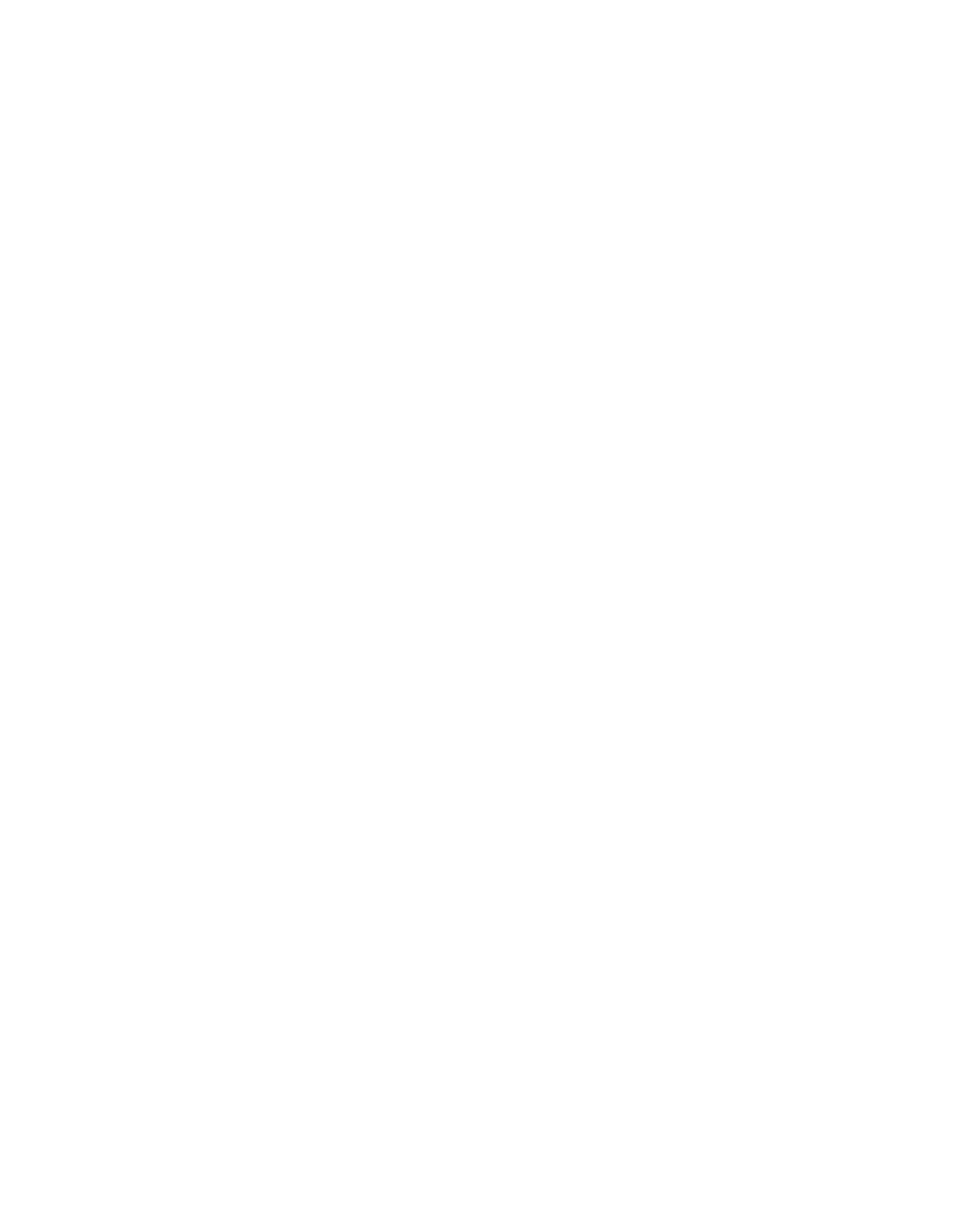# **Introduction**

Developing countries' trade in agricultural products keeps on growing dynamically. According to COMTRADE figures, developing countries' agricultural exports increased by 77 percent in the period 1990–2003, from US\$83 billion to US\$147 billion. Developing countries have also become important importing countries of agricultural products. Thus, developing countries' agricultural exports to other developing countries show higher growth rates than to developed countries. The share of South–South trade in developing countries' total agricultural exports increased from 32 to 46 percent in the period 1990–2003 according to the WTO.

However, agriculture is not only relevant for developing countries' exports but also for their food security and livelihood. Many developing countries emphasise the need to protect themselves from subsidised agricultural imports and to address the relevance of agriculture as a major source of income and employment.

To address the socio–economic relevance of agriculture in developing countries, at the 2005 WTO Hong Kong Ministerial meeting it was agreed to grant developing countries the 'flexibility to self-designate an appropriate number of tariff lines as Special Products guided by indicators based on the criteria of food security, livelihood security and rural development.' What an appropriate number is, and whether suitable indicators valid for all countries exist, remains however disputed among WTO members.

While the countries of G-33 seek greater flexibilities and sympathise with the proposal submitted by Ambassador Falconer from New Zealand to make 'at least 20 percent' of all tariff lines eligible for SP status, a group of large exporting developing countries, led by Malaysia, emphasises the need to find measurable indicators of the three criteria applied for SPs. Given the diversity of developing countries it might however be impractical to agree on common indicators. The self-designation process again which might be a feasible alternative to be negotiated in market access negotiations leaves many issues disputed, such as how many tariff lines and how much additional flexibility should be allowed.

In this respect it is important to note that SPs are not a countervailing duty for developing countries to respond to dumping of agricultural imports. There is largely consensus among WTO members that SPs will not be subject to tariff increases but may only exclude products from further tariff cuts. Concerns of developing country exporters that SPs will interrupt South–South trade are therefore largely unfounded. However, SPs might be problematic for some countries and some products, e.g. when there is a big difference between bound and applied tariff rates and importing countries increase the applied rates.

This paper seeks to bring empirical evidence into the issue of South–South trade. Recognising that the policy framework surrounding SPs is highly disputed and that there are divergent interests between developing country exporters and developing country importers, this study brings empirical evidence on the products that are mainly involved in South–South trade and the countries that are the most frequent exporters and importers. It uses this information to identify the importance for South–South trade of the products which appear most likely to be designated as SPs and shows possible options for how both developing country exporters' and developing country importers' concerns could be addressed.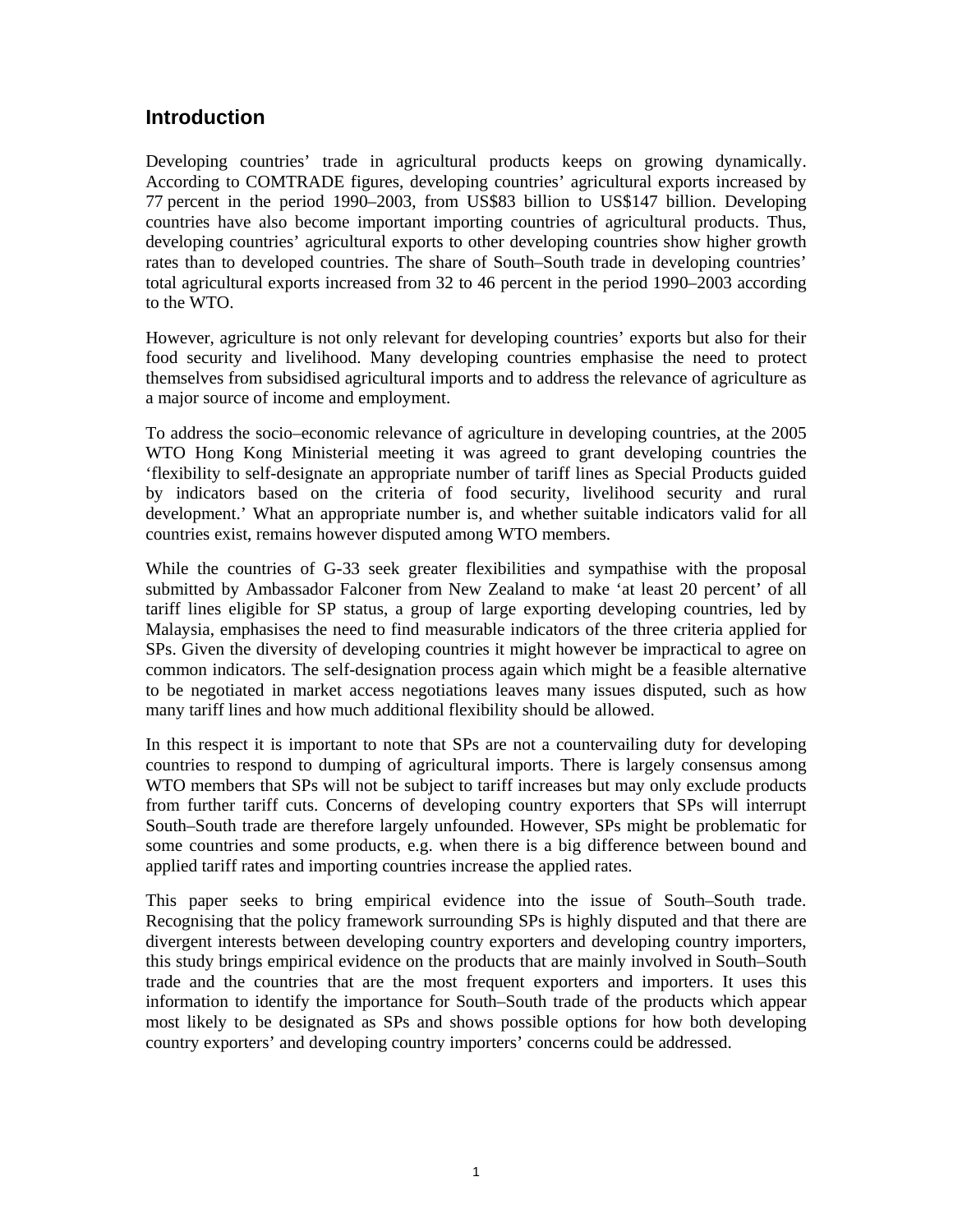# **Methodology**

In an ideal world this analysis would be based upon the commodity export data of every developing country, which would show all the main markets, including those in other developing countries. Such data would be provided for several years in order to deal with any marked annual variations and to flag underlying trends.

In reality, it is not feasible to do this and the methodology adopted has been selected as providing the best balance between precision, country coverage and timeliness. Data in the UN's COMTRADE database provide figures for developing country exports, but the number of countries that are covered varies from year to year. For 2005, the year chosen for the primary analysis undertaken for this study, only 63 developing countries have so far reported their exports. Some regions (notably sub-Saharan Africa) and small states are particularly poorly represented in this group. Use of these data, therefore, would overlook many relevant trade flows.<sup>4</sup> The alternative used in this report is to base the analysis on what are called 'mirror data'. These are used to infer the most important developing country exports by looking at countries' imports. For 2005, 117 countries have reported import values. This still leaves many gaps – especially with respect to sub-Saharan Africa – but the data provide a reasonably complete picture of which countries are exporting which products. Only goods that, for example, are traded only between two African countries, neither of which is a reporter to COMTRADE, would be overlooked completely; if either of those countries exported the product to a larger country that is a reporter, then the item will be picked up.

What the gaps in country coverage do mean, though, is that the list of developing country importers of products that are important developing country exports is understated. In addition to those markets that are covered by this report, there will be other (unquantifiable) imports from developing countries by those states that do not report to COMTRADE (or at least not in a timely fashion). In order to identify the relative importance of the various developing country agricultural exports, an aggregate for 'developing countries' has had to be created.<sup>5</sup>

# **The main developing country exports and exporters**

# **Major exports**

 $\overline{a}$ 

Developing countries export, of course, a very wide range of agricultural goods – but in order to keep the study within manageable proportions it is necessary to focus on the most important. Table 1 lists all the items (at the Harmonised System (HS) 6-digit level of disaggregation) covered by the WTO Agreement on Agriculture which accounted for 0.5 percent or more of total developing country exports in 2005. These 40 product groups accounted for just under 56 percent of total developing country exports of agricultural goods.

<sup>4</sup> For example, an analysis of developing country exports of fresh flowers would omit Kenyan exports because this country has not yet reported its trade to COMTRADE. It follows that any list of 'important exports' derived only from this data source will contain items important to some but overlook entirely those that are exported by others.

<sup>5</sup> There is no general accepted definition of 'developing country'. In the WTO, countries select themselves as being 'developed' or 'developing'. Since this self-selection might be politically driven and can be changed at any time, the report defined the countries listed in the Human Development Report 2006 as developing countries minus Cyprus and plus Niue and Cook Islands. One implication is that the group of countries listed in the *Human Development Report 2006* does not include the states of the former Soviet Union or Albania which are considered to be economies in transition.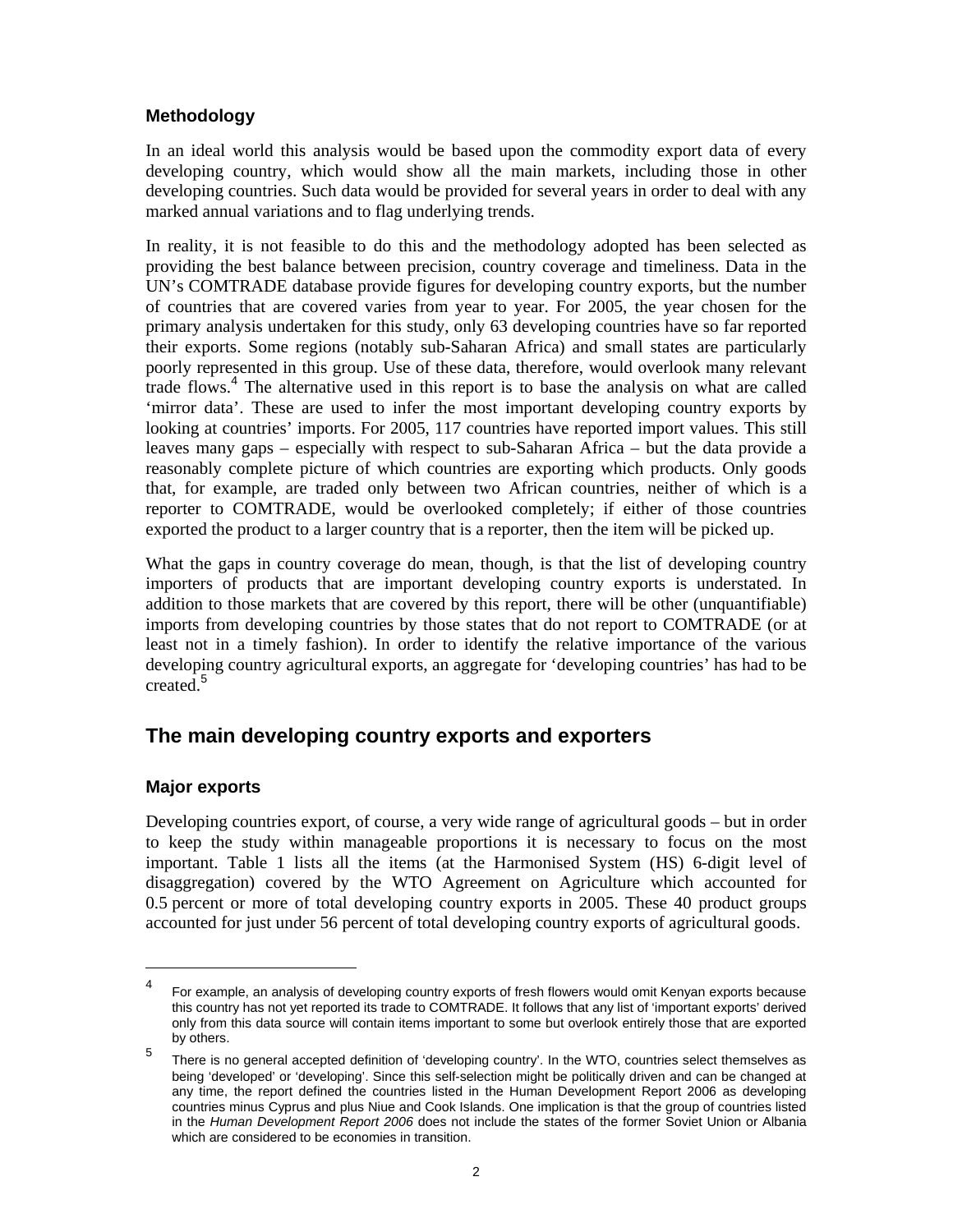Table 1 is presented in declining order of the share of the item in total developing country agricultural exports, but to make the commodity composition of this group clearer the information is replicated in Table 2 – but in ascending order of HS code. This allows similar items to be brought together. Table 2 shows that **the main developing country exports fall into eight broad product groups: meat, fresh vegetables, fresh/processed fruits, beverages, cereals and preparations, vegetable oils, sugar and tobacco.** 

This is a very broad range. Many of these products are imported to a significant extent by developing countries. Hence, there is *prima facie* evidence that the issue addressed by this study could be a highly relevant one, deserving significant attention in order to harmonise developing country interests.

| HS <sub>6</sub> | <b>Description</b>                                                                                                                 | Share of<br>exports,<br>2005 |
|-----------------|------------------------------------------------------------------------------------------------------------------------------------|------------------------------|
| 120100          | soya beans, whether or not broken                                                                                                  | 4.9%                         |
| 090111          | coffee (excl. roasted and decaffeinated)                                                                                           | 4.7%                         |
| 230400          | oilcake and other solid residues resulting from the extraction of soya-bean oil                                                    | 4.3%                         |
| 080300          | bananas, incl. plantains, fresh or dried                                                                                           | 3.9%                         |
| 151190          | palm oil and its fractions, whether or not refined                                                                                 | 2.8%                         |
| 170111          | raw cane sugar (excl. added flavouring or colouring)                                                                               | 2.6%                         |
| 180100          | cocoa beans, whole or broken, raw or roasted                                                                                       | 2.3%                         |
| 100630          | semi-milled or wholly milled rice, whether or not polished or glazed                                                               | 1.8%                         |
| 240120          | tobacco, partly or wholly stemmed/stripped, otherwise unmanufactured                                                               | 1.7%                         |
| 150710          | crude soya-bean oil, whether or not degummed                                                                                       | 1.6%                         |
| 520100          | cotton, neither carded nor combed                                                                                                  | 1.5%                         |
| 080610          | fresh grapes                                                                                                                       | 1.5%                         |
| 151110          | crude palm oil                                                                                                                     | 1.4%                         |
| 020230          | frozen, boneless meat of bovine animals                                                                                            | 1.3%                         |
| 020714          | frozen cuts and edible offal of fowls of the species gallus domesticus                                                             | 1.2%                         |
| 100590          | maize (excl. seed)                                                                                                                 | 1.2%                         |
| 210690          | food preparations, n.e.s.                                                                                                          | 1.2%                         |
| 230120          | flours, meals and pellets of fish or crustaceans, molluscs etc., unfit for human consumption                                       | 1.1%                         |
| 220300          | beer made from malt                                                                                                                | 1.0%                         |
| 060310          | fresh cut flowers and flower buds, for bouquets or for ornamental purposes                                                         | 1.0%                         |
| 160232          | meat or offal of fowls of the species 'gallus domesticus', prepared or preserved                                                   | 0.9%                         |
| 220421          | wine of fresh grapes, incl. fortified wines, in containers of $\leq$ 2 I                                                           | 0.9%                         |
| 020130          | fresh or chilled bovine meat, boneless                                                                                             | 0.8%                         |
| 090240          | black fermented tea and partly fermented tea in immediate packings of > 3 kg                                                       | 0.7%                         |
| 070200          | tomatoes, fresh or chilled                                                                                                         | 0.7%                         |
| 180400          | cocoa butter, fat and oil                                                                                                          | 0.7%                         |
| 170199          | cane or beet sugar and chemically pure sucrose, in solid form                                                                      | 0.7%                         |
| 080810          | fresh apples                                                                                                                       | 0.7%                         |
| 170490          | sugar confectionery not containing cocoa, incl. white chocolate                                                                    | 0.7%                         |
| 080430          | fresh or dried pineapples                                                                                                          | 0.6%                         |
| 100190          | wheat and meslin (excl. durum wheat)                                                                                               | 0.6%                         |
| 080510          | fresh or dried oranges                                                                                                             | 0.6%                         |
| 020329          | frozen meat of swine                                                                                                               | 0.6%                         |
| 080132          | fresh or dried cashew nuts, shelled                                                                                                | 0.6%                         |
| 200819          | nuts and other seeds, incl. mixtures, prepared or preserved                                                                        | 0.6%                         |
| 240220          | Cigarettes, containing tobacco                                                                                                     | 0.6%                         |
| 190590          | bread, pastry, cakes, biscuits and other bakers' wares                                                                             | 0.6%                         |
| 200919          | orange juice, unfermented, whether or not containing added sugar or other sweetening matter                                        | 0.5%                         |
| 050400          | guts, bladders and stomachs of animals, fresh, chilled, frozen, salted, in brine, dried or smoked                                  | 0.5%                         |
| 220710          | undenatured ethyl alcohol, of actual alcoholic strength of $>= 80\%$                                                               | 0.5%                         |
| Note:           |                                                                                                                                    |                              |
| (a)             | Items comprising 0.5% or more by value of total developing country exports of goods listed in the WTO Agreement on<br>Agriculture. |                              |

Table 1. Main developing country exports<sup>a</sup> in descending order of share

*Source:* derived from data obtained from UN COMTRADE database (downloaded December 2006).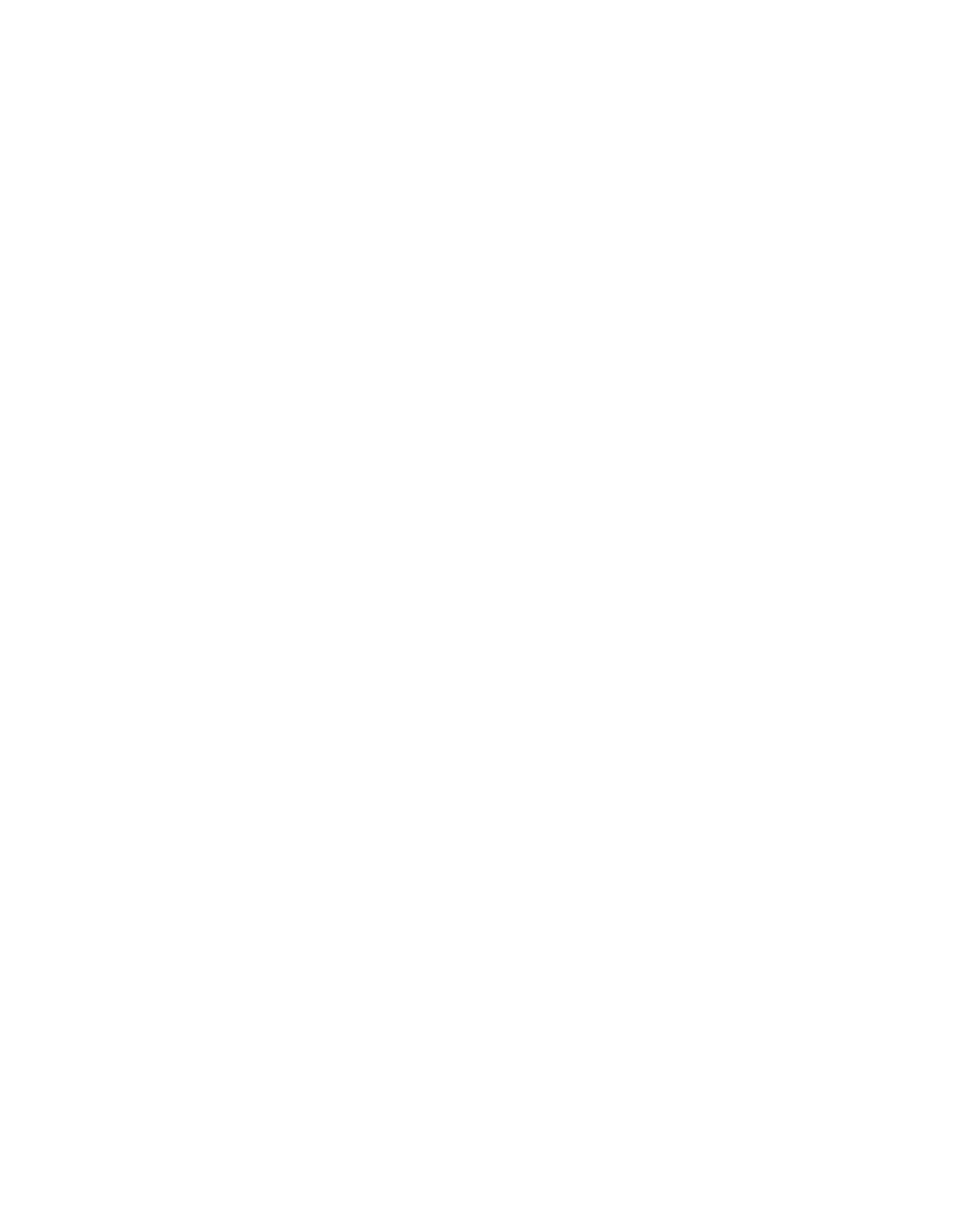| HS <sub>6</sub> | <b>Description</b>                                                                                                     | Share of         |
|-----------------|------------------------------------------------------------------------------------------------------------------------|------------------|
|                 |                                                                                                                        | exports,<br>2005 |
| 020130          | fresh or chilled bovine meat, boneless                                                                                 | 0.8%             |
| 020230          | frozen, boneless meat of bovine animals                                                                                | 1.3%             |
| 020329          | frozen meat of swine                                                                                                   | 0.6%             |
| 020714          | frozen cuts and edible offal of fowls of the species gallus domesticus                                                 | 1.2%             |
| 050400          | guts, bladders and stomachs of animals, fresh, chilled, frozen, salted, in brine, dried or smoked                      | 0.5%             |
| 060310          | fresh cut flowers and flower buds, for bouquets or for ornamental purposes                                             | 1.0%             |
| 070200          | tomatoes, fresh or chilled                                                                                             | 0.7%             |
| 080132          | fresh or dried cashew nuts, shelled                                                                                    | 0.6%             |
| 080300          | bananas, incl. plantains, fresh or dried                                                                               | 3.9%             |
| 080430          | fresh or dried pineapples                                                                                              | 0.6%             |
| 080510          | fresh or dried oranges                                                                                                 | 0.6%             |
| 080610          | fresh grapes                                                                                                           | 1.5%             |
| 080810          | fresh apples                                                                                                           | 0.7%             |
| 090111          | coffee (excl. roasted and decaffeinated)                                                                               | 4.7%             |
| 090240          | black fermented tea and partly fermented tea in immediate packings of > 3 kg                                           | 0.7%             |
| 100190          | wheat and meslin (excl. durum wheat)                                                                                   | 0.6%             |
| 100590          | maize (excl. seed)                                                                                                     | 1.2%             |
| 100630          | semi-milled or wholly milled rice, whether or not polished or glazed                                                   | 1.8%             |
| 120100          | soya beans, whether or not broken                                                                                      | 4.9%             |
| 150710          | crude soya-bean oil, whether or not degummed                                                                           | 1.6%             |
| 151110          | crude palm oil                                                                                                         | 1.4%             |
| 151190          | palm oil and its fractions, whether or not refined                                                                     | 2.8%             |
| 160232          | meat or offal of fowls of the species 'gallus domesticus', prepared or preserved                                       | 0.9%             |
| 170111          | raw cane sugar (excl. added flavouring or colouring)                                                                   | 2.6%             |
| 170199          | cane or beet sugar and chemically pure sucrose, in solid form                                                          | 0.7%             |
| 170490          | sugar confectionery not containing cocoa, incl. white chocolate                                                        | 0.7%             |
| 180100          | cocoa beans, whole or broken, raw or roasted                                                                           | 2.3%             |
| 180400          | cocoa butter, fat and oil                                                                                              | 0.7%             |
| 190590          | bread, pastry, cakes, biscuits and other bakers' wares                                                                 | 0.6%             |
| 200819          | nuts and other seeds, incl. mixtures, prepared or preserved                                                            | 0.6%             |
| 200919          | orange juice, unfermented, whether or not containing added sugar or other sweetening matter                            | 0.5%             |
| 210690          | food preparations, n.e.s.                                                                                              | 1.2%             |
| 220300          | beer made from malt                                                                                                    | 1.0%             |
| 220421          | wine of fresh grapes, incl. fortified wines, in containers of $\leq$ 2 l                                               | 0.9%             |
| 220710          | undenatured ethyl alcohol, of actual alcoholic strength of $>= 80\%$                                                   | 0.5%             |
| 230120          | flours, meals and pellets of fish or crustaceans, molluscs etc., unfit for human consumption                           | 1.1%             |
| 230400          | oilcake and other solid residues resulting from the extraction of soya-bean oil                                        | 4.3%             |
| 240120          | tobacco, partly or wholly stemmed/stripped, otherwise unmanufactured                                                   | 1.7%             |
| 240220          | Cigarettes, containing tobacco                                                                                         | 0.6%             |
| 520100          | cotton, neither carded nor combed                                                                                      | 1.5%             |
| Note:           |                                                                                                                        |                  |
|                 | (a) Items comprising 0.5% or more by value of total developing country exports of goods listed in the WTO Agreement on |                  |
|                 | Agriculture.                                                                                                           |                  |
|                 | Source: derived from data obtained from UN COMTRADE database (downloaded December 2006).                               |                  |

#### Table 2. Main developing country exports<sup>a</sup> in ascending order of HS code

## **Products for which South–South trade is important**

The proportion of exports that are destined for other developing countries varies between exporter and product. A flavour of the goods and countries for which South–South trade is most important is given in Table 3. It analyses the products listed in Tables 1 and 2 to find those for which developing countries are important markets. It lists for each of these the major exporters that direct more than one-third of their exports to other developing countries.

A first point to note about Table 3 is that **developing countries are not important markets for some exports. Whereas there are 40 exports each accounting for at least 0.5 percent of developing countries' total exports, for only 27 of them is at least one-third sent to developing countries.**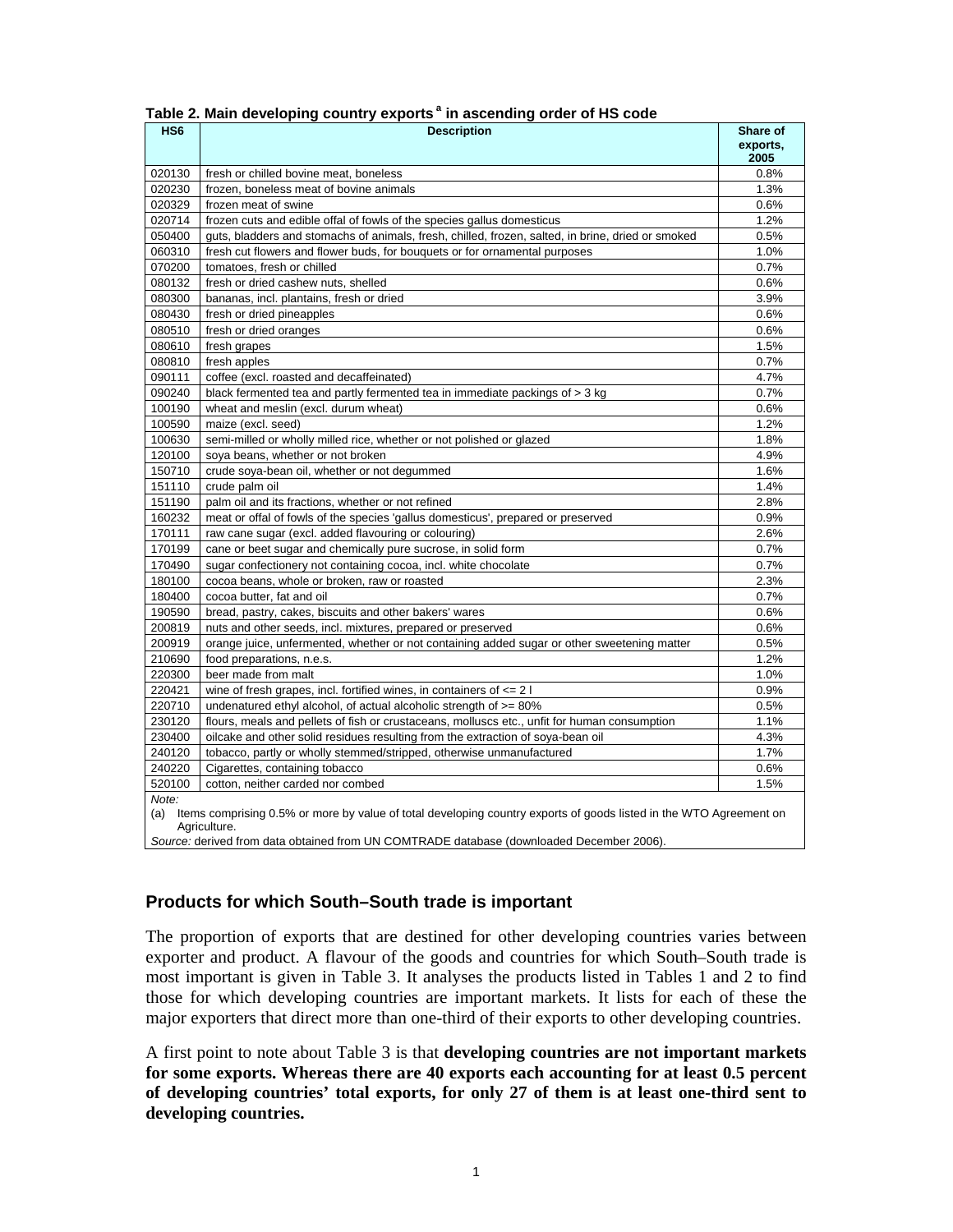| HS <sub>6</sub> | <b>Description</b>                                                   | <b>Main developing</b>         | Share by value: |            |  |  |  |  |  |
|-----------------|----------------------------------------------------------------------|--------------------------------|-----------------|------------|--|--|--|--|--|
|                 |                                                                      | country exporters <sup>b</sup> | of total        | exports to |  |  |  |  |  |
|                 |                                                                      |                                | exports         | developing |  |  |  |  |  |
|                 |                                                                      |                                |                 | countries  |  |  |  |  |  |
|                 |                                                                      |                                |                 |            |  |  |  |  |  |
| 020130          | fresh or chilled bovine meat, boneless                               | Paraguay                       | 5%              | 100%       |  |  |  |  |  |
| 020230          | frozen, boneless meat of bovine animals                              | India                          | 11%             | 96%        |  |  |  |  |  |
| 020329          | frozen meat of swine                                                 | China                          | 11%             | 92%        |  |  |  |  |  |
| 020714          | frozen cuts and edible offal of fowls of the species gallus          | Chile                          | 5%              | 55%        |  |  |  |  |  |
|                 | domesticus                                                           |                                |                 |            |  |  |  |  |  |
| 080300          | bananas, incl. plantains, fresh or dried                             | Philippines                    | 11%             | 35%        |  |  |  |  |  |
|                 |                                                                      |                                |                 |            |  |  |  |  |  |
| 080510          | fresh or dried oranges                                               | Egypt                          | 21%             | 50%        |  |  |  |  |  |
| 080810          | fresh apples                                                         | China                          | 20%             | 56%        |  |  |  |  |  |
| 090240          | black fermented tea and partly fermented tea in immediate            | Kenya                          | 29%             | 57%        |  |  |  |  |  |
|                 | packings of $>$ 3 kg                                                 | Sri Lanka                      | 18%             | 40%        |  |  |  |  |  |
| 100190          | wheat and meslin (excl. durum wheat)                                 | Haiti                          | 5%              | 100%       |  |  |  |  |  |
|                 |                                                                      | Argentina                      | 82%             | 98%        |  |  |  |  |  |
|                 |                                                                      | China                          |                 |            |  |  |  |  |  |
| 100590          | maize (excl. seed)                                                   |                                | 42%             | 88%        |  |  |  |  |  |
|                 |                                                                      | Argentina                      | 46%             | 78%        |  |  |  |  |  |
| 100630          | semi-milled or wholly milled rice, whether or not polished or        | Vietnam                        | 22%             | 93%        |  |  |  |  |  |
|                 | glazed                                                               | Pakistan                       | 10%             | 88%        |  |  |  |  |  |
|                 |                                                                      | India                          | 17%             | 86%        |  |  |  |  |  |
|                 |                                                                      | Thailand                       | 37%             | 67%        |  |  |  |  |  |
| 120100          | soya beans, whether or not broken                                    | Argentina                      | 27%             | 97%        |  |  |  |  |  |
|                 |                                                                      |                                |                 |            |  |  |  |  |  |
|                 |                                                                      | Paraguay                       | 6%              | 53%        |  |  |  |  |  |
|                 |                                                                      | Brazil                         | 63%             | 50%        |  |  |  |  |  |
| 150710          | crude soya-bean oil, whether or not degummed                         | Argentina                      | 64%             | 99%        |  |  |  |  |  |
|                 |                                                                      | Brazil                         | 28%             | 91%        |  |  |  |  |  |
| 151110          | crude palm oil                                                       | Indonesia                      | 53%             | 70%        |  |  |  |  |  |
|                 |                                                                      | Malaysia                       | 27%             | 41%        |  |  |  |  |  |
| 151190          | palm oil and its fractions, whether or not refined                   | Indonesia                      | 31%             | 75%        |  |  |  |  |  |
|                 |                                                                      |                                |                 |            |  |  |  |  |  |
|                 |                                                                      | Malaysia                       | 63%             | 67%        |  |  |  |  |  |
| 170111          | raw cane sugar (excl. added flavouring or colouring)                 | Guatemala                      | 6%              | 57%        |  |  |  |  |  |
|                 |                                                                      | Thailand                       | 7%              | 47%        |  |  |  |  |  |
|                 |                                                                      | Brazil                         | 42%             | 41%        |  |  |  |  |  |
| 170199          | cane or beet sugar and chemically pure sucrose, in solid             | China                          | 8%              | 99%        |  |  |  |  |  |
|                 | form                                                                 | Korea, Rep.                    | 8%              | 96%        |  |  |  |  |  |
|                 |                                                                      | Thailand                       | 17%             | 93%        |  |  |  |  |  |
|                 |                                                                      |                                |                 |            |  |  |  |  |  |
|                 |                                                                      | United Arab Emirates           | 18%             | 90%        |  |  |  |  |  |
|                 |                                                                      | Colombia                       | 7%              | 85%        |  |  |  |  |  |
|                 |                                                                      | Brazil                         | 13%             | 62%        |  |  |  |  |  |
| 170490          | sugar confectionery not containing cocoa, incl. white                | Colombia                       | 9%              | 67%        |  |  |  |  |  |
|                 | chocolate                                                            | Brazil                         | 8%              | 50%        |  |  |  |  |  |
|                 |                                                                      | Argentina                      | 5%              | 44%        |  |  |  |  |  |
|                 |                                                                      | Thailand                       | 5%              | 38%        |  |  |  |  |  |
|                 |                                                                      |                                |                 |            |  |  |  |  |  |
|                 |                                                                      | China                          | 24%             | 35%        |  |  |  |  |  |
| 180100          | cocoa beans, whole or broken, raw or roasted                         | Indonesia                      | 15%             | 64%        |  |  |  |  |  |
| 190590          | bread, pastry, cakes, biscuits and other bakers' wares               | Malaysia                       | 9%              | 66%        |  |  |  |  |  |
|                 |                                                                      | China                          | 24%             | 38%        |  |  |  |  |  |
| 210690          | food preparations, n.e.s.                                            | Costa Rica                     | 5%              | 99%        |  |  |  |  |  |
|                 |                                                                      | Singapore                      | 5%              | 45%        |  |  |  |  |  |
|                 |                                                                      | Thailand                       | 13%             | 40%        |  |  |  |  |  |
|                 |                                                                      |                                |                 |            |  |  |  |  |  |
|                 |                                                                      | China                          | 15%             | 35%        |  |  |  |  |  |
| 220710          | undenatured ethyl alcohol, of actual alcoholic strength of >=<br>80% | South Africa <sup>c</sup>      | 5%              | 41%        |  |  |  |  |  |
| 230120          | flours, meals and pellets of fish or crustaceans, molluscs           | Peru                           | 64%             | 61%        |  |  |  |  |  |
|                 | etc., unfit for human consumption                                    | Chile                          | 24%             | 53%        |  |  |  |  |  |
| 230400          | oilcake and other solid residues resulting from the                  | India                          | 5%              | 75%        |  |  |  |  |  |
|                 | extraction of soya-bean oil                                          |                                |                 |            |  |  |  |  |  |
|                 |                                                                      | Argentina                      | 49%             | 35%        |  |  |  |  |  |
| 240120          | tobacco, partly or wholly stemmed/stripped, otherwise                | Zimbabwe                       | 8%              | 68%        |  |  |  |  |  |
|                 | unmanufactured                                                       | China                          | 7%              | 64%        |  |  |  |  |  |
|                 |                                                                      | Brazil                         | 42%             | 33%        |  |  |  |  |  |
| 240220          | cigarettes, containing tobacco                                       | <b>United Arab Emirates</b>    | 13%             | 99%        |  |  |  |  |  |
|                 |                                                                      | Philippines                    | 7%              | 94%        |  |  |  |  |  |
|                 |                                                                      | Malaysia                       | 12%             | 91%        |  |  |  |  |  |
|                 |                                                                      |                                |                 |            |  |  |  |  |  |
|                 |                                                                      | Indonesia                      | 7%              | 83%        |  |  |  |  |  |
|                 |                                                                      | China                          | 18%             | 78%        |  |  |  |  |  |
|                 |                                                                      | Turkey                         | 5%              | 71%        |  |  |  |  |  |

Table 3. Countries for which other developing countries are major markets<sup>a</sup>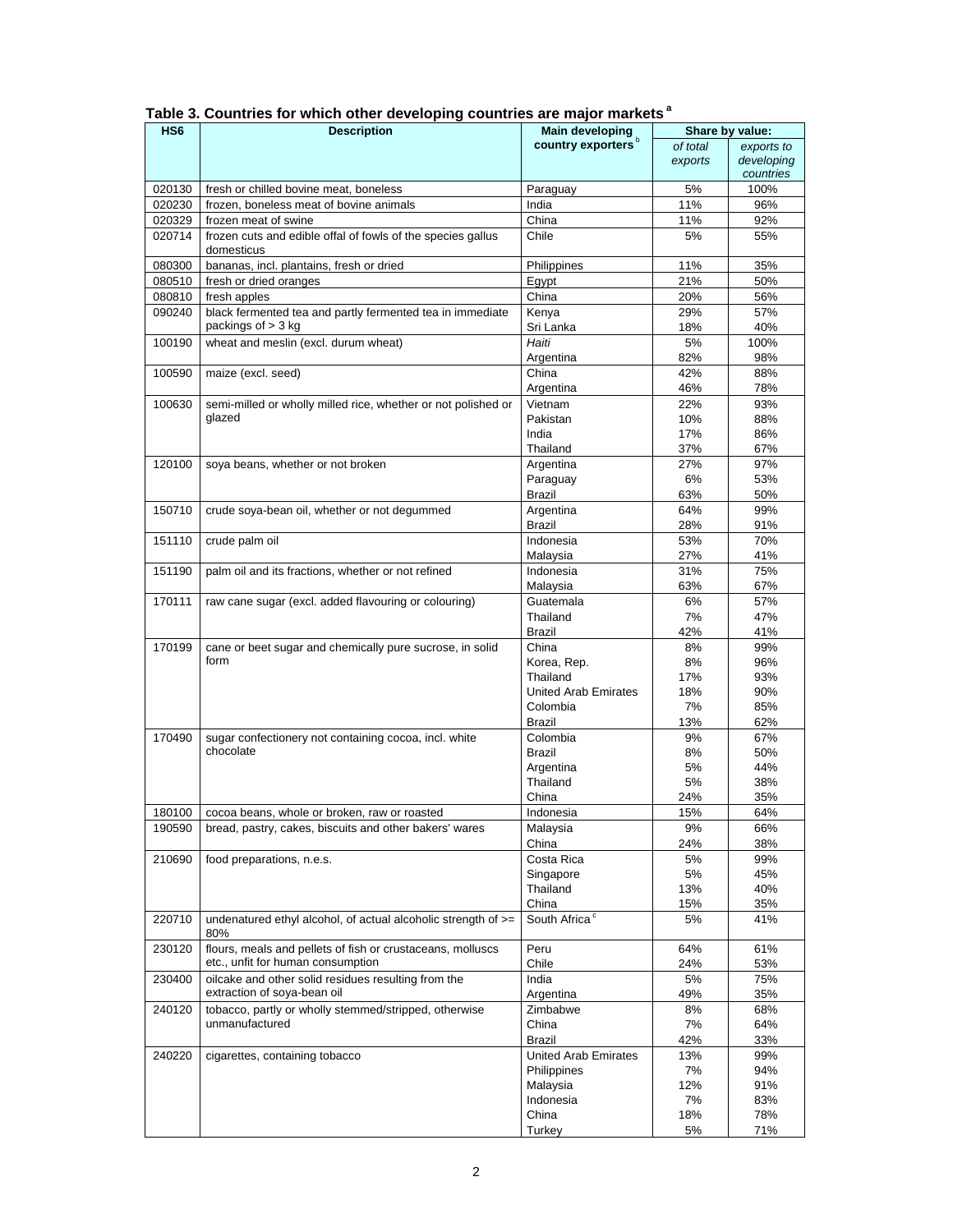| HS <sub>6</sub> | <b>Description</b>                                                                        | <b>Main developing</b>         | Share by value: |            |  |  |  |
|-----------------|-------------------------------------------------------------------------------------------|--------------------------------|-----------------|------------|--|--|--|
|                 |                                                                                           | country exporters <sup>b</sup> | of total        | exports to |  |  |  |
|                 |                                                                                           |                                | exports         | developing |  |  |  |
|                 |                                                                                           |                                |                 | countries  |  |  |  |
| 520100          | cotton, neither carded nor combed                                                         | Benin                          | 6%              | 92%        |  |  |  |
|                 |                                                                                           | India                          | 9%              | 88%        |  |  |  |
|                 |                                                                                           | Burkina Faso                   | 8%              | 88%        |  |  |  |
|                 |                                                                                           | Zimbabwe                       | 5%              | 75%        |  |  |  |
|                 |                                                                                           | Brazil                         | 14%             | 72%        |  |  |  |
|                 |                                                                                           | Syria <sup>d</sup>             | 6%              | 71%        |  |  |  |
|                 |                                                                                           | Egypt                          | 9%              | 71%        |  |  |  |
|                 |                                                                                           | Mali                           | 7%              | 69%        |  |  |  |
| Notes:          |                                                                                           |                                |                 |            |  |  |  |
| (a)             | Those directing more than one-third of their exports to other developing countries.       |                                |                 |            |  |  |  |
| (b)             | Countries marked in <i>italics</i> are classified as Least Developed Countries by the UN. |                                |                 |            |  |  |  |
| (c)             | Self-selection as developed country to WTO.                                               |                                |                 |            |  |  |  |
| (d)             | Not a WTO member.                                                                         |                                |                 |            |  |  |  |
|                 | Source: derived from data obtained from UN COMTRADE database (downloaded December 2006).  |                                |                 |            |  |  |  |

The 13 products that appear to be unproblematic (or, at least, less problematic) because they are destined primarily for developed country markets are: animal guts, flowers, tomatoes, cashews and prepared nuts, pineapples, grapes, coffee, prepared chicken, cocoa butter, orange juice, beer and wine.

A second feature of Table 3 is that the incidence of high developing country import market share is focused on specific country/product combinations. If the countries listed in Table 3 are compared with those in Appendix Table 1 (which lists all the main developing country exporters of the key products) it can be seen that **only a few developing countries direct a large proportion of their exports to other developing countries.** Take the case of beef (covered in the top two rows of Table 3). Four countries account for 5 percent or more of developing country exports of fresh beef, and a slightly different four for 5 percent or more of frozen beef exports, but only one of each set of four directs over one-third of its exports to other developing countries.

The incidence of high developing country import market share that is heavily focused on a relatively small number of country/product combinations leads to some optimism that bilateral negotiations could solve a significant proportion of potential problems concerning SPs and South–South trade. On the other hand the widely diversified trade of some exporters might imply that there is less incentive to oppose the SP mechanism in a particular marketplace.

**The products that appear to be of particular potential concern in the Doha SP context are maize, rice, soya beans/oil/oilcake, palm oil (two items), sugar (two items), confectionery, fish meal, tobacco/cigarettes and cotton** (plus wheat but, as explained below, this may be an anomaly)**. These are the products for which more than one exporter is listed in Table 3 and those listed accounted for more than 50 percent of total developing country exports in 2005.** In addition, for beef (two items), pigmeat, chicken, oranges, apples and cocoa beans, only one exporter is listed in Table 3 but over half of its exports were sent to other developing countries, so that some 'country-specific' solutions may be required under Doha.

### **Export trends**

These tables provide a snapshot for 2005 of the products and exporters for which South– South trade is most important. Clearly the picture is a very complex one and it is infeasible within a very short study, therefore, to provide comprehensive time series on every important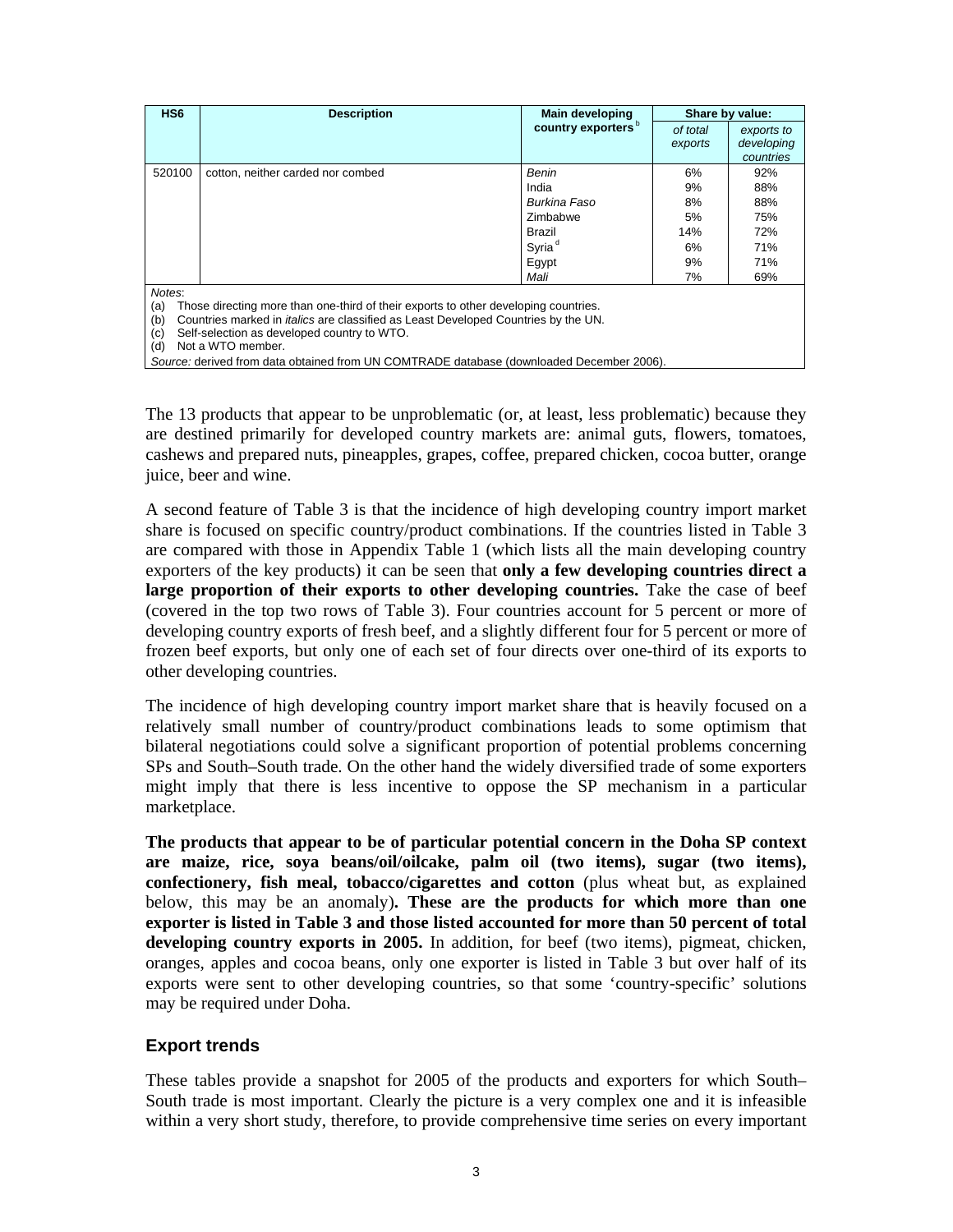flow. On the other hand, some impression must be given of the extent to which the 2005 figures provide an accurate picture of established, year-to-year flows.

Table 4 takes the country/product combinations listed in Table 3 and shows in each case the share of exports directed to other developing countries in every year 2001–2005. There are substantial annual variations in many cases but, except for Haiti's exports of wheat, there are no clear cases in which the 2005 figure provides a misleading impression because it is uniquely high or low compared with all of the other four years, or because there appears to be a clear upward or downward trend. Hence, **the identification of key products and countries for the year 2005 appears to provide a valid basis** for the next step in this overview of trade flows, save that wheat moves from the category of being an issue for two or more countries to that of being of concern to just one.

| HS <sub>6</sub> | <b>Description</b>                                                        | Share of exports going to other<br><b>Main developing</b><br>developing countries |      |      |      |      |      |  |  |  |  |  |
|-----------------|---------------------------------------------------------------------------|-----------------------------------------------------------------------------------|------|------|------|------|------|--|--|--|--|--|
|                 |                                                                           | country exporters <sup>a</sup>                                                    |      |      |      |      |      |  |  |  |  |  |
|                 |                                                                           |                                                                                   | 2005 | 2004 | 2003 | 2002 | 2001 |  |  |  |  |  |
| 020130          | fresh or chilled bovine meat, boneless                                    | Paraguay                                                                          | 100% | 100% | 99%  | 98%  | 96%  |  |  |  |  |  |
| 020230          | frozen, boneless meat of bovine animals                                   | India                                                                             | 96%  | 97%  | 98%  | 97%  | 98%  |  |  |  |  |  |
| 020329          | frozen meat of swine                                                      | China                                                                             | 92%  | 77%  | 66%  | 58%  | 92%  |  |  |  |  |  |
| 020714          | frozen cuts and edible offal of fowls of the species<br>gallus domesticus | Chile                                                                             | 55%  | 57%  | 35%  | 80%  | 65%  |  |  |  |  |  |
| 080300          | bananas, incl. plantains, fresh or dried                                  | Philippines                                                                       | 35%  | 32%  | 36%  | 32%  | 36%  |  |  |  |  |  |
| 080510          | fresh or dried oranges                                                    | Egypt                                                                             | 50%  | 42%  | 59%  | 65%  | 77%  |  |  |  |  |  |
| 080810          | fresh apples                                                              | China                                                                             | 56%  | 56%  | 69%  | 74%  | 74%  |  |  |  |  |  |
| 090240          | black fermented tea and partly fermented tea in                           | Kenya                                                                             | 57%  | 53%  | 53%  | 21%  | 20%  |  |  |  |  |  |
|                 | immediate packings of $>$ 3 kg                                            | Sri Lanka                                                                         | 40%  | 43%  | 41%  | 44%  | 46%  |  |  |  |  |  |
| 100190          | wheat and meslin (excl. durum wheat)                                      | Haiti <sup>d</sup>                                                                | 100% |      |      |      |      |  |  |  |  |  |
|                 |                                                                           | Argentina                                                                         | 98%  | 98%  | 100% | 99%  | 99%  |  |  |  |  |  |
| 100590          | maize (excl. seed)                                                        | China                                                                             | 88%  | 68%  | 89%  | 95%  | 90%  |  |  |  |  |  |
| 100590          | maize (excl. seed)                                                        | Argentina                                                                         | 78%  | 75%  | 64%  | 71%  | 72%  |  |  |  |  |  |
| 100630          | semi-milled or wholly milled rice, whether or not                         | Vietnam                                                                           | 93%  | 71%  | 83%  | 89%  | 76%  |  |  |  |  |  |
|                 | polished or glazed                                                        | Pakistan                                                                          | 88%  | 83%  | 88%  | 90%  | 95%  |  |  |  |  |  |
|                 |                                                                           | India                                                                             | 86%  | 91%  | 88%  | 87%  | 87%  |  |  |  |  |  |
|                 |                                                                           | Thailand                                                                          | 67%  | 71%  | 71%  | 70%  | 70%  |  |  |  |  |  |
| 120100          | soya beans, whether or not broken                                         | Argentina                                                                         | 97%  | 95%  | 91%  | 77%  | 86%  |  |  |  |  |  |
|                 |                                                                           | Paraguay                                                                          | 53%  | 54%  | 61%  | 81%  | 63%  |  |  |  |  |  |
|                 |                                                                           | Brazil                                                                            | 50%  | 43%  | 41%  | 33%  | 27%  |  |  |  |  |  |
| 150710          | crude soya-bean oil, whether or not degummed                              | Argentina                                                                         | 99%  | 97%  | 99%  | 95%  | 97%  |  |  |  |  |  |
|                 |                                                                           | <b>Brazil</b>                                                                     | 91%  | 95%  | 100% | 99%  | 99%  |  |  |  |  |  |
| 151110          | crude palm oil                                                            | Indonesia                                                                         | 70%  | 74%  | 80%  | 70%  | 65%  |  |  |  |  |  |
|                 |                                                                           | Malaysia                                                                          | 41%  | 52%  | 69%  | 77%  | 69%  |  |  |  |  |  |
| 151190          | palm oil and its fractions, whether or not refined                        | Indonesia                                                                         | 75%  | 84%  | 83%  | 71%  | 71%  |  |  |  |  |  |
|                 |                                                                           | Malaysia                                                                          | 67%  | 72%  | 73%  | 63%  | 61%  |  |  |  |  |  |
| 170111          | raw cane sugar (excl. added flavouring or colouring)                      | Guatemala                                                                         | 57%  | 55%  | 34%  | 52%  | 52%  |  |  |  |  |  |
|                 |                                                                           | Thailand                                                                          | 47%  | 55%  | 40%  | 48%  | 58%  |  |  |  |  |  |
|                 |                                                                           | <b>Brazil</b>                                                                     | 41%  | 41%  | 22%  | 35%  | 25%  |  |  |  |  |  |
| 170199          | cane or beet sugar and chemically pure sucrose, in                        | China                                                                             | 99%  | 90%  | 92%  | 96%  | 95%  |  |  |  |  |  |
|                 | solid form                                                                | Korea, Rep.                                                                       | 96%  | 96%  | 99%  | 95%  | 98%  |  |  |  |  |  |
|                 |                                                                           | Thailand                                                                          | 93%  | 90%  | 92%  | 90%  | 100% |  |  |  |  |  |
|                 |                                                                           | <b>United Arab Emirates</b>                                                       | 90%  | 92%  | 87%  | 99%  | 94%  |  |  |  |  |  |
|                 |                                                                           | Colombia                                                                          | 85%  | 87%  | 98%  | 97%  | 99%  |  |  |  |  |  |
|                 |                                                                           | <b>Brazil</b>                                                                     | 62%  | 84%  | 84%  | 82%  | 92%  |  |  |  |  |  |
| 170490          | sugar confectionery not containing cocoa, incl.                           | Colombia                                                                          | 67%  | 68%  | 74%  | 77%  | 80%  |  |  |  |  |  |
|                 | white chocolate                                                           | <b>Brazil</b>                                                                     | 50%  | 49%  | 44%  | 41%  | 55%  |  |  |  |  |  |
|                 |                                                                           | Argentina                                                                         | 44%  | 42%  | 37%  | 33%  | 57%  |  |  |  |  |  |
|                 |                                                                           | Thailand                                                                          | 38%  | 37%  | 34%  | 31%  | 25%  |  |  |  |  |  |
|                 |                                                                           | China                                                                             | 35%  | 36%  | 39%  | 43%  | 45%  |  |  |  |  |  |
| 180100          | cocoa beans, whole or broken, raw or roasted                              | Indonesia                                                                         | 64%  | 65%  | 65%  | 54%  | 42%  |  |  |  |  |  |
| 190590          | bread, pastry, cakes, biscuits and other bakers'                          | Malaysia                                                                          | 66%  | 65%  | 70%  | 78%  | 76%  |  |  |  |  |  |
|                 | wares                                                                     | China                                                                             | 38%  | 40%  | 44%  | 46%  | 44%  |  |  |  |  |  |

#### **Table 4. Export trends**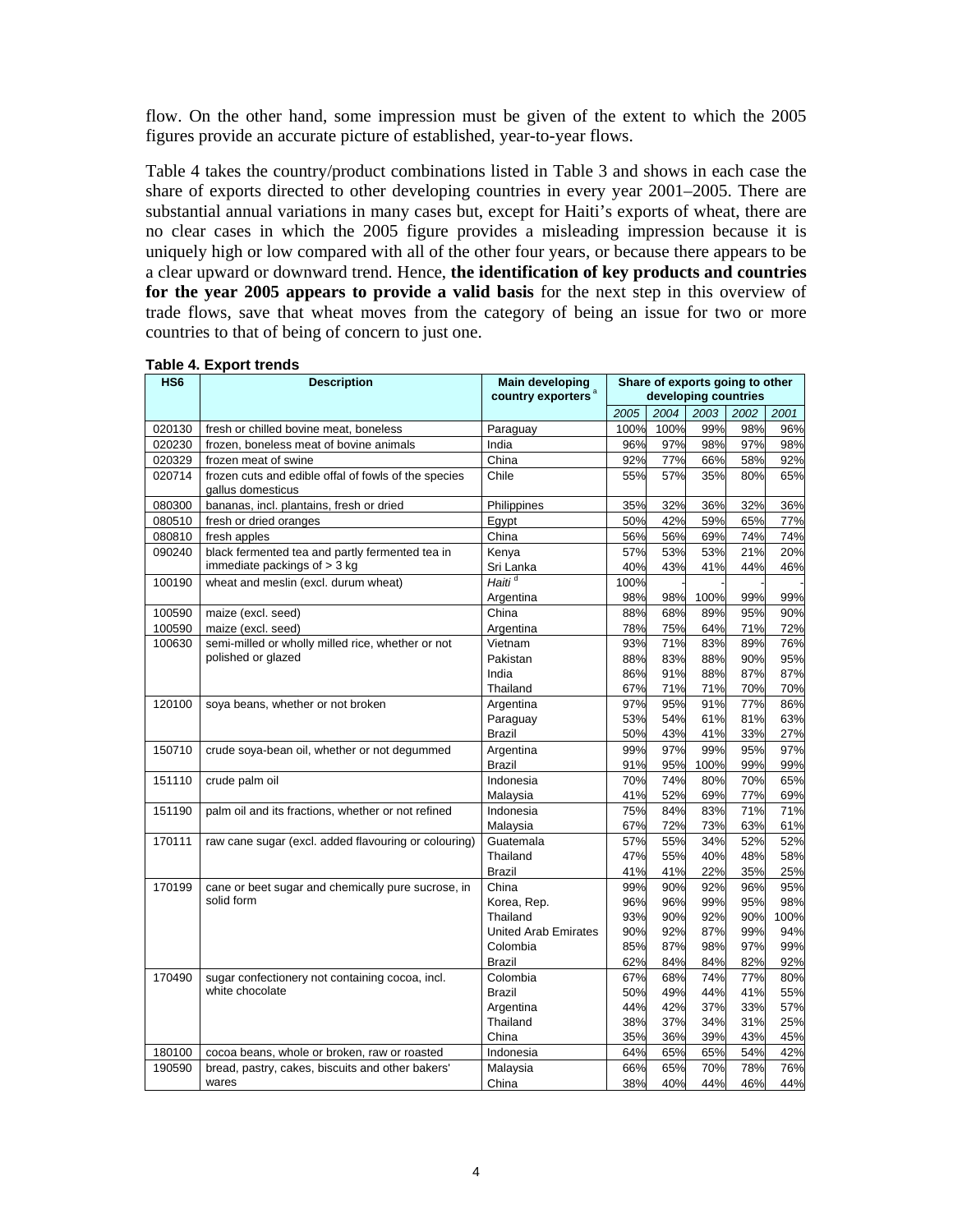| HS <sub>6</sub> | <b>Description</b>                                                      | <b>Main developing</b><br>country exporters <sup>a</sup> | Share of exports going to other<br>developing countries |      |      |      |      |  |  |  |  |  |
|-----------------|-------------------------------------------------------------------------|----------------------------------------------------------|---------------------------------------------------------|------|------|------|------|--|--|--|--|--|
|                 |                                                                         |                                                          | 2005                                                    | 2004 | 2003 | 2002 | 2001 |  |  |  |  |  |
| 210690          | food preparations, n.e.s.                                               | Costa Rica                                               | 99%                                                     | 98%  | 93%  | 95%  | 99%  |  |  |  |  |  |
|                 |                                                                         | Singapore                                                | 45%                                                     | 41%  | 55%  | 53%  | 47%  |  |  |  |  |  |
|                 |                                                                         | Thailand                                                 | 40%                                                     | 27%  | 42%  | 39%  | 38%  |  |  |  |  |  |
|                 |                                                                         | China                                                    | 35%                                                     | 40%  | 44%  | 49%  | 51%  |  |  |  |  |  |
| 220710          | undenatured ethyl alcohol, of actual alcoholic<br>strength of $>= 80\%$ | South Africa <sup>b</sup>                                | 41%                                                     | 45%  | 47%  | 65%  | 53%  |  |  |  |  |  |
| 230120          | flours, meals and pellets of fish or crustaceans,                       | Peru                                                     | 61%                                                     | 57%  | 44%  | 52%  | 45%  |  |  |  |  |  |
|                 | molluscs etc., unfit for human consumption                              | Chile                                                    | 53%                                                     | 42%  | 40%  | 41%  | 34%  |  |  |  |  |  |
| 230400          | oilcake and other solid residues resulting from the                     | India                                                    | 75%                                                     | 87%  | 86%  | 90%  | 83%  |  |  |  |  |  |
|                 | extraction of soya-bean oil                                             | Argentina                                                | 35%                                                     | 32%  | 32%  | 29%  | 27%  |  |  |  |  |  |
| 240120          | tobacco, partly or wholly stemmed/stripped,                             | Zimbabwe                                                 | 68%                                                     | 54%  | 44%  | 37%  | 30%  |  |  |  |  |  |
|                 | otherwise unmanufactured                                                | China                                                    | 64%                                                     | 55%  | 49%  | 47%  | 66%  |  |  |  |  |  |
|                 |                                                                         | <b>Brazil</b>                                            | 33%                                                     | 24%  | 23%  | 17%  | 23%  |  |  |  |  |  |
| 240220          | cigarettes, containing tobacco                                          | <b>United Arab Emirates</b>                              | 99%                                                     | 99%  | 99%  | 99%  | 99%  |  |  |  |  |  |
|                 |                                                                         | Philippines                                              | 94%                                                     | 95%  | 95%  | 30%  | 43%  |  |  |  |  |  |
|                 |                                                                         | Malaysia                                                 | 91%                                                     | 88%  | 82%  | 79%  | 89%  |  |  |  |  |  |
|                 |                                                                         | Indonesia                                                | 83%                                                     | 91%  | 93%  | 85%  | 79%  |  |  |  |  |  |
|                 |                                                                         | China                                                    | 78%                                                     | 71%  | 77%  | 69%  | 74%  |  |  |  |  |  |
|                 |                                                                         | Turkey                                                   | 71%                                                     | 60%  | 63%  | 10%  | 24%  |  |  |  |  |  |
| 520100          | cotton, neither carded nor combed                                       | Benin                                                    | 92%                                                     | 93%  | 88%  | 86%  | 89%  |  |  |  |  |  |
|                 |                                                                         | India                                                    | 88%                                                     | 87%  | 85%  | 20%  | 11%  |  |  |  |  |  |
|                 |                                                                         | Burkina Faso                                             | 88%                                                     | 86%  | 82%  | 67%  | 56%  |  |  |  |  |  |
|                 |                                                                         | Zimbabwe                                                 | 75%                                                     | 79%  | 65%  | 55%  | 37%  |  |  |  |  |  |
|                 |                                                                         | <b>Brazil</b>                                            | 72%                                                     | 68%  | 70%  | 57%  | 64%  |  |  |  |  |  |
|                 |                                                                         | Syria <sup>c</sup>                                       | 71%                                                     | 63%  | 64%  | 49%  | 47%  |  |  |  |  |  |
|                 |                                                                         | Egypt                                                    | 71%                                                     | 58%  | 57%  | 51%  | 45%  |  |  |  |  |  |
|                 |                                                                         | Mali                                                     | 69%                                                     | 75%  | 72%  | 55%  | 51%  |  |  |  |  |  |
| Notes:          |                                                                         |                                                          |                                                         |      |      |      |      |  |  |  |  |  |

(a) Countries marked in *italics* are classified as Least Developed Countries by the UN.

(b) Self-selection as developed country to WTO.

(c) Not a WTO member.

(d) No country reported imports of this item from Haiti in any of the years 2001-4.

*Source:* derived from data obtained from UN COMTRADE database (downloaded December 2006/January 2007).

# **Developing country importers**

The 'next step' is to look at which developing countries are importing the key agricultural goods from other developing countries. If an understanding is to be reached between developing countries on SPs for products that are important in South–South trade, account will also have to be taken of their needs and concerns.

If an importer sources a high proportion of an agricultural good only from developing countries it could be possible to find a formulation that would satisfy all parties. If, by contrast, a large proportion of imports are sourced from developed countries it may be more difficult. It is likely to be impractical to apply different policies to those imports that are obtained from other developing countries and the perceived need for an SP may be enhanced by the fact that the imports from the major, developed country, source are subsidised.

### **The main importers**

Table 5 identifies the main developing country importers so that a more detailed analysis can be undertaken below of the relative importance for them of developed and developing country import sources. It takes the country/product combinations covered in Tables 3 and 4 and identifies all developing country destinations accounting for 5 percent or more of the named exporter's total exports of the item to developing countries. The items identified as being particularly relevant in the discussion of Table 3 are shaded.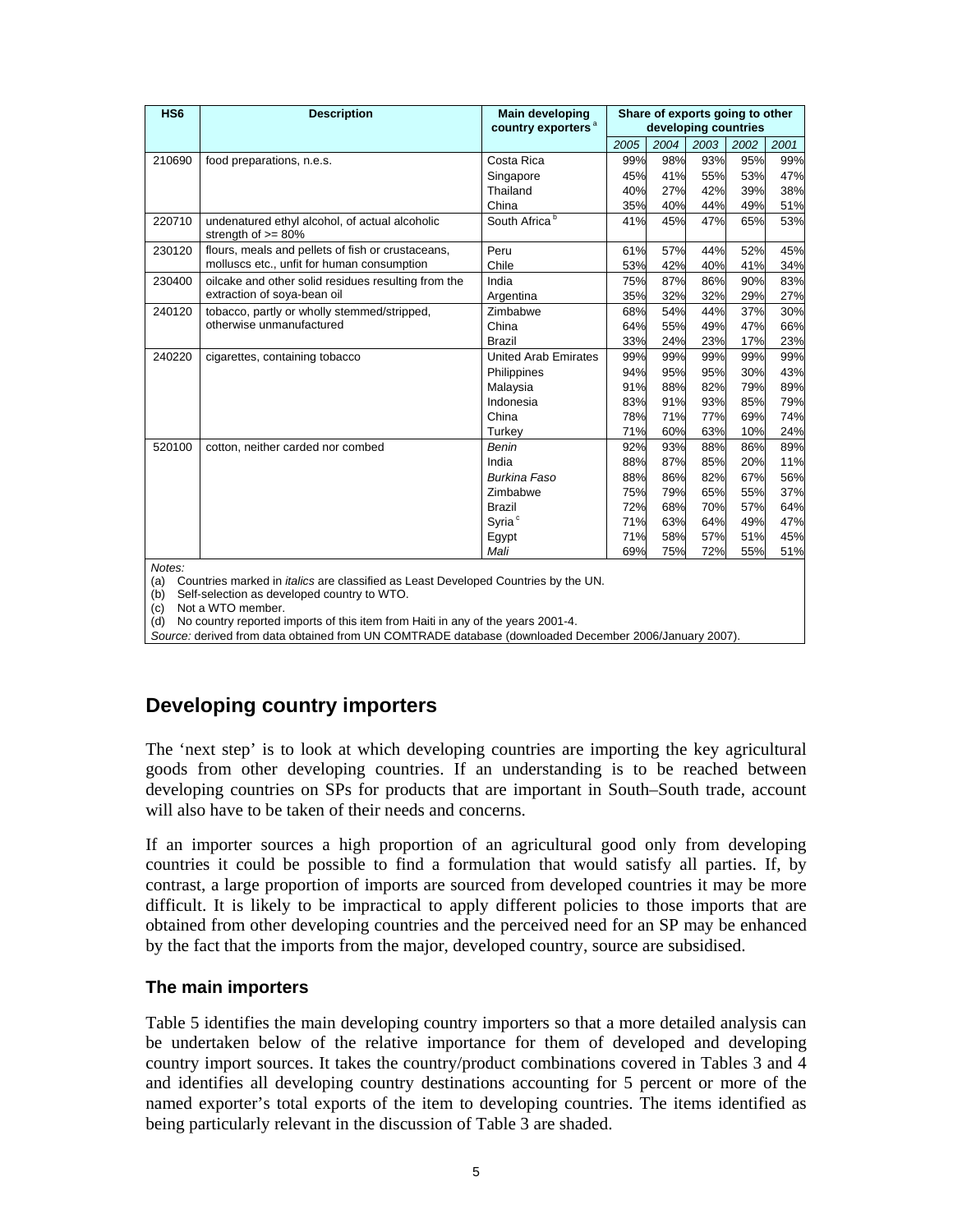Table 5 shows that in half of the cases three or fewer developing countries account for 5 percent or more of a country's exports to other developing countries. This gives hope that bilateral negotiations might provide a common understanding on the use of SPs in these cases.

| HS <sub>6</sub> | <b>Description</b>                                                        | <b>Main developing</b><br>country exporters<br>in 2005 <sup>b</sup> | Main developing country importers in<br>$2005^{\circ}$                                      |  |  |  |  |  |  |
|-----------------|---------------------------------------------------------------------------|---------------------------------------------------------------------|---------------------------------------------------------------------------------------------|--|--|--|--|--|--|
| 020130          | fresh or chilled bovine meat, boneless                                    | Paraguay                                                            | Chile, Brazil                                                                               |  |  |  |  |  |  |
| 020230          | frozen, boneless meat of bovine animals                                   | India                                                               | Malaysia, Philippines, Saudi Arabia                                                         |  |  |  |  |  |  |
| 020329          | frozen meat of swine                                                      | China                                                               | Hong Kong, Singapore                                                                        |  |  |  |  |  |  |
| 020714          | frozen cuts and edible offal of fowls of the<br>species gallus domesticus | Chile                                                               | Mexico, Hong Kong                                                                           |  |  |  |  |  |  |
| 080300          | bananas, incl. plantains, fresh or dried                                  | Philippines                                                         | Korea Rep., China, Saudi Arabia                                                             |  |  |  |  |  |  |
| 080510          | fresh or dried oranges                                                    | Egypt                                                               | Saudi Arabia                                                                                |  |  |  |  |  |  |
| 080810          | fresh apples                                                              | China                                                               | Indonesia, Thailand, Singapore, Philippines,<br>Hong Kong, Malaysia, Saudi Arabia           |  |  |  |  |  |  |
| 090240          | black fermented tea and partly fermented                                  | Kenya                                                               | Pakistan, Sudan <sup>d</sup> , Yemen <sup>d</sup>                                           |  |  |  |  |  |  |
|                 | tea in immediate packings of $>$ 3 kg                                     | Sri Lanka                                                           | Iran, Saudi Arabia, Jordan, Chile, Hong<br>Kong, Pakistan                                   |  |  |  |  |  |  |
| 100190          | wheat and meslin (excl. durum wheat)                                      | Argentina                                                           | Brazil, Indonesia, South Africa <sup>c</sup>                                                |  |  |  |  |  |  |
| 100590          | maize (excl. seed)                                                        | China<br>Argentina                                                  | Korea Rep., Malaysia<br>Saudi Arabia, Peru, Chile, Morocco,<br><b>Malaysia</b>              |  |  |  |  |  |  |
| 100630          | semi-milled or wholly milled rice, whether or                             | Vietnam                                                             | Philippines, Malaysia, Cameroon, Iran                                                       |  |  |  |  |  |  |
|                 | not polished or glazed                                                    | Pakistan                                                            | Iran <sup>d</sup> , Saudi Arabia, Oman, Mozambique,<br>Qatar, Cameroon, Mauritius           |  |  |  |  |  |  |
|                 |                                                                           | India                                                               | Saudi Arabia, South Africa <sup>c</sup>                                                     |  |  |  |  |  |  |
|                 |                                                                           | <b>Thailand</b>                                                     | China, South Africa, Hong Kong, Malaysia,<br>Singapore, Benin, Cameroon, Iran <sup>d</sup>  |  |  |  |  |  |  |
| 120100          | soya beans, whether or not broken                                         | Argentina                                                           | China, Thailand                                                                             |  |  |  |  |  |  |
|                 |                                                                           | Paraguay                                                            | Argentina, Brazil, Morocco, Turkey<br>China, Thailand, Iran <sup>d</sup>                    |  |  |  |  |  |  |
| 150710          | crude soya-bean oil, whether or not                                       | <b>Brazil</b><br>Argentina                                          | China, India, Peru, Korea Rep.                                                              |  |  |  |  |  |  |
|                 | degummed                                                                  | <b>Brazil</b>                                                       | Iran <sup>d</sup> , India, China, Morocco                                                   |  |  |  |  |  |  |
| 151110          | crude palm oil                                                            | Indonesia                                                           | India, Malaysia, Tanzania                                                                   |  |  |  |  |  |  |
|                 |                                                                           | <b>Malaysia</b>                                                     | India, Saudi Arabia, Yemen <sup>d</sup> , Pakistan,<br>China                                |  |  |  |  |  |  |
| 151190          | palm oil and its fractions, whether or not<br>refined                     | Indonesia<br><b>Malaysia</b>                                        | China, Pakistan, India, Turkey<br>China, Pakistan, Turkey                                   |  |  |  |  |  |  |
| 170111          | raw cane sugar (excl. added flavouring or                                 | Guatemala                                                           | Korea Rep., China, Venezuela, Malaysia                                                      |  |  |  |  |  |  |
|                 | colouring)                                                                | <b>Thailand</b>                                                     | Indonesia, China, Korea Rep., Malaysia                                                      |  |  |  |  |  |  |
|                 |                                                                           | <b>Brazil</b>                                                       | Saudi Arabia, Morocco, Pakistan, India,<br>Malaysia, Iran <sup>d</sup> , Yemen <sup>d</sup> |  |  |  |  |  |  |
| 170199          | cane or beet sugar and chemically pure                                    | China                                                               | Pakistan, Indonesia, Singapore, Hong Kong                                                   |  |  |  |  |  |  |
|                 | sucrose, in solid form                                                    | Korea, Rep.<br><b>Thailand</b>                                      | China, Hong Kong, Indonesia, Philippines<br>Indonesia, Singapore                            |  |  |  |  |  |  |
|                 |                                                                           | <b>United Arab</b>                                                  | Pakistan, Jordan, Saudi Arabia, Oman,                                                       |  |  |  |  |  |  |
|                 |                                                                           | <b>Emirates</b>                                                     | Indonesia                                                                                   |  |  |  |  |  |  |
|                 |                                                                           | Colombia                                                            | Peru, Chile, Ecuador, Trinidad/Tobago                                                       |  |  |  |  |  |  |
|                 |                                                                           | <b>Brazil</b>                                                       | Pakistan, Colombia, Yemen <sup>d</sup> , Sri Lanka,<br>Gambia, Jordan, Chile                |  |  |  |  |  |  |
| 170490          | sugar confectionery not containing cocoa,<br>incl. white chocolate        | Colombia                                                            | Venezuela, Ecuador, South Africa <sup>c</sup> , Chile,<br>Peru                              |  |  |  |  |  |  |
|                 |                                                                           | <b>Brazil</b>                                                       | South Africa <sup>c</sup> , Argentina                                                       |  |  |  |  |  |  |
|                 |                                                                           | Argentina                                                           | Chile, Guatemala, Honduras, Uruguay,<br>Ecuador, Bolivia, Mexico, Venezuela                 |  |  |  |  |  |  |
|                 |                                                                           | <b>Thailand</b>                                                     | Philippines, Indonesia, Malaysia, Hong<br>Kong, China, Singapore                            |  |  |  |  |  |  |
|                 |                                                                           | China                                                               | Hong Kong, Indonesia, Korea Rep.,<br>Singapore, Mexico                                      |  |  |  |  |  |  |
| 180100          | cocoa beans, whole or broken, raw or<br>roasted                           | Indonesia                                                           | Malaysia, Brazil, Singapore, China                                                          |  |  |  |  |  |  |
| 190590          | bread, pastry, cakes, biscuits and other                                  | Malaysia                                                            | Singapore, Hong Kong, Saudi Arabia                                                          |  |  |  |  |  |  |
|                 | bakers' wares                                                             | China                                                               | Hong Kong, Korea Rep.                                                                       |  |  |  |  |  |  |

# **Table 5. Principal developing country importers a**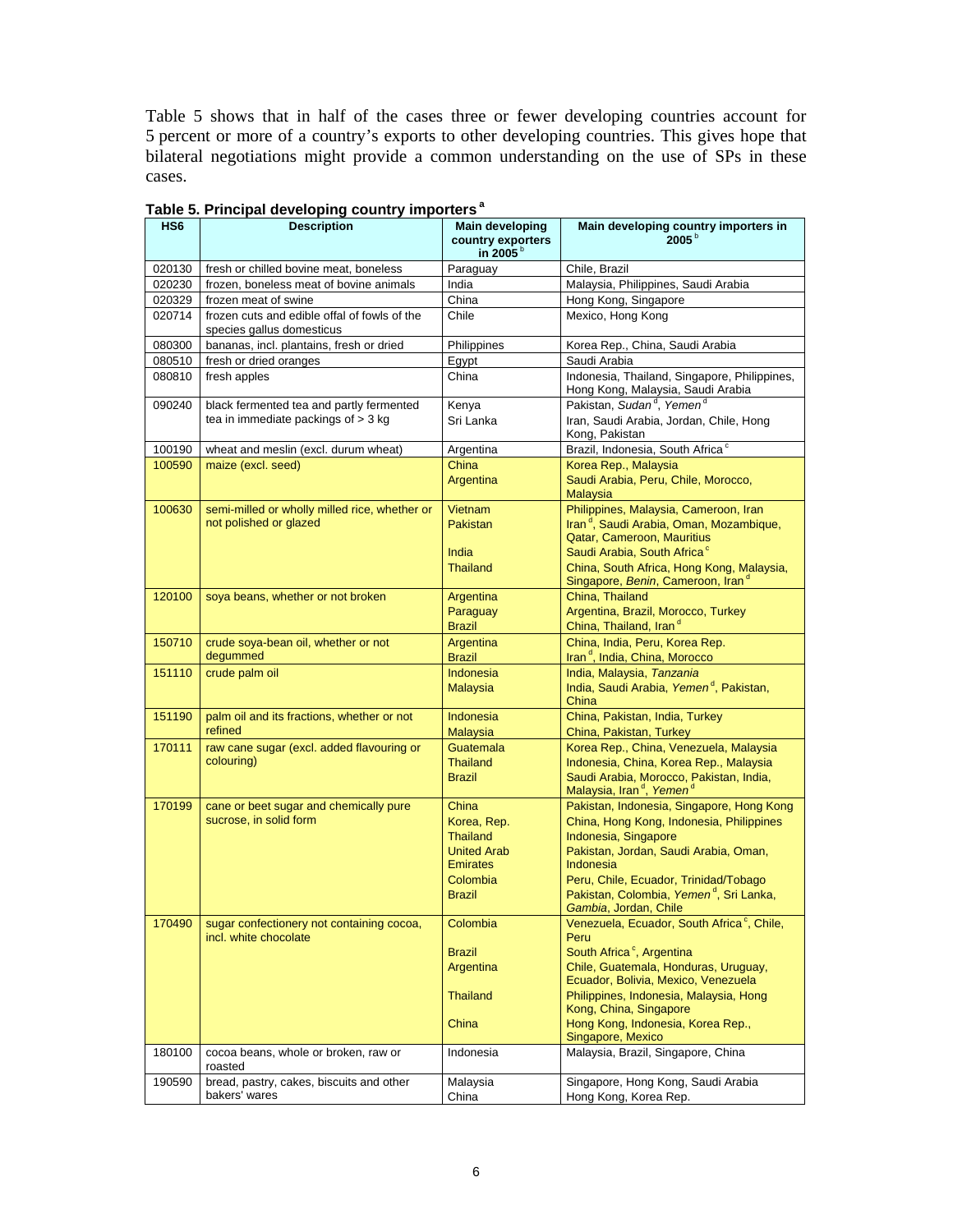| HS <sub>6</sub> | <b>Description</b>                                                                 | <b>Main developing</b><br>country exporters<br>in 2005 <sup>b</sup> | Main developing country importers in<br>$2005^{b}$                                                             |
|-----------------|------------------------------------------------------------------------------------|---------------------------------------------------------------------|----------------------------------------------------------------------------------------------------------------|
| 210690          | food preparations, n.e.s.                                                          | Costa Rica <sup>e</sup><br>Singapore                                | Honduras, Guatemala, Panama, Nicaragua<br>Malaysia, Hong Kong, Thailand, Korea Rep.,<br>Philippines, Indonesia |
|                 |                                                                                    | Thailand                                                            | Philippines, Malaysia, Turkey, Hong Kong,<br>Indonesia                                                         |
|                 |                                                                                    | China                                                               | Hong Kong, Singapore, Korea Rep.,<br>Malaysia, Thailand                                                        |
| 220710          | Undenatured ethyl alcohol, of actual<br>alcoholic strength of >= 80%               | South Africa <sup>c</sup>                                           | Philippines, China, Singapore, Tanzania                                                                        |
| 230120          | flours, meals and pellets of fish or                                               | Peru                                                                | China                                                                                                          |
|                 | crustaceans, molluscs etc., unfit for human<br>consumption                         | <b>Chile</b>                                                        | China, Korea Rep., Indonesia                                                                                   |
| 230400          | oilcake and other solid residues resulting<br>from the extraction of soya-bean oil | India                                                               | Indonesia, Pakistan, Thailand, China, Korea<br>Rep., Sri Lanka, Philippines                                    |
|                 |                                                                                    | Argentina                                                           | Philippines, Indonesia, Malaysia, Thailand,<br>South Africa, Korea Rep.                                        |
| 240120          | tobacco, partly or wholly stemmed/stripped,                                        | Zimbabwe                                                            | China, South Africa <sup>c</sup> , Turkey                                                                      |
|                 | otherwise unmanufactured                                                           | China                                                               | Indonesia, Philippines, Hong Kong,<br>Singapore                                                                |
|                 |                                                                                    | <b>Brazil</b>                                                       | China, Philippines, Turkey, Indonesia                                                                          |
| 240220          | cigarettes, containing tobacco                                                     | <b>United Arab Emirates</b>                                         | Iran <sup>d</sup> , Oman                                                                                       |
|                 |                                                                                    | <b>Philippines</b>                                                  | <b>Thailand, Singapore</b>                                                                                     |
|                 |                                                                                    | <b>Malaysia</b>                                                     | Hong Kong, Singapore                                                                                           |
|                 |                                                                                    | <b>Indonesia</b>                                                    | Singapore, Malaysia                                                                                            |
|                 |                                                                                    | China                                                               | Hong Kong, Singapore, Malaysia                                                                                 |
|                 |                                                                                    | <b>Turkey</b>                                                       | Iran <sup>'</sup>                                                                                              |
| 520100          | cotton, neither carded nor combed                                                  | <b>Benin</b>                                                        | China, Thailand, Indonesia                                                                                     |
|                 |                                                                                    | India                                                               | China, Pakistan, Thailand                                                                                      |
|                 |                                                                                    | <b>Burkina Faso</b>                                                 | China, Thailand                                                                                                |
|                 |                                                                                    | Zimbabwe                                                            | Thailand, South Africa <sup>c</sup> , China, Zambia,<br>Korea Rep., Indonesia                                  |
|                 |                                                                                    | <b>Brazil</b>                                                       | Pakistan, China, Indonesia, Korea Rep.,<br>Thailand, Argentina                                                 |
|                 |                                                                                    | Syria <sup>d</sup>                                                  | Turkey, China, Indonesia, Thailand,<br>Pakistan                                                                |
|                 |                                                                                    | Egypt                                                               | India, Pakistan, China, Turkey, Thailand                                                                       |
|                 |                                                                                    | Mali                                                                | China, Thailand, Pakistan, Indonesia                                                                           |

*Notes:*

(a) All developing countries receiving 5% or more of the exporter's total exports of the item to developing countries.

(b) Countries marked in *italics* are classified as Least Developed Countries by the UN.

(c) Self-selection as developed country to WTO.

(d) Not a WTO member.

(e) According to the data, a major source of Costa Rica's imports of this item was Costa Rica! This is assumed to be an error, and the country is therefore not included here or in subsequent tables as a major importer.

*Source:* derived from data obtained from UN COMTRADE database (downloaded December 2006/January 2007).

Of the 50 shaded rows in the table, 22 have three or fewer major importers. In the cases of fish meal and cigarettes there are no exporting states that have more than three major developing country markets. For all the others, at least one exporter has a larger number of major developing country import markets. Sugar, cotton, rice, plus soya and palm products have the greatest diversity of suppliers and importers and, hence, in principle the largest number of interests to be accommodated.

There is some considerable overlap in the main developing country importers of different products. To make this clear, Table 6 lists all of the developing country importers identified in Table 5 and indicates the number of products of which they were major importers. Of the 43 countries in the table, **13 countries accounted for 5 percent or more of exports in only one country/product combination, and a further 11 for just two or three combinations.**  Again, this lends credence to the idea that bilateral negotiation could remove some dangers of a conflict of interest between developing countries over the use of SPs.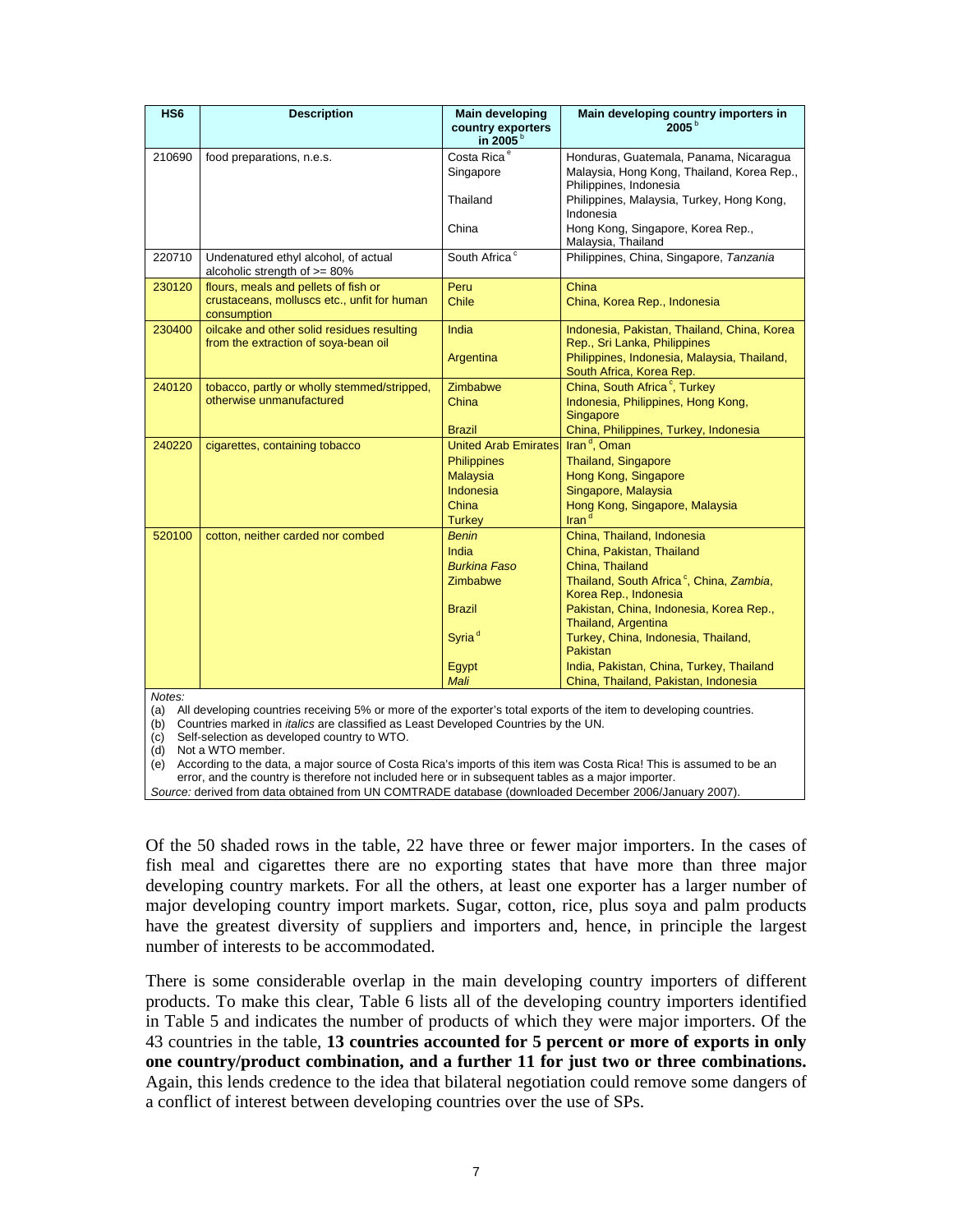There are 15 countries that are major importers of seven or more country/product combinations. Several of these are middle-income countries, and others very large countries with quite sophisticated control systems well able to protect domestic interests. They are China, Indonesia, Malaysia, Hong Kong, Singapore, Thailand, Pakistan, South Korea, Philippines, Saudi Arabia, Iran, South Africa, Turkey, Chile and India.

**Given the characteristics of the 15 most frequent importing developing countries of seven or more country/product combinations, it may be possible to reach a consensus among the Southern members of the WTO not to impose SPs on imports from developing countries.** 

#### **Importer characteristics**

As noted above, much will depend upon whether developing countries are a major or minor source of these countries' imports. We have examined the country composition of their imports of the products in question for 2005. Full details of this analysis are presented in Appendix Table 2 and a summary is provided in Table 7. This shows for all countries that are major importers for two or more products the share of developing countries (in aggregate) in their imports of each of the reviewed goods.

**The picture is a mixed one. In some cases developing countries are overwhelmingly the most important source of imports for all the major importers.** For seven of the 27 goods none of the importers sourced less than 89 percent of its imports from other developing countries, and in some instances it was 100 percent. It may be possible to forge an intra-South consensus in these cases. At the other end of the scale would be cases where developing countries are only a minor source of any country's imports – but there are none of these. However, there are cases where developing countries form a very small share of one (or several) countries' imports and there are others for the same product where they are the main source. **These are probably the most difficult cases to deal with: some developing importers may wish to protect themselves against imports from developed countries whilst others have no such need.** 

# **Overlap with Special Products**

Because of this diversity of importer situations, it is important to see which of these goods are likely to be designated as SPs and, hence, for which it is important to ensure that South– South trade is not disrupted as a result. No list of nominated SPs yet exists, so any comparison between important developing country exports and the goods that other developing

#### **Table 6. Most frequent developing country importers**

| ilipulters                                            |                  |  |  |  |  |
|-------------------------------------------------------|------------------|--|--|--|--|
| Importer <sup>a</sup>                                 | # items <b>b</b> |  |  |  |  |
| China                                                 | 28               |  |  |  |  |
| Indonesia                                             | 21               |  |  |  |  |
| Malaysia                                              | 18               |  |  |  |  |
| Hong Kong                                             | 17               |  |  |  |  |
| Singapore                                             | 16               |  |  |  |  |
| Thailand                                              | 16               |  |  |  |  |
| Pakistan                                              | 15               |  |  |  |  |
| Korea Rep.                                            | 14               |  |  |  |  |
| Philippines                                           | 12               |  |  |  |  |
| Saudi Arabia                                          | $\overline{1}2$  |  |  |  |  |
| $\overline{\text{tran}^d}$                            | 9                |  |  |  |  |
| South Africa <sup>c</sup>                             | 8                |  |  |  |  |
|                                                       |                  |  |  |  |  |
| Turkey                                                | 8                |  |  |  |  |
| Chile                                                 | 7                |  |  |  |  |
| India                                                 | 7                |  |  |  |  |
| <b>Brazil</b>                                         | 4                |  |  |  |  |
| Morocco                                               | 4                |  |  |  |  |
| Peru                                                  | 4                |  |  |  |  |
| Yemen <sup>d</sup>                                    | $\overline{4}$   |  |  |  |  |
| Argentina                                             | $\overline{3}$   |  |  |  |  |
| Cameroon                                              | 3                |  |  |  |  |
| Ecuador                                               | $\overline{3}$   |  |  |  |  |
| Jordan                                                | $\overline{3}$   |  |  |  |  |
| Mexico                                                | 3                |  |  |  |  |
| Oman                                                  | $\overline{3}$   |  |  |  |  |
| Sri Lanka                                             | 3                |  |  |  |  |
| Venezuela                                             | 3                |  |  |  |  |
| Guatemala                                             | $\overline{c}$   |  |  |  |  |
| Honduras                                              | $\overline{2}$   |  |  |  |  |
| Tanzania                                              | $\overline{2}$   |  |  |  |  |
| Benin                                                 | 1                |  |  |  |  |
| Bolivia                                               | 1                |  |  |  |  |
| Colombia                                              | 1                |  |  |  |  |
| Gambia                                                | 1                |  |  |  |  |
| <b>Mauritius</b>                                      | 1                |  |  |  |  |
| Mozambique                                            | 1                |  |  |  |  |
| Nicaragua                                             | 1                |  |  |  |  |
| Panama                                                | 1                |  |  |  |  |
| Qatar                                                 | 1                |  |  |  |  |
| Sudan <sup>d</sup>                                    | 1                |  |  |  |  |
| Trinidad/Tobago                                       | 1                |  |  |  |  |
| Uruguay                                               | 1                |  |  |  |  |
| Zambia                                                | 1                |  |  |  |  |
| Notes:                                                |                  |  |  |  |  |
| (a)<br>Countries marked in <i>italics</i> are         |                  |  |  |  |  |
| classified as Least Developed                         |                  |  |  |  |  |
| Countries by the UN.                                  |                  |  |  |  |  |
| i.e. the product/exporter<br>(b)                      |                  |  |  |  |  |
| combinations in Table 5.                              |                  |  |  |  |  |
| Self-selection as developed<br>(c)<br>country to WTO. |                  |  |  |  |  |
| (d)<br>Not a WTO member.                              |                  |  |  |  |  |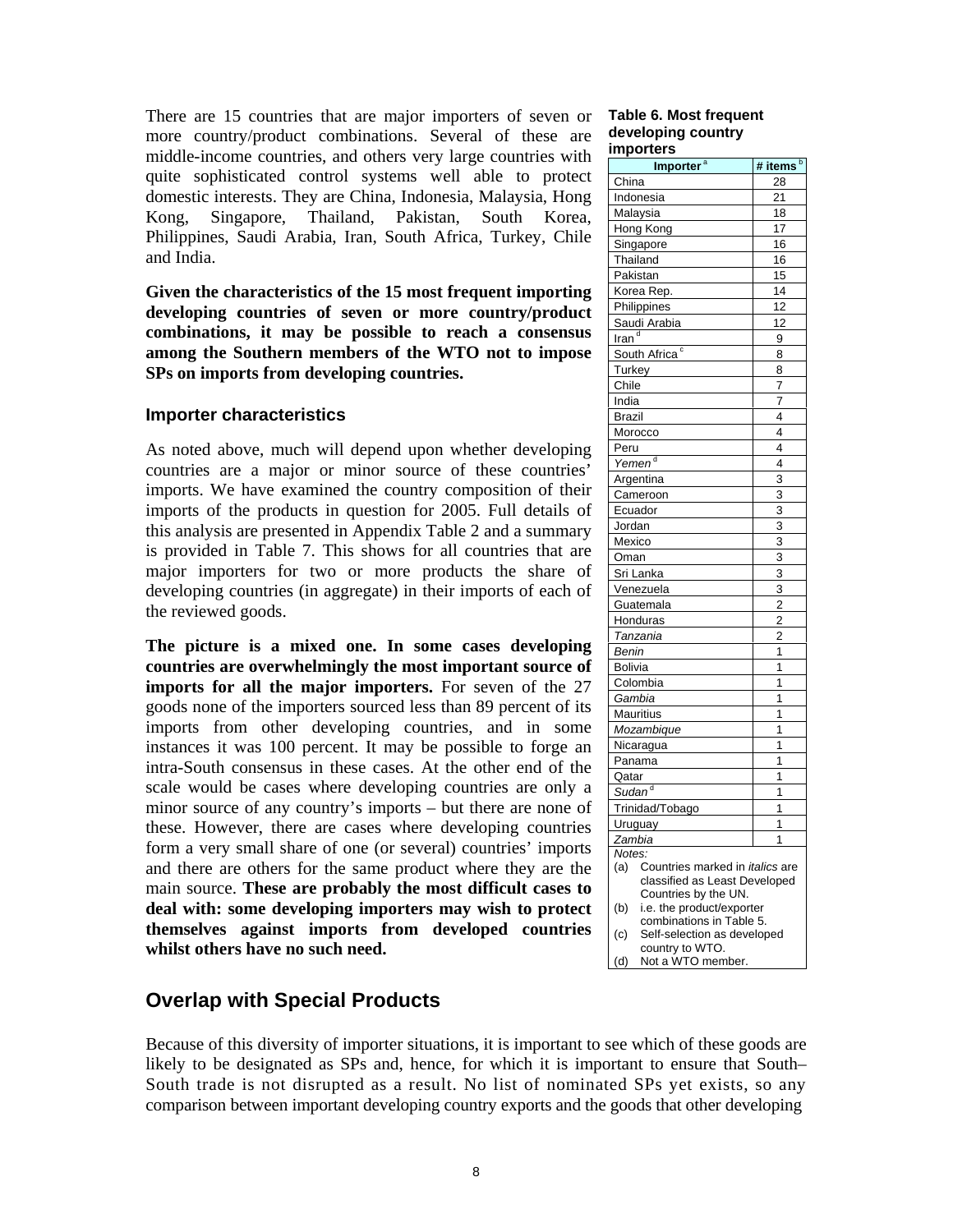| <b>Product</b>              |                                                                                                                                                               |                 |           |          |              |           |           |               |             |          |                 |                                 |          |       |                |        | Major developing country importers <sup>a</sup> |         |                |                    |           |                |           |              |              |          |              |                |              |              |
|-----------------------------|---------------------------------------------------------------------------------------------------------------------------------------------------------------|-----------------|-----------|----------|--------------|-----------|-----------|---------------|-------------|----------|-----------------|---------------------------------|----------|-------|----------------|--------|-------------------------------------------------|---------|----------------|--------------------|-----------|----------------|-----------|--------------|--------------|----------|--------------|----------------|--------------|--------------|
|                             |                                                                                                                                                               | China           | Hong Kong | Malaysia | Saudi Arabia | Singapore | Indonesia | Rep.<br>Korea | Philippines | Pakistan | $\circ$<br>lran | $\mathbf{D}$<br>Africa<br>South | Thailand | Chile | India          | Turkey | <b>Brazil</b>                                   | Morocco | Peru           | Yemen <sup>c</sup> | Argentina | Oman           | Sri Lanka | Ecuador      | Guatemala    | Honduras | Jordan       | Mexico         | Tanzania     | Venezuela    |
|                             | <b>Total</b>                                                                                                                                                  | 15 <sup>1</sup> | 11        | 11       | 11           | 11        | 10        | 10            | 9           | 7        | 6               | 6                               | 6        | 5     | 5 <sub>l</sub> | 5      |                                                 | 4       | $\overline{4}$ | 4                  |           | 3 <sup>1</sup> | 3         | $\mathbf{2}$ | $\mathbf{2}$ | 2        | $\mathbf{2}$ | $\overline{2}$ | $\mathbf{2}$ | $\mathbf{2}$ |
| Fresh beef                  | $\mathbf 2$                                                                                                                                                   |                 |           |          |              |           |           |               |             |          |                 |                                 |          | 100   |                |        | 100                                             |         |                |                    |           |                |           |              |              |          |              |                |              |              |
| Frozen beef                 | 3                                                                                                                                                             |                 |           | 89       | 94           |           |           |               | 94          |          |                 |                                 |          |       |                |        |                                                 |         |                |                    |           |                |           |              |              |          |              |                |              |              |
| Frozen pigmeat              | $\overline{\mathbf{2}}$                                                                                                                                       |                 | 89        |          |              | 66        |           |               |             |          |                 |                                 |          |       |                |        |                                                 |         |                |                    |           |                |           |              |              |          |              |                |              |              |
| Frozen chicken              | $\overline{2}$                                                                                                                                                |                 | 63        |          |              |           |           |               |             |          |                 |                                 |          |       |                |        |                                                 |         |                |                    |           |                |           |              |              |          |              | 35             |              |              |
| <b>Bananas</b>              | $\overline{\mathbf{3}}$                                                                                                                                       | 100             |           |          | 100          |           |           | 100           |             |          |                 |                                 |          |       |                |        |                                                 |         |                |                    |           |                |           |              |              |          |              |                |              |              |
| Oranges                     | 1                                                                                                                                                             |                 |           |          | 99           |           |           |               |             |          |                 |                                 |          |       |                |        |                                                 |         |                |                    |           |                |           |              |              |          |              |                |              |              |
| Apples                      | $\overline{7}$                                                                                                                                                |                 | 32        | 68       | 65           | 65        | 68        |               | 92          |          |                 |                                 | 77       |       |                |        |                                                 |         |                |                    |           |                |           |              |              |          |              |                |              |              |
| Tea                         | 8                                                                                                                                                             |                 | 96        |          | 100          |           |           |               |             | 100      | 99              |                                 |          | 100   |                |        |                                                 |         |                | 98                 |           |                |           |              |              |          | 100          |                |              |              |
| Wheat                       | 4                                                                                                                                                             |                 |           |          |              |           | 12        |               |             |          |                 | 38                              |          |       |                |        | 99                                              |         |                |                    |           |                | 40        |              |              |          |              |                |              |              |
| Maize                       | 6                                                                                                                                                             |                 |           | 99       | 87           |           |           | 74            |             |          |                 |                                 |          | 100   |                |        |                                                 | 50      | 84             |                    |           |                |           |              |              |          |              |                |              |              |
| Rice                        | 14                                                                                                                                                            | 100             | 94        | 100      | 86           | 95        |           |               | 96          |          | 76              | 99                              |          |       |                |        |                                                 |         |                |                    |           | 99             |           |              |              |          |              |                |              |              |
| Soya beans                  | $\overline{7}$                                                                                                                                                | 59              |           |          |              |           |           |               |             |          | 66              |                                 | 71       |       |                | 45     | 100                                             | 60      |                |                    | 99        |                |           |              |              |          |              |                |              |              |
| Soya bean oil               | 6                                                                                                                                                             | 100             |           |          |              |           |           | 94            |             |          | 81              |                                 |          |       | 100            |        |                                                 | 59      | 95             |                    |           |                |           |              |              |          |              |                |              |              |
| Palm oil, crude             | $\overline{7}$                                                                                                                                                | 54              |           | 100      | 100          |           |           |               |             | 100      |                 |                                 |          |       | 100            |        |                                                 |         |                | 98                 |           |                |           |              |              |          |              |                | 100          |              |
| Palm oil & fractions        | 4                                                                                                                                                             | 100             |           |          |              |           |           |               |             | 100      |                 |                                 |          |       | 100            | 100    |                                                 |         |                |                    |           |                |           |              |              |          |              |                |              |              |
| Raw cane sugar              | 11                                                                                                                                                            | 81              |           | 48       | 83           |           | 70        | 38            |             | 96       | 78              |                                 |          |       | 95             |        |                                                 | 100     |                | 93                 |           |                |           |              |              |          |              |                |              | 100          |
| Sugar in solid form         | 17                                                                                                                                                            | 83              | 77        |          | 92           | 45        | 75        |               | 91          | 84       |                 |                                 |          | 100   |                |        |                                                 |         | 100            | 95                 |           | 83             | 19        | 100          |              |          | 81           |                |              |              |
| Sugar confectionery         | 18                                                                                                                                                            | 53              | 51        | 90       |              | 54        | 89        | 39            | 91          |          |                 | 86                              |          | 89    |                |        |                                                 |         | 96             |                    | 87        |                |           | 95           | 90           | 90       |              | 34             |              | 93           |
| Cocoa beans                 | 4                                                                                                                                                             | 100             |           | 100      |              | 97        |           |               |             |          |                 |                                 |          |       |                |        | 100                                             |         |                |                    |           |                |           |              |              |          |              |                |              |              |
| Bakers' wares               | 4                                                                                                                                                             |                 | 55        |          | 57           | 75        |           | 57            |             |          |                 |                                 |          |       |                |        |                                                 |         |                |                    |           |                |           |              |              |          |              |                |              |              |
| Food preparations           | 12                                                                                                                                                            |                 | 54        | 30       |              | 44        | 37        | 11            | 61          |          |                 |                                 | 20       |       |                | 5      |                                                 |         |                |                    |           |                |           |              | 81           | 85       |              |                |              |              |
| Ethyl alcohol               | 4                                                                                                                                                             | 73              |           |          |              | 57        |           |               | 83          |          |                 |                                 |          |       |                |        |                                                 |         |                |                    |           |                |           |              |              |          |              |                | 96           |              |
| Fish meal                   | $\overline{\mathbf{3}}$                                                                                                                                       | 90              |           |          |              |           | 50        | 74            |             |          |                 |                                 |          |       |                |        |                                                 |         |                |                    |           |                |           |              |              |          |              |                |              |              |
| Soya bean oilcake           | 9                                                                                                                                                             | 93              |           | 98       |              |           | 91        | 99            |             | 64 100   |                 | 100                             | 97       |       |                |        |                                                 |         |                |                    |           |                | 100       |              |              |          |              |                |              |              |
| Tobacco                     | $\overline{7}$                                                                                                                                                | 95              | 70        |          |              | 98        | 73        |               | 83          |          |                 | 83                              |          |       |                | 70     |                                                 |         |                |                    |           |                |           |              |              |          |              |                |              |              |
| Cigarettes                  | 6                                                                                                                                                             |                 | 51        | 66       |              | 61        |           |               |             |          | 58              |                                 | 86       |       |                |        |                                                 |         |                |                    |           | 59             |           |              |              |          |              |                |              |              |
| Cotton                      | 10                                                                                                                                                            | 32              |           |          |              |           | 36        | 16            |             | 48       |                 | 100                             | 45       |       | 54             | 13     |                                                 |         |                |                    | 100       |                |           |              |              |          |              |                |              |              |
| Notes:<br>(a)<br>(b)<br>(c) | Countries marked in <i>italics</i> are classified as Least Developed Countries by the UN.<br>Self-selection as developed country to WTO.<br>Not a WTO member. |                 |           |          |              |           |           |               |             |          |                 |                                 |          |       |                |        |                                                 |         |                |                    |           |                |           |              |              |          |              |                |              |              |

#### **Table 7. Share of developing countries in major developing country importers' imports (percent)**

*Source:* derived from data obtained from UN COMTRADE database (downloaded December 2006/January 2007).

 $\, \circ \,$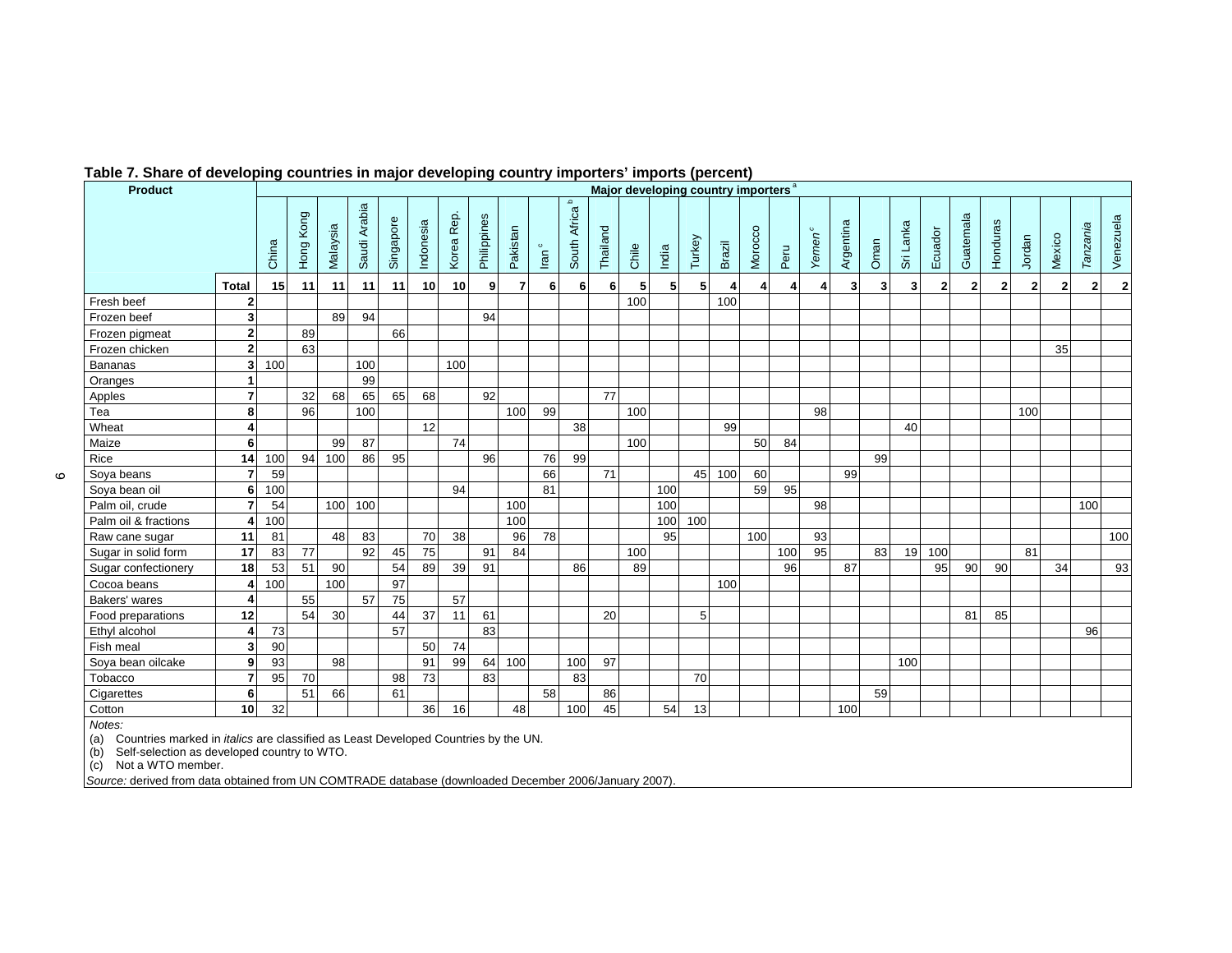countries wish to designate as SPs must be speculative. However, based on the results of 11 country studies carried out by the International Centre for Trade and Sustainable Development (ICTSD) in Geneva, ten products were identified that are most likely to become designated as SPs.<sup>6</sup>

Table 8 takes these products and summarises the characteristics of South–South trade identified in the analysis above. Of the ten products for which SPs may be important, only six have featured in the analysis.

| South–South traded goods                |                                                                 |                                                 |  |  |  |  |  |  |  |  |
|-----------------------------------------|-----------------------------------------------------------------|-------------------------------------------------|--|--|--|--|--|--|--|--|
| <b>Possible SP</b>                      | <b>Major developing</b><br>country export <sup>a</sup>          | <b>Major South-South</b><br>export <sup>b</sup> |  |  |  |  |  |  |  |  |
| Rice                                    | Yes                                                             | Yes                                             |  |  |  |  |  |  |  |  |
| Maize                                   | Yes                                                             | Yes                                             |  |  |  |  |  |  |  |  |
| Sugar                                   | Yes                                                             | Yes                                             |  |  |  |  |  |  |  |  |
| Chicken                                 | Yes                                                             | Yes                                             |  |  |  |  |  |  |  |  |
| Beef                                    | Yes                                                             | Yes                                             |  |  |  |  |  |  |  |  |
| Vegetable oils                          | Yes<br>Yes (palm/soya oils)                                     |                                                 |  |  |  |  |  |  |  |  |
| Milk and dairy                          | No <sup>c</sup>                                                 |                                                 |  |  |  |  |  |  |  |  |
| Onions                                  | No <sup>c</sup>                                                 |                                                 |  |  |  |  |  |  |  |  |
| Potatoes                                | No <sup>c</sup>                                                 |                                                 |  |  |  |  |  |  |  |  |
| Tomatoes                                | Yes                                                             | $No^{\overline{d}}$                             |  |  |  |  |  |  |  |  |
| Notes:                                  |                                                                 |                                                 |  |  |  |  |  |  |  |  |
| i.e. included in Tables 1 and 2.<br>(a) |                                                                 |                                                 |  |  |  |  |  |  |  |  |
| i.e. included in Table 3.<br>(b)        |                                                                 |                                                 |  |  |  |  |  |  |  |  |
| (c)                                     | No item in this product group met the initial criterion used to |                                                 |  |  |  |  |  |  |  |  |
|                                         | define 'major exports' in this study, viz. items that accounted |                                                 |  |  |  |  |  |  |  |  |
|                                         | for at least 0.5% of the value of World imports of agricultural |                                                 |  |  |  |  |  |  |  |  |
|                                         | goods from developing countries in 2005.                        |                                                 |  |  |  |  |  |  |  |  |
|                                         |                                                                 |                                                 |  |  |  |  |  |  |  |  |

**Table 8. Overlap between potential SPs and major South–South traded goods**

(d) Only 4% of developing country exports in 2005 were destined for other developing countries.

**Rice, maize, sugar, chicken, beef, and some sorts of vegetable oils (palm and soya oils) are potential SPs that are both major developing country exports and important South–South traded products.** 

Three products (milk and dairy, onions and potatoes) did not qualify as major developing country exports on the selection criterion used in this study.

Tomatoes again are a significant developing country export, but 96 percent were destined for developed country markets in 2005. Hence, it seems unlikely that SPs by developing countries will disrupt exports.

Table 9 takes the six product groups that are probable SPs and major developing country exports for which developing countries are also important markets. And it summarises information drawn from Table 7. There appear to be four groups of SPs.

| HS <sub>6</sub> | <b>Description</b>                           | <b>Major</b><br>develop-<br>ing<br>country | Share of developing<br>countries in major<br>developing country<br>importers' imports (%) |      |      |  |  |
|-----------------|----------------------------------------------|--------------------------------------------|-------------------------------------------------------------------------------------------|------|------|--|--|
|                 |                                              | <b>importers</b>                           | Min.                                                                                      | Max. | Mean |  |  |
| 020130          | Fresh beef                                   | $\mathbf{2}$                               | 100                                                                                       | 100  | 100  |  |  |
| 020230          | Frozen beef                                  | 3                                          | 89                                                                                        | 94   | 92   |  |  |
| 020714          | Frozen chicken cuts                          | $\overline{2}$                             | 35                                                                                        | 63   | 49   |  |  |
| 100590          | Maize                                        | 6                                          | 50                                                                                        | 100  | 82   |  |  |
| 100630          | Rice                                         | 14                                         | 74                                                                                        | 100  | 93   |  |  |
| 150710          | Soya bean oil                                | 6                                          | 59                                                                                        | 100  | 88   |  |  |
| 151110          | Palm oil, crude                              | 7                                          | 54                                                                                        | 100  | 93   |  |  |
| 151190          | Palm oil & fractions                         | 4                                          | 100                                                                                       | 100  | 100  |  |  |
| 170111          | Raw cane sugar                               | 11                                         | 38                                                                                        | 100  | 80   |  |  |
| 170199          | Sugar in solid form                          | 17                                         | 19                                                                                        | 100  | 80   |  |  |
| 170490          | Sugar confectionery                          | 18                                         | 34                                                                                        | 96   | 79   |  |  |
|                 | Source: derived from the figures in Table 7. |                                            |                                                                                           |      |      |  |  |

 $\overline{a}$ 

**Table 9: Developing country importer characteristics for SPs** 

- 1. In three cases developing countries supply all or most of the imports of the major developing country importers. They are fresh beef, frozen beef and one category of palm oil.
- 2. In a further three cases (the other vegetable oils and rice), the mean share of imports by all the main importers sourced in developing countries is over 90 percent (88 percent for soya oil).

<sup>6</sup> As can be seen from Table 7, 15 other products (pigmeat, bananas, oranges, apples, tea, wheat, soya beans, cocoa beans, bread/cake, food preparations, ethyl alcohol, fish meal, soya oilcake, tobacco/cigarettes, and cotton) were identified as being major developing country exports and important South–South traded goods. However, these products were not identified as potential SPs since they might not correspond to the criteria of food security, livelihood security, and rural development.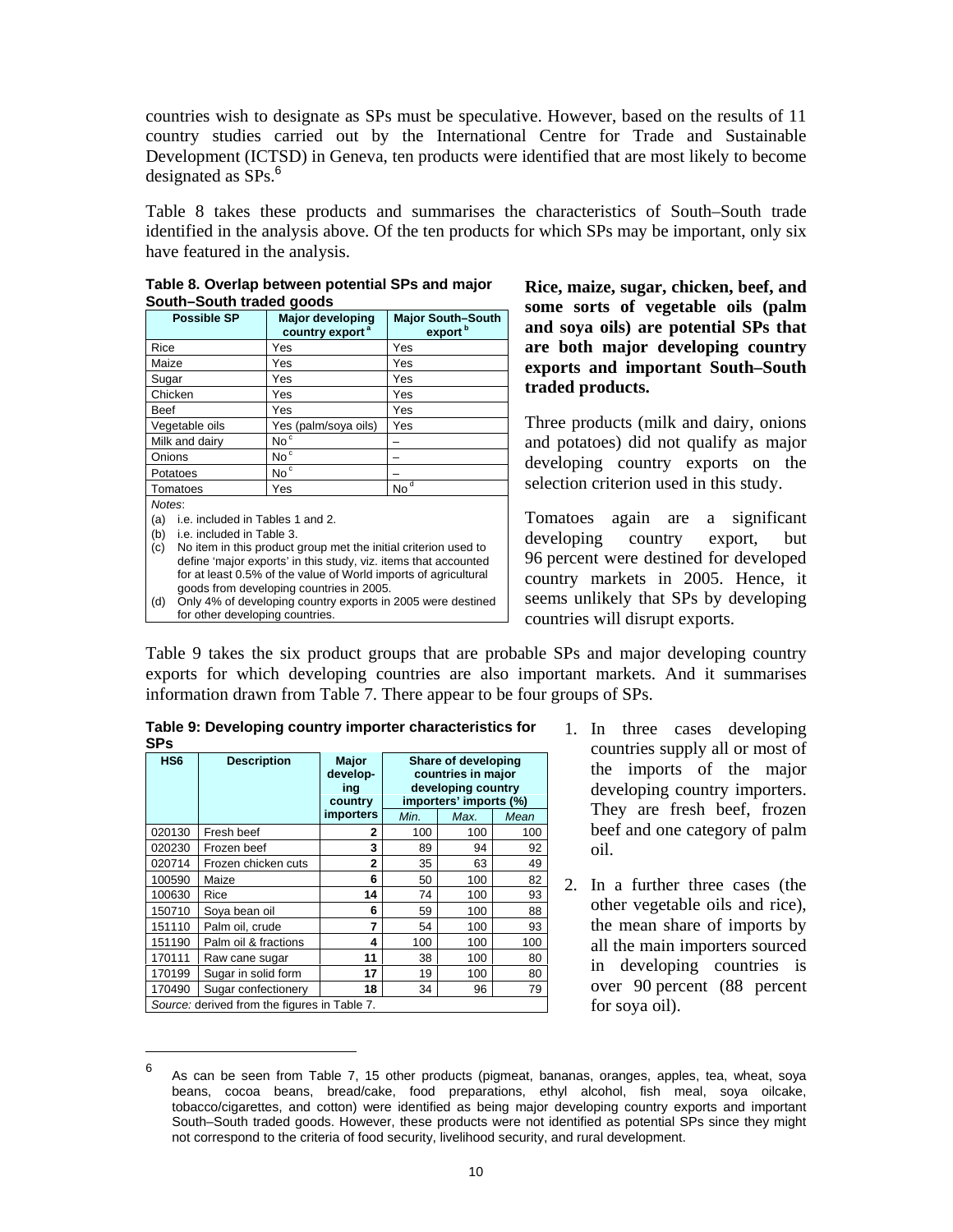- 3. The third category consists of just one item: cuts of frozen chicken. This is a good imported by just two developing countries for which special geographical factors appear to determine the pattern of trade.<sup>7</sup>
- 4. Finally, for maize and sugar/sugar products there is a wide dispersion between importers in the share sourced from developing countries. This may mean that there exist clear differences of interest between states which could complicate the task of reaching an intra-South agreement.

To sum up, **SPs applied for the first group of products (fresh beef, frozen beef and one category of palm oil) would necessarily affect only (or mainly) other developing countries.** By the same token, some countries may decide that they do not need to apply SPs on these specific products as any potential concerns about dumping should be mitigated by the absence of developed country imports. **For the second group (the other vegetable oils and rice), the situation is very similar though the preponderance of developing countries as major import sources is not as marked as for the first group.** 

The third product – frozen chicken cuts – is a *cause célèbre* in terms of the effects of consumer patterns in the North on the price of exports to the South. However, due to the country specifics of this one item, it is not considered to be a problematic case.

**The products in the fourth group of products (maize and sugar/sugar products) are sourced in both developing and developed countries and are particularly subject to substantial distortions to world production and trade.** In both product groups major industrialised country markets are heavily protected and, in the case of sugar, this protection has resulted in the creation of surpluses, some of which are dumped on the world market at subsidised prices. These factors have undoubtedly contributed to the desire of some countries to apply SPs. **The products in the fourth product group are therefore considered to be the most problematic in terms of reaching consensus between developing country importers and exporters.** 

# **Other WTO remedies**

 $\overline{a}$ 

The need for use of SP measures – at least in respect of imports – will be influenced by the other remedies that importers have available to safeguard important national production. If applied tariffs are already low on the goods that are important for South–South trade, it implies that governments do not consider that their domestic producers need protection *on these items*. And, if the gap between applied and bound rates is wide then, even if the latter are reduced under Doha, there may still be scope to protect against price shocks by raising the applied rate.

The absolute level of the applied rate and its relationship with the bound rate is therefore a critical piece of information in identifying potential less contentious cases (so that attention can be focused on the more problematic ones). Table 10 provides this information, giving an overview of the main exporters and importers of potential SPs and stating the bound and applied tariffs in major developing country import markets. In most rows of Table 10 the applied tariff cited is the MFN rate. In those cases, though, where TRAINS indicates that a

<sup>7</sup> One is Hong Kong, with 63 percent of imports sourced in developing countries (mainly Brazil) and the other is Mexico with 65 percent sourced in developed countries (all from USA). Since Brazil is a major exporter (and hence, presumably, aware of the need to balance Southern export and import needs in the use of SPs) and USA is a developed country WTO member, SPs may not be problematic for Southern trade.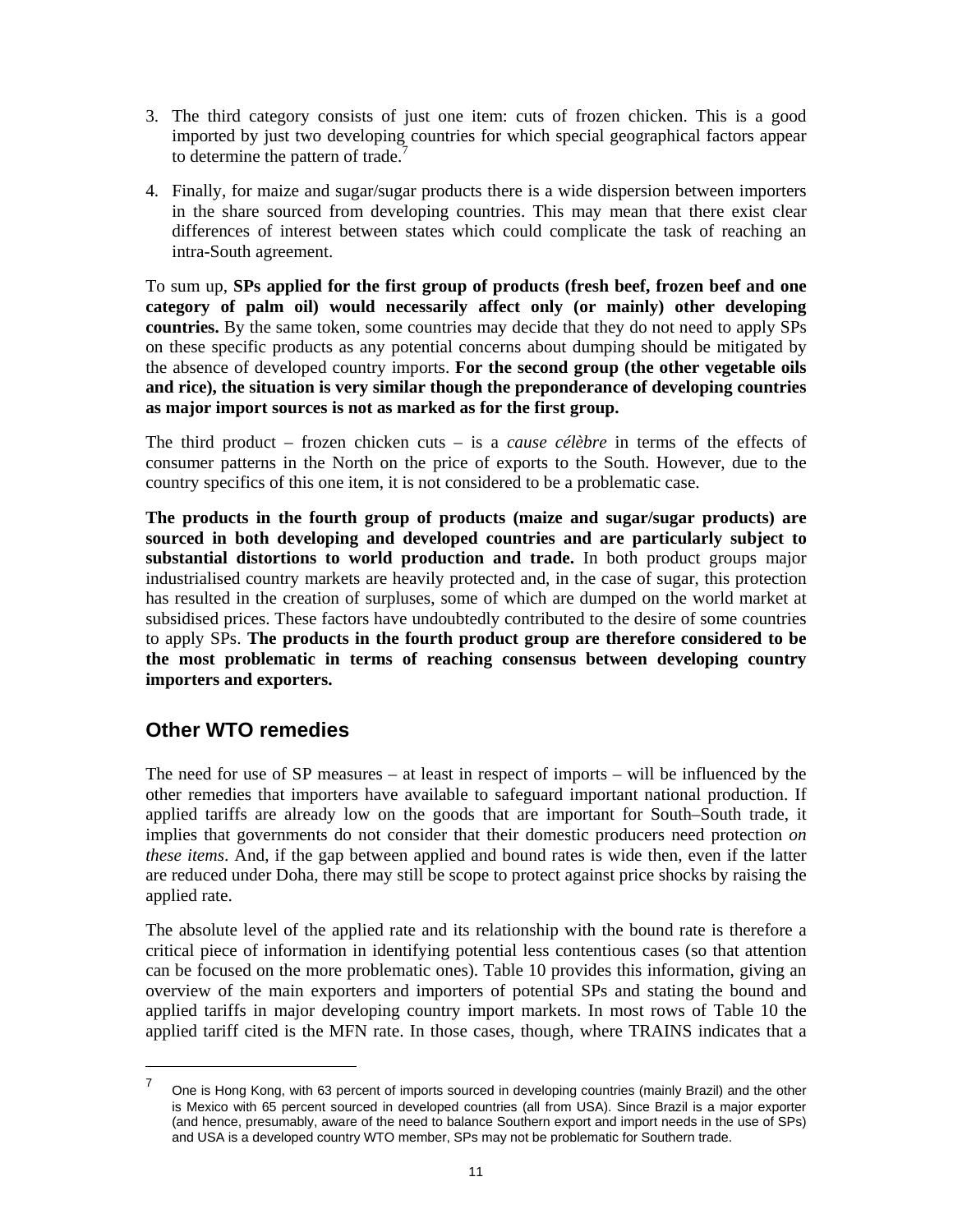preferential tariff applies between the exporter and importer in question, it is this preferential rate that has been given.<sup>8</sup> Three particular interesting cases can be identified from table 10, plus a relatively small number of other items. Case A and B appear to be least contentious. Case C, which is very small, may be especially contentious.

## **Case A: low applied tariffs**

 $\overline{a}$ 

**In almost half of the cases covered by Table 10 the applied tariff for the bilateral trade in question is below 10 percent** (for which revenue generation may be the main goal). In almost one-third of cases it is 0 percent. This suggests that initial bilateral negotiations between Southern exporters and importers can concentrate on those items on which a significant tariff is applied. These would appear to be the items that importers are most concerned to control and for which, therefore, SPs might offer an attraction.

## **Case B: wide margin between bound and applied rates**

For the vast majority of products, importing countries apply a tariff that is below the tariff bound in the WTO and in some cases this gap is very wide. In the cases of Brazil's bovine meat imports from Paraguay, Mauritius's rice imports from Pakistan or Tanzania's palm oil imports from Indonesia, for example, the applied tariffs are currently set at zero percent while the bound rate is up to 120 percent. **In over half of the cases covered by Table 10 the bound tariff is at least twice as high as the applied tariff.** 

In those cases where there is a large difference between bound and applied tariff rates, importers do not necessarily need to use SPs to protect their domestic production. Even after any Doha MFN tariff reductions, they may retain sufficient flexibility to raise their applied rates up to their bound rate to provide protection against import surges. It would certainly seem sensible for those Southern countries exporting to such countries to engage in bilateral discussions over whether or not the importers see a need to apply SPs to the products in question.

# **Case C: absolutely high rates of applied and bound rates**

**The third category of products, what might be the most difficult one to deal with, covers products where applied tariffs are very high** *and* **that show a wide margin between applied and bound tariffs.** The most prominent example is Malaysia's and Indonesia's palm oil exports to India which currently face an applied tariff of 100 percent that can be increased to a bound rate of 300 percent. Other country/product combinations that are potentially affected are Pakistan's, Thailand's and Vietnam's rice exports to Cameroon, and Brazil's sugar exports to India, Morocco, Pakistan, Venezuela and Colombia However, only 11 country/product combinations of all 125 country/product combinations covered in Table 10 show tariffs of 20 percent or higher and a bound tariff rate that is at least one third higher than the applied tariff rate. This small number of cases adds evidence to the idea that the concerned countries might be able to negotiate product-specific solutions on a bilateral basis.

<sup>8</sup> Given the incomplete recording of preferential tariff rates in TRAINS, it is possible that there are other cases in which a preferential applied rate is applicable to trade between the exporter and importer in question but the table gives only the MFN rate. Conversely, there may also be cases where an apparent preferential rate does not apply in practice, possibly because of rules of origin or because TRAINS is inaccurate.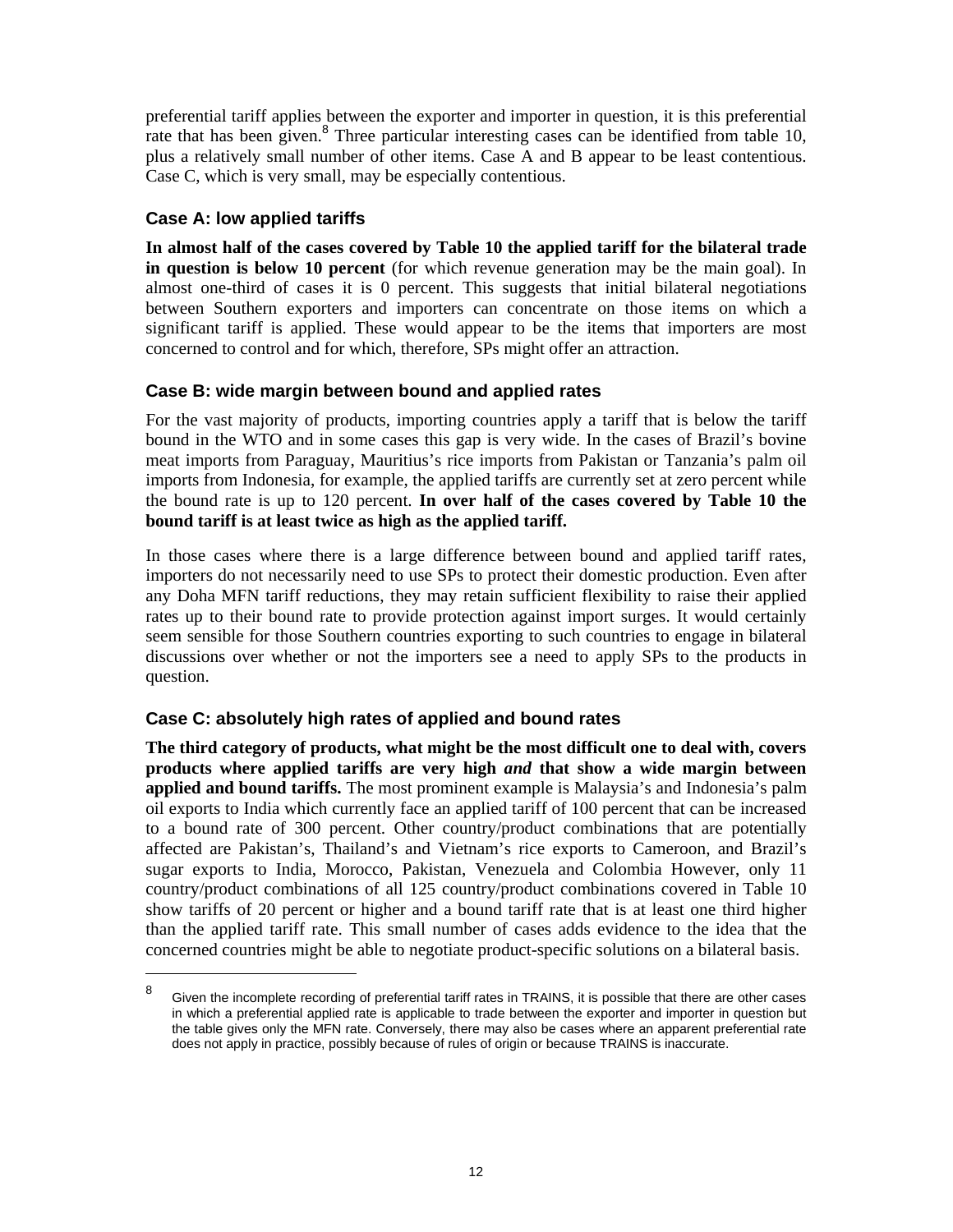| HS <sub>6</sub> | <b>Description</b>                                 | <b>Developing</b>   | <b>Developing</b>                |                                                           | Share of:                                                                           |                                                           | Value of                                        | Share of                      |                          | <b>Tariff</b>                                          |                                 |
|-----------------|----------------------------------------------------|---------------------|----------------------------------|-----------------------------------------------------------|-------------------------------------------------------------------------------------|-----------------------------------------------------------|-------------------------------------------------|-------------------------------|--------------------------|--------------------------------------------------------|---------------------------------|
|                 |                                                    | country<br>exporter | country<br>importer <sup>a</sup> | exporter in<br>imports<br>from<br>developing<br>countries | developing<br>importer's countries in<br><i>importer's</i><br>imports<br>from World | exporter in<br><i>importer's</i><br>imports<br>from World | exporter's<br>exports to<br>importer<br>(\$000) | total ex-<br>ports of<br>item | <b>Bound</b><br>(% )     | Applied <sup>b</sup><br>(% unless stated<br>otherwise) | Regime <sup>b</sup>             |
| 020130          | fresh or chilled bovine                            | Paraguay            | <b>Brazil</b>                    | 52%                                                       | 100%                                                                                | 52%                                                       | 30,521                                          | 36%                           | 55                       | $\mathbf 0$                                            | Mercosur FTA                    |
|                 | meat, boneless                                     |                     | Chile                            | 16%                                                       | 100%                                                                                | 16%                                                       | 51,772                                          | 61%                           | 25                       | 1.5                                                    | Mercosur-Chile ECA <sup>e</sup> |
| 020230          | frozen, boneless meat of                           | India               | Malaysia                         | 92%                                                       | 89%                                                                                 | 82%                                                       | 139,495                                         | 52%                           | 15                       | $\mathbf 0$                                            | <b>MFN</b>                      |
|                 | bovine animals                                     |                     | Philippines                      | 70%                                                       | 94%                                                                                 | 66%                                                       | 72,903                                          | 27%                           | 35                       | 10                                                     | <b>MFN</b>                      |
|                 |                                                    |                     | Saudi Arabia                     | 39%                                                       | 94%                                                                                 | 36%                                                       | 18,996                                          | 7%                            | $6\phantom{1}6$          | $\boldsymbol{0}$                                       | <b>MFN</b>                      |
| 020714          | frozen cuts and edible                             | Chile               | Hong Kong                        | 4%                                                        | 63%                                                                                 | 3%                                                        | 10,619                                          | 17%                           | $\mathbf 0$              | $\pmb{0}$                                              | <b>MFN</b>                      |
|                 | offal of fowls of the<br>species gallus domesticus |                     | Mexico                           | 100%                                                      | 35%                                                                                 | 35%                                                       | 49,647                                          | 79%                           | 37.5                     | $\mathbf 0$                                            | Chile-Mexico FTA                |
| 100590          | maize (excl. seed)                                 | Argentina           | Chile                            | 100%                                                      | 100%                                                                                | 100%                                                      | 138,276                                         | 16%                           | $\overline{25}$          | 0.6                                                    | Mercosur-Chile ECA <sup>e</sup> |
|                 |                                                    |                     | Malaysia                         | 52%                                                       | 99%                                                                                 | 51%                                                       | 68,658                                          | 8%                            | 5                        | $\mathbf 0$                                            | <b>MFN</b>                      |
|                 |                                                    |                     | Morocco                          | 100%                                                      | 50%                                                                                 | 50%                                                       | 115,087                                         | 14%                           | 122                      | 18                                                     | <b>MFN</b>                      |
|                 |                                                    |                     | Peru                             | 99%                                                       | 84%                                                                                 | 84%                                                       | 142,435                                         | 17%                           | 30 or 68                 | 12                                                     | <b>MFN</b>                      |
|                 |                                                    |                     | Saudi Arabia                     | 98%                                                       | 87%                                                                                 | 85%                                                       | 159,952                                         | 19%                           | 5 or 7                   | $\Omega$                                               | <b>MFN</b>                      |
|                 |                                                    | China               | Korea Rep.                       | 91%                                                       | 74%                                                                                 | 68%                                                       | 819,787                                         | 97%                           | 328 or 630               | 338 or 630                                             | <b>MFN</b>                      |
|                 |                                                    |                     | Malaysia                         | 38%                                                       | 99%                                                                                 | 38%                                                       | 50,620                                          | 6%                            | 5                        | $\mathbf 0$                                            | <b>MFN</b>                      |
| 100630          | semi-milled or wholly                              | India               | Saudi Arabia                     | 84%                                                       | 86%                                                                                 | 72%                                                       | 377,780                                         | 73%                           | $\overline{5}$           | $\pmb{0}$                                              | <b>MFN</b>                      |
|                 | milled rice, whether or not                        |                     | South Africa <sup>c</sup>        | 32%                                                       | 99%                                                                                 | 32%                                                       | 70,060                                          | 13%                           | $\mathbf 0$              | $\mathbf 0$                                            | <b>MFN</b>                      |
|                 | polished or glazed                                 | Pakistan            | Cameroon                         | 14%                                                       | 94%                                                                                 | 13%                                                       | 17,528                                          | 6%                            | 80                       | 20                                                     | <b>MFN</b>                      |
|                 |                                                    |                     | Iran <sup>d</sup>                | 32%                                                       | 76%                                                                                 | 24%                                                       | 89,166                                          | 31%                           | n/a                      | 4 or 100                                               | <b>MFN</b>                      |
|                 |                                                    |                     | <b>Mauritius</b>                 | 59%                                                       | 99%                                                                                 | 59%                                                       | 17,266                                          | 6%                            | 37                       | 0                                                      | <b>MFN</b>                      |
|                 |                                                    |                     | Mozambique                       | 24%                                                       | 95%                                                                                 | 22%                                                       | 24,186                                          | 8%                            | 100                      | 7.5                                                    | <b>MFN</b>                      |
|                 |                                                    |                     | Oman                             | 66%                                                       | 99%                                                                                 | 65%                                                       | 43,075                                          | 15%                           | 5                        | $\mathbf 0$                                            | <b>MFN</b>                      |
|                 |                                                    |                     | Qatar                            | 73%                                                       | 97%                                                                                 | 70%                                                       | 21,381                                          | 7%                            | 12                       | 0                                                      | <b>MFN</b>                      |
|                 |                                                    |                     | Saudi Arabia                     | 10%                                                       | 86%                                                                                 | 9%                                                        | 46,455                                          | 16%                           | $\mathbf 5$              | $\mathbf 0$                                            | <b>MFN</b>                      |
|                 |                                                    | Thailand            | Benin                            | 78%                                                       | 74%                                                                                 | 58%                                                       | 57,717                                          | 7%                            | 60                       | 10                                                     | <b>MFN</b>                      |
|                 |                                                    |                     | Cameroon                         | 44%                                                       | 94%                                                                                 | 41%                                                       | 56,410                                          | 6%                            | 80                       | 20                                                     | <b>MFN</b>                      |
|                 |                                                    |                     | China                            | 96%                                                       | 100%                                                                                | 96%                                                       | 179,652                                         | 20%                           | 65                       | $1 - 65$                                               | <b>MFN</b>                      |
|                 |                                                    |                     | Hong Kong                        | 95%                                                       | 94%                                                                                 | 90%                                                       | 133,878                                         | 15%                           | $\boldsymbol{0}$         | $\mathbf 0$                                            | <b>MFN</b>                      |
|                 |                                                    |                     | Iran <sup>d</sup>                | 19%                                                       | 76%                                                                                 | 14%                                                       | 52,126                                          | 6%                            | n/a                      | 4 or 100                                               | <b>MFN</b>                      |
|                 |                                                    |                     | Malaysia                         | 51%                                                       | 100%                                                                                | 51%                                                       | 89,825                                          | 10%                           | 40                       | 40                                                     | <b>MFN</b>                      |
|                 |                                                    |                     | Singapore                        | 68%                                                       | 95%                                                                                 | 65%                                                       | 70,348                                          | 8%                            | 10                       | 0                                                      | <b>MFN</b>                      |
|                 |                                                    |                     | South Africa <sup>c</sup>        | 67%                                                       | 99%                                                                                 | 66%                                                       | 144,921                                         | 16%                           | $\mathbf 0$              | $\mathbf 0$                                            | <b>MFN</b>                      |
|                 |                                                    | Vietnam             | Cameroon<br>Iran <sup>c</sup>    | 33%                                                       | 94%                                                                                 | 31%                                                       | 42,057                                          | $6\%$                         | 80                       | 20                                                     | <b>MFN</b><br><b>MFN</b>        |
|                 |                                                    |                     |                                  | 15%<br>40%                                                | 76%<br>100%                                                                         | 11%<br>40%                                                | 41,798                                          | 6%<br>10%                     | n/a<br>40                | 4 or 100                                               | <b>MFN</b>                      |
|                 |                                                    |                     | Malaysia                         | 96%                                                       | 96%                                                                                 | 92%                                                       | 69,930<br>505,761                               | 70%                           | $\overline{\phantom{a}}$ | 40<br>50                                               | <b>MFN</b>                      |
|                 |                                                    |                     | Philippines                      |                                                           |                                                                                     |                                                           |                                                 |                               |                          |                                                        |                                 |

#### **Table 10. Major traders of potential SPs and tariff regimes applied**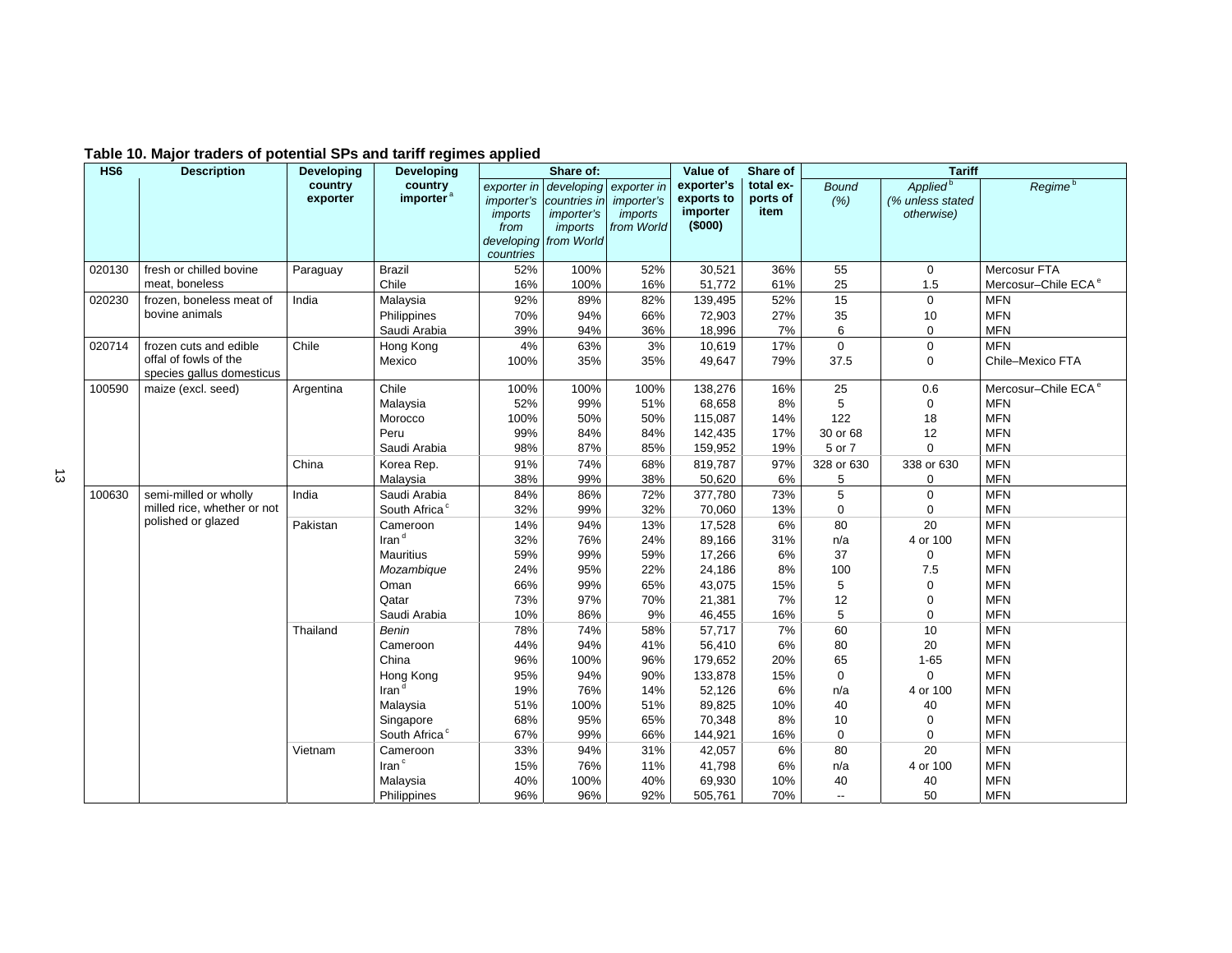| HS <sub>6</sub> | <b>Description</b>          | <b>Developing</b>   | <b>Developing</b>                |                                                                 | Share of:                                                                            |                                                           | Value of                                        | Share of                      |                          | <b>Tariff</b>                                          |                     |
|-----------------|-----------------------------|---------------------|----------------------------------|-----------------------------------------------------------------|--------------------------------------------------------------------------------------|-----------------------------------------------------------|-------------------------------------------------|-------------------------------|--------------------------|--------------------------------------------------------|---------------------|
|                 |                             | country<br>exporter | country<br>importer <sup>a</sup> | <i>importer's</i><br>imports<br>from<br>developing<br>countries | exporter in developing<br>countries in<br><i>importer's</i><br>imports<br>from World | exporter in<br><i>importer's</i><br>imports<br>from World | exporter's<br>exports to<br>importer<br>(\$000) | total ex-<br>ports of<br>item | <b>Bound</b><br>(% )     | Applied <sup>b</sup><br>(% unless stated<br>otherwise) | Regime <sup>b</sup> |
| 150710          | crude soya-bean oil,        | Argentina           | China                            | 84%                                                             | 100%                                                                                 | 84%                                                       | 732,503                                         | 38%                           | 9                        | 9 or 19.9                                              | <b>MFN</b>          |
|                 | whether or not degummed     |                     | India                            | 72%                                                             | 100%                                                                                 | 72%                                                       | 619,654                                         | 32%                           | 45                       | 45                                                     | <b>MFN</b>          |
|                 |                             |                     | Korea Rep.                       | 88%                                                             | 94%                                                                                  | 84%                                                       | 114,346                                         | 6%                            | 5.4                      | 5.4                                                    | <b>MFN</b>          |
|                 |                             |                     | Peru                             | 99%                                                             | 95%                                                                                  | 94%                                                       | 117,437                                         | 6%                            | 30                       | 0.8                                                    | Argentina-Peru FTA  |
|                 |                             | <b>Brazil</b>       | China                            | 16%                                                             | 100%                                                                                 | 16%                                                       | 138,445                                         | 18%                           | 9                        | 9 or 19.9                                              | <b>MFN</b>          |
|                 |                             |                     | India                            | 22%                                                             | 100%                                                                                 | 22%                                                       | 191,783                                         | 25%                           | 45                       | 45                                                     | <b>MFN</b>          |
|                 |                             |                     | $\text{Iran}^{\circ}$            | 99%                                                             | 81%                                                                                  | 80%                                                       | 318,207                                         | 42%                           | n/a                      | $\overline{4}$                                         | <b>MFN</b>          |
|                 |                             |                     | Morocco                          | 69%                                                             | 59%                                                                                  | 41%                                                       | 61,900                                          | 8%                            | 34 or 215                | 3                                                      | <b>MFN</b>          |
| 151110          | crude palm oil              | Indonesia           | India                            | 85%                                                             | 100%                                                                                 | 85%                                                       | 699,808                                         | 69%                           | 300                      | 100                                                    | <b>MFN</b>          |
|                 |                             |                     | Malaysia                         | 99%                                                             | 100%                                                                                 | 99%                                                       | 150,932                                         | 15%                           | 10                       | $\mathbf 0$                                            | <b>MFN</b>          |
|                 |                             |                     | Tanzania                         | 92%                                                             | 100%                                                                                 | 92%                                                       | 56,503                                          | 6%                            | 120                      | $\Omega$                                               | <b>MFN</b>          |
|                 |                             | Malaysia            | China                            | 85%                                                             | 54%                                                                                  | 46%                                                       | 18,818                                          | 6%                            | 9                        | 9 or 19.9                                              | <b>MFN</b>          |
|                 |                             |                     | India                            | 15%                                                             | 100%                                                                                 | 15%                                                       | 122,944                                         | 41%                           | 300                      | 100                                                    | <b>MFN</b>          |
|                 |                             |                     | Pakistan                         | 59%                                                             | 100%                                                                                 | 59%                                                       | 34,982                                          | 12%                           | 100                      | <b>Rs 9500/MT</b>                                      | <b>MFN</b>          |
|                 |                             |                     | Saudi Arabia                     | 98%                                                             | 100%                                                                                 | 98%                                                       | 57,550                                          | 19%                           | 15                       | 5                                                      | <b>MFN</b>          |
|                 |                             |                     | Yemen <sup>c</sup>               | 68%                                                             | 98%                                                                                  | 67%                                                       | 35,185                                          | 12%                           | n/a                      | 5                                                      | Customs duty        |
| 151190          | palm oil and its fractions. | Indonesia           | China                            | 31%                                                             | 100%                                                                                 | 31%                                                       | 540,908                                         | 42%                           | 8 or 9                   | 9 or 19.9                                              | <b>MFN</b>          |
|                 | whether or not refined      |                     | India                            | 79%                                                             | 100%                                                                                 | 79%                                                       | 166,234                                         | 13%                           | 300                      | 100                                                    | <b>MFN</b>          |
|                 |                             |                     | Pakistan                         | 43%                                                             | 100%                                                                                 | 43%                                                       | 300,279                                         | 24%                           | 100                      | Rs 9050 or<br>10800/MT                                 | <b>MFN</b>          |
|                 |                             |                     | Turkey                           | 37%                                                             | 100%                                                                                 | 37%                                                       | 76,318                                          | 6%                            | 19.5 or 46.8             | 0, 12 or 31.2                                          | <b>MFN</b>          |
|                 |                             | Malaysia            | China                            | 69%                                                             | 100%                                                                                 | 69%                                                       | 1,196,460                                       | 53%                           | 8 or 9                   | 9 or 19.9                                              | <b>MFN</b>          |
|                 |                             |                     | Pakistan                         | 55%                                                             | 100%                                                                                 | 55%                                                       | 384,945                                         | 17%                           | 100                      | Rs 9050 or<br>10800/MT                                 | <b>MFN</b>          |
|                 |                             |                     | Turkey                           | 63%                                                             | 100%                                                                                 | 62%                                                       | 127,654                                         | 6%                            | 19.5 or 46.8             | 0, 12 or 31.2                                          | <b>MFN</b>          |
| 170111          | raw cane sugar (excl.       | <b>Brazil</b>       | India                            | 86%                                                             | 95%                                                                                  | 82%                                                       | 119,281                                         | 14%                           | 150                      | 100                                                    | <b>MFN</b>          |
|                 | added flavouring or         |                     | Iran <sup>c</sup>                | 79%                                                             | 78%                                                                                  | 62%                                                       | 74,762                                          | 9%                            | n/a                      | 4 or 70                                                | <b>MFN</b>          |
|                 | colouring)                  |                     | Malaysia                         | 76%                                                             | 48%                                                                                  | 36%                                                       | 107,428                                         | 12%                           | $\overline{\phantom{a}}$ | 0                                                      | <b>MFN</b>          |
|                 |                             |                     | Morocco                          | 100%                                                            | 100%                                                                                 | 100%                                                      | 146,592                                         | 17%                           | 168                      | 35                                                     | <b>MFN</b>          |
|                 |                             |                     | Pakistan                         | 94%                                                             | 96%                                                                                  | 90%                                                       | 142,335                                         | 16%                           | 150                      | 10                                                     | <b>MFN</b>          |
|                 |                             |                     | Saudi Arabia                     | 96%                                                             | 83%                                                                                  | 80%                                                       | 176,504                                         | 20%                           | 11                       | $\mathbf 0$                                            | <b>MFN</b>          |
|                 |                             |                     | Yemen <sup>c</sup>               | 62%                                                             | 93%                                                                                  | 58%                                                       | 64,318                                          | 7%                            | n/a                      | 5                                                      | Customs duty        |
|                 |                             | Guatemala           | China                            | 25%                                                             | 81%                                                                                  | 21%                                                       | 66,771                                          | 38%                           | 50                       | 15 or 50                                               | <b>MFN</b>          |
|                 |                             |                     | Korea Rep.                       | 54%                                                             | 38%                                                                                  | 20%                                                       | 79,015                                          | 45%                           | 18                       | 3                                                      | <b>MFN</b>          |
|                 |                             |                     | Malaysia                         | 7%                                                              | 48%                                                                                  | 3%                                                        | 9,454                                           | 5%                            | $\overline{\phantom{a}}$ | $\mathbf 0$                                            | <b>MFN</b>          |
|                 |                             |                     | Venezuela                        | 47%                                                             | 100%                                                                                 | 47%                                                       | 17,907                                          | 10%                           | 105                      | 20                                                     | <b>MFN</b>          |

14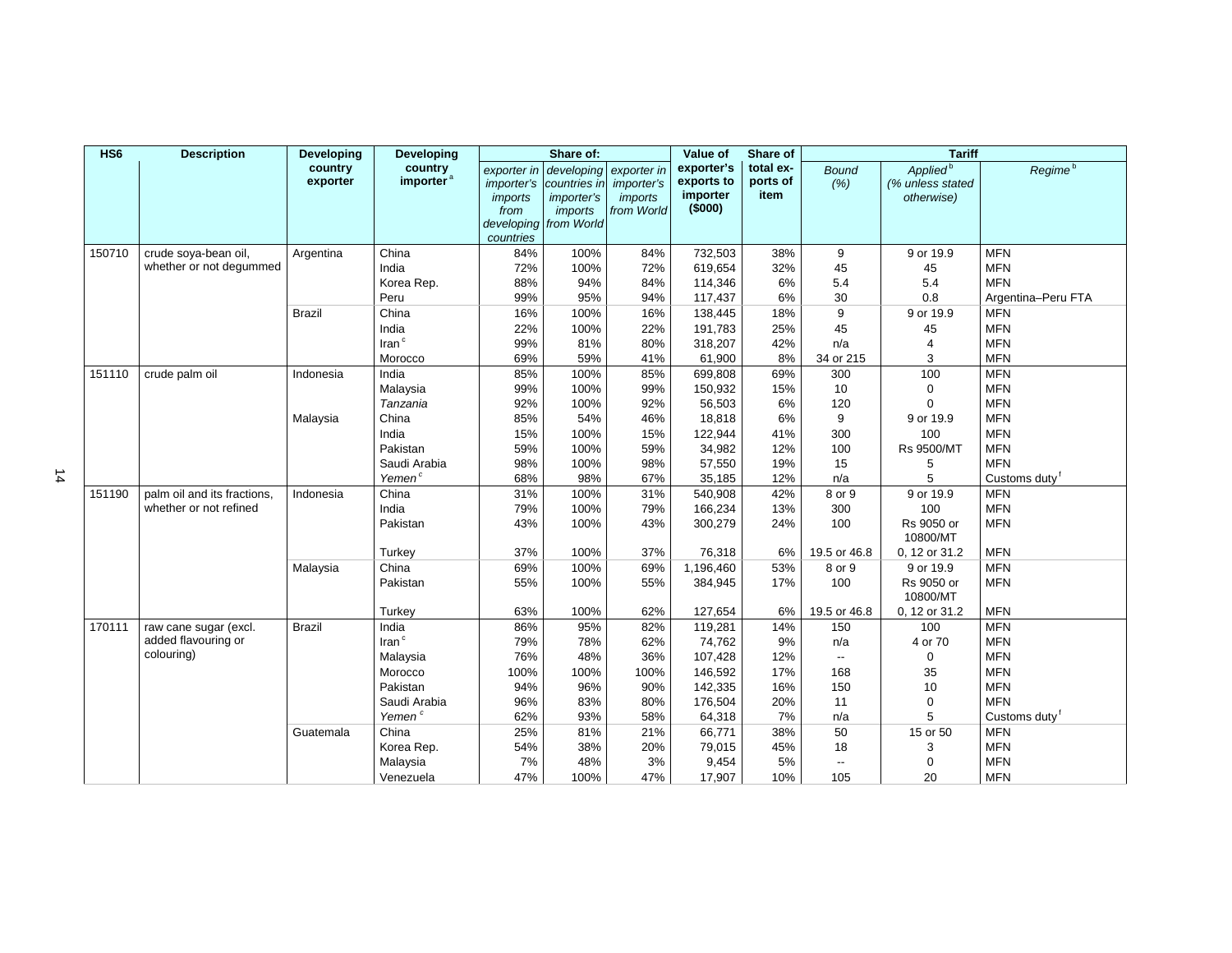| HS <sub>6</sub> | <b>Description</b>                                                    | <b>Developing</b>              | <b>Developing</b>                                                                    |                                                                  | Share of:                                                                           |                                                                  | Value of                                                       | Share of                                  |                                                        | <b>Tariff</b>                                                |                                                                                                                           |
|-----------------|-----------------------------------------------------------------------|--------------------------------|--------------------------------------------------------------------------------------|------------------------------------------------------------------|-------------------------------------------------------------------------------------|------------------------------------------------------------------|----------------------------------------------------------------|-------------------------------------------|--------------------------------------------------------|--------------------------------------------------------------|---------------------------------------------------------------------------------------------------------------------------|
|                 |                                                                       | country<br>exporter            | country<br>importer <sup>a</sup>                                                     | exporter in<br><i>importer's</i><br>imports<br>from<br>countries | developing<br>countries in<br><i>importer's</i><br>imports<br>developing from World | exporter in<br><i>importer's</i><br><i>imports</i><br>from World | exporter's<br>exports to<br>importer<br>(\$000)                | total ex-<br>ports of<br>item             | <b>Bound</b><br>(% )                                   | Applied <sup>b</sup><br>(% unless stated<br>otherwise)       | Regime <sup>b</sup>                                                                                                       |
|                 |                                                                       | Thailand                       | China<br>Indonesia<br>Korea Rep.<br>Malaysia                                         | 15%<br>62%<br>17%<br>9%                                          | 81%<br>70%<br>38%<br>48%                                                            | 12%<br>43%<br>6%<br>4%                                           | 39,334<br>102,277<br>25,215<br>12,020                          | 22%<br>57%<br>14%<br>7%                   | 50<br>95<br>18<br>$\overline{\phantom{a}}$             | 15 or 50<br>Rp 550/kg<br>3<br>$\boldsymbol{0}$               | <b>MFN</b><br><b>MFN</b><br><b>MFN</b><br><b>MFN</b>                                                                      |
| 170199          | cane or beet sugar and<br>chemically pure sucrose,<br>in solid form   | <b>Brazil</b>                  | Chile<br>Colombia<br>Gambia<br>Jordan<br>Pakistan<br>Sri Lanka<br>Yemen <sup>c</sup> | 10%<br>79%<br>98%<br>11%<br>13%<br>34%<br>74%                    | 100%<br>100%<br>45%<br>81%<br>84%<br>19%<br>95%                                     | 10%<br>79%<br>45%<br>9%<br>11%<br>7%<br>70%                      | 6,267<br>14,326<br>7,028<br>6,883<br>30,861<br>9,129<br>10,595 | 6%<br>14%<br>7%<br>7%<br>30%<br>9%<br>10% | 98<br>117<br>110<br>5 or 20<br>150<br>50<br>n/a        | 6<br>20<br>n/a<br>5 or 30<br>10<br>28% or Rs<br>4.50/kg<br>5 | <b>MFN</b><br><b>MFN</b><br>No data available<br><b>MFN</b><br><b>MFN</b><br><b>MFN</b><br>Customs duty <sup>f</sup>      |
|                 |                                                                       | China                          | Hong Kong<br>Indonesia<br>Pakistan<br>Singapore                                      | 16%<br>5%<br>33%<br>15%                                          | 77%<br>75%<br>84%<br>45%                                                            | 12%<br>4%<br>28%<br>7%                                           | 6,773<br>11,069<br>79,573<br>6,862                             | 6%<br>10%<br>75%<br>6%                    | $\mathbf 0$<br>95<br>150<br>10                         | $\mathbf 0$<br><b>Rp 700/kg</b><br>10<br>$\mathbf 0$         | <b>MFN</b><br><b>MFN</b><br><b>MFN</b><br><b>MFN</b>                                                                      |
|                 |                                                                       | Colombia                       | Chile<br>Ecuador<br>Peru<br>Trinidad/Tobago                                          | 45%<br>99%<br>53%<br>50%                                         | 100%<br>100%<br>100%<br>96%                                                         | 45%<br>99%<br>53%<br>48%                                         | 28,014<br>10,121<br>33,787<br>6,104                            | 34%<br>12%<br>41%<br>7%                   | 98<br>45<br>30 or 68<br>100                            | 6<br>13.2<br>12 or 20<br>25 or 40                            | <b>MFN</b><br>Colombia-Ecuador FTA<br><b>MFN</b><br><b>MFN</b>                                                            |
|                 |                                                                       | Korea, Rep.                    | China<br>Hong Kong<br>Indonesia<br>Philippines                                       | 95%<br>82%<br>4%<br>35%                                          | 83%<br>77%<br>75%<br>91%                                                            | 79%<br>63%<br>3%<br>32%                                          | 47,113<br>34,777<br>8,565<br>5,025                             | 48%<br>35%<br>9%<br>5%                    | 50<br>$\mathbf 0$<br>95<br>50 or 80                    | 15 or 50<br>$\mathbf 0$<br><b>Rp 700/kg</b><br>1,50 or 65    | <b>MFN</b><br><b>MFN</b><br><b>MFN</b><br><b>MFN</b>                                                                      |
|                 |                                                                       | Thailand                       | Indonesia<br>Singapore                                                               | 78%<br>25%                                                       | 75%<br>45%                                                                          | 59%<br>11%                                                       | 182,444<br>11,666                                              | 88%<br>6%                                 | 95<br>10                                               | Rp 700/kg<br>$\mathbf 0$                                     | <b>MFN</b><br><b>MFN</b>                                                                                                  |
|                 |                                                                       | <b>United Arab</b><br>Emirates | Indonesia<br>Jordan<br>Oman<br>Pakistan<br>Saudi Arabia                              | 6%<br>38%<br>96%<br>50%<br>98%                                   | 75%<br>81%<br>83%<br>84%<br>92%                                                     | 4%<br>31%<br>79%<br>42%<br>90%                                   | 13,150<br>24,279<br>19,951<br>121,370<br>22,217                | 6%<br>11%<br>9%<br>55%<br>10%             | 95<br>5 or 20<br>5<br>150<br>10, 15 or 20              | Rp 700/kg<br>$\Omega$<br>0<br>10<br>0                        | <b>MFN</b><br><b>UAE-Jordan FTA</b><br><b>MFN</b><br><b>MFN</b><br><b>MFN</b>                                             |
| 170490          | sugar confectionery not<br>containing cocoa, incl.<br>white chocolate | Argentina                      | <b>Bolivia</b><br>Chile<br>Ecuador<br>Guatemala<br>Honduras<br>Mexico                | 32%<br>49%<br>11%<br>20%<br>29%<br>9%                            | 93%<br>89%<br>95%<br>90%<br>90%<br>34%                                              | 30%<br>44%<br>10%<br>18%<br>27%<br>3%                            | 1,782<br>7,730<br>1,796<br>3,031<br>2,658<br>1,613             | 6%<br>26%<br>6%<br>10%<br>9%<br>5%        | 40<br>25<br>20<br>40<br>30<br>$\overline{\phantom{a}}$ | $\mathbf 2$<br>$\boldsymbol{0}$<br>20<br>15<br>15<br>16      | Mercosur-Bolivia FTA<br>Mercosur-Chile ECA <sup>e</sup><br><b>MFN</b><br><b>MFN</b><br><b>MFN</b><br>Argentina-Mexico FTA |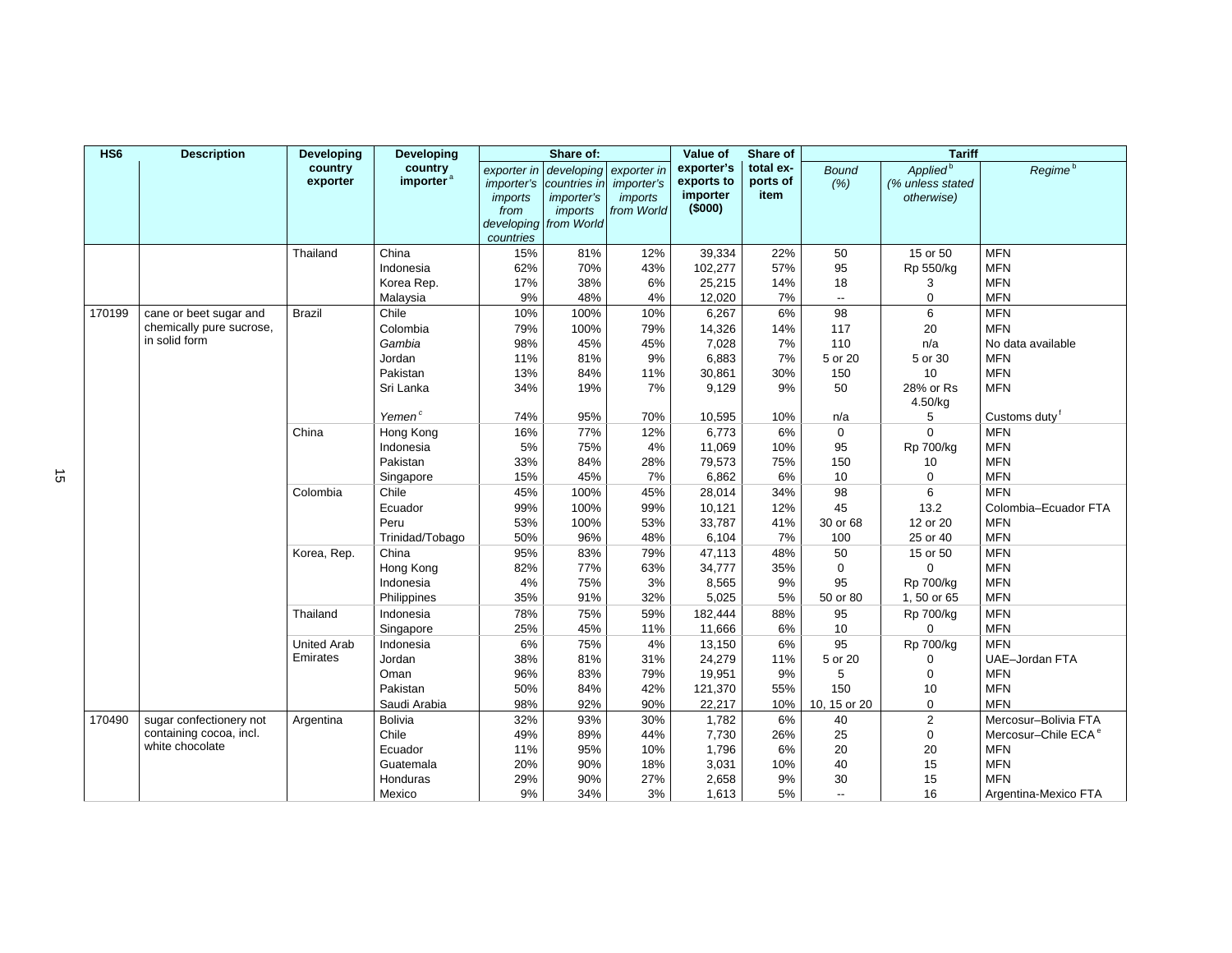| HS <sub>6</sub> | <b>Description</b> | <b>Developing</b>   | <b>Developing</b>                |                              | Share of:                                                                                                                                       |                       | Value of                                       | Share of                      |                          | <b>Tariff</b>                                          |                                 |
|-----------------|--------------------|---------------------|----------------------------------|------------------------------|-------------------------------------------------------------------------------------------------------------------------------------------------|-----------------------|------------------------------------------------|-------------------------------|--------------------------|--------------------------------------------------------|---------------------------------|
|                 |                    | country<br>exporter | country<br>importer <sup>a</sup> | imports<br>from<br>countries | exporter in developing exporter in<br><i>importer's</i> countries in <i>importer's</i><br><i>importer's</i><br>imports<br>developing from World | imports<br>from World | exporter's<br>exports to<br>importer<br>(5000) | total ex-<br>ports of<br>item | <b>Bound</b><br>(% )     | Applied <sup>b</sup><br>(% unless stated<br>otherwise) | Regime <sup>b</sup>             |
|                 |                    |                     | Uruguay                          | 50%                          | 95%                                                                                                                                             | 48%                   | 2,438                                          | 8%                            | 35                       | $\mathbf 0$                                            | Mercosur FTA                    |
|                 |                    |                     | Venezuela                        | 3%                           | 93%                                                                                                                                             | 3%                    | 1,574                                          | 5%                            | 25                       | 20                                                     | <b>MFN</b>                      |
|                 |                    | Brazil              | Argentina                        | 76%                          | 87%                                                                                                                                             | 66%                   | 5,364                                          | 11%                           | 35                       | 0                                                      | Mercosur FTA                    |
|                 |                    |                     | South Africa <sup>d</sup>        | 68%                          | 86%                                                                                                                                             | 59%                   | 26,665                                         | 53%                           | 37                       | 37                                                     | <b>MFN</b>                      |
|                 |                    | China               | Hong Kong                        | 70%                          | 51%                                                                                                                                             | 36%                   | 48,548                                         | 44%                           | $\mathbf 0$              | $\mathbf 0$                                            | <b>MFN</b>                      |
|                 |                    |                     | Indonesia                        | 66%                          | 89%                                                                                                                                             | 59%                   | 15,312                                         | 14%                           | 40                       | 5                                                      | <b>MFN</b>                      |
|                 |                    |                     | Korea Rep.                       | 64%                          | 39%                                                                                                                                             | 25%                   | 10,374                                         | 9%                            | 19.7                     | 8                                                      | <b>MFN</b>                      |
|                 |                    |                     | Mexico                           | 35%                          | 34%                                                                                                                                             | 12%                   | 6,550                                          | 6%                            | $\overline{\phantom{a}}$ | 20                                                     | <b>MFN</b>                      |
|                 |                    |                     | Singapore                        | 38%                          | 54%                                                                                                                                             | 21%                   | 8,435                                          | 8%                            | 10                       | 0                                                      | <b>MFN</b>                      |
|                 |                    | Colombia            | Chile                            | 29%                          | 89%                                                                                                                                             | 26%                   | 4,548                                          | 6%                            | 25                       | $\mathbf 0$                                            | Colombia-Chile ECA <sup>e</sup> |
|                 |                    |                     | Ecuador                          | 61%                          | 95%                                                                                                                                             | 58%                   | 10,353                                         | 13%                           | 20                       | 20                                                     | <b>MFN</b>                      |
|                 |                    |                     | Peru                             | 57%                          | 96%                                                                                                                                             | 55%                   | 4,544                                          | 6%                            | 30                       | 20                                                     | <b>MFN</b>                      |
|                 |                    |                     | South Africa <sup>d</sup>        | 14%                          | 86%                                                                                                                                             | 12%                   | 5,471                                          | 7%                            | 37                       | 37                                                     | <b>MFN</b>                      |
|                 |                    |                     | Venezuela                        | 85%                          | 93%                                                                                                                                             | 79%                   | 42,026                                         | 55%                           | 25                       | 20                                                     | <b>MFN</b>                      |
|                 |                    | Thailand            | China                            | 21%                          | 53%                                                                                                                                             | 11%                   | 2,484                                          | 10%                           | 10                       | 10                                                     | <b>MFN</b>                      |
|                 |                    |                     | Hong Kong                        | 4%                           | 51%                                                                                                                                             | 2%                    | 2,548                                          | 10%                           | 0                        | 0                                                      | <b>MFN</b>                      |
|                 |                    |                     | Indonesia                        | 21%                          | 89%                                                                                                                                             | 19%                   | 4,948                                          | 19%                           | 40                       | 5                                                      | <b>MFN</b>                      |
|                 |                    |                     | Malaysia                         | 22%                          | 90%                                                                                                                                             | 20%                   | 4,084                                          | 16%                           | 30                       | 15                                                     | <b>MFN</b>                      |
|                 |                    |                     | Philippines                      | 38%                          | 91%                                                                                                                                             | 34%                   | 6,320                                          | 24%                           | 45                       | 5                                                      | <b>ASEAN FTA</b>                |
|                 |                    |                     | Singapore                        | 9%                           | 54%                                                                                                                                             | 5%                    | 1,989                                          | 8%                            | 10                       | 0                                                      | <b>MFN</b>                      |

*Notes:* 

(a) Countries marked in *italics* are classified as Least Developed Countries by the UN.

(b) The regime and tariff shown are those applying to (or assumed to apply to) imports of the relevant item from the exporter in question. Only preferential rates which are included in the importers' tariff schedules in UNCTAD's TRAINS database are shown; if other preferences exist, they have not been taken into consideration here.

(c) Not a WTO member.

(d) Self-selection as developed country to WTO.

(e) ECA: Economic Complementation Agreement.

(f) The tariff regime in Yemen applies uniform customs duties according to the value of the goods.

*Sources:* derived from data obtained from UN COMTRADE database (downloaded December 2006); WTO CTS database; UNCTAD TRAINS database.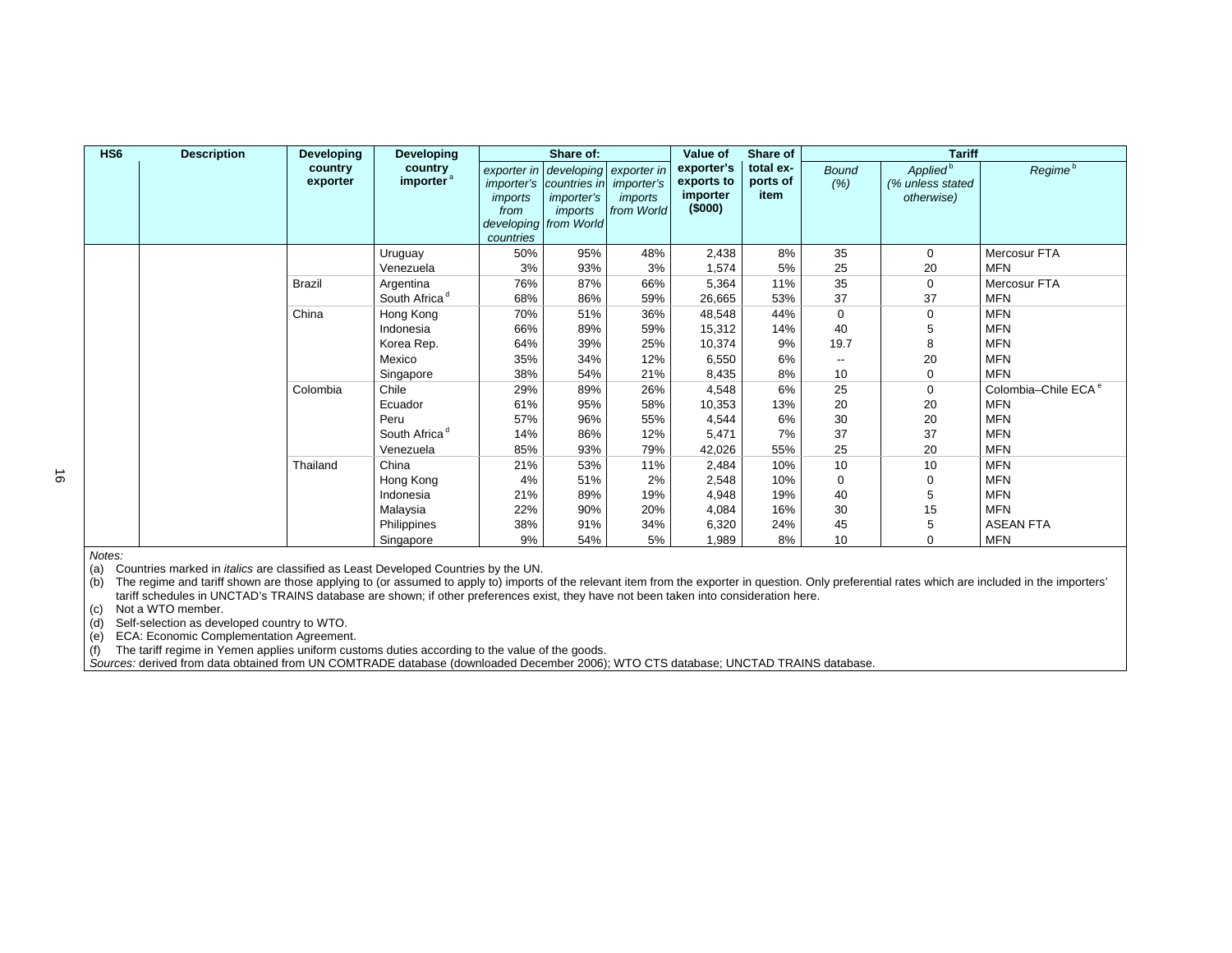# **Summary of findings**

The analysis in this report has thrown up a number of *potential* lines for developing a Southern consensus with respect to SPs, but it has not identified any 'magic bullets' in the sense of discrete measures that would have fairly general applicability. The overwhelming impression given is one of diversity. Certain approaches *might* be suitable for specific product/country relationships but, at the same time, it is clear that there are differences of interest between some developing country importers and others, and similarly between some exporters and others.

Possibly the most helpful message from the report is that, despite this diversity, there are some marked areas of focus. **There are six products potentially identified as SPs that are subject to substantial South–South trade, which is heavily concentrated in a few large, middle-income developing countries**. Because of this limited number of products and countries there may be scope for bilateral negotiations to address the concerns of developing country exporters with respect to SPs. A consensus on SPs by major developing country traders might then pave the way to broader South–South consensus on SPs.

At the same time, however, negotiations on SPs are constrained by the diversity of developing countries' interests which makes it impossible to conclude that only X number of countries need to be involved in discussions on Y number of products. In most cases there are sufficient countries with a 'minor interest' which cannot be excluded from discussions. Moreover, there is no clear regional pattern in trade for many of the items that have been flagged as potentially important. Most problematic are **products where both developing countries and developed countries are important import sources. Agreements on SPs may be difficult since some developing countries will seek protection from trade distorting subsidies often associated with developed countries' agricultural exports.** 

**Still, should the will exist to forge a consensus on SPs, it would be reasonable to focus negotiations on the 15 developing countries that are widespread importers from other developing countries and the small number of countries which direct specific potential SPs to Southern markets.** Since a significant number of the most widespread developing country importers are middle-income countries, it might be possible to reach agreement that they would not impose SPs on products of particular interest to other developing countries.

The tariff analysis adds evidence to the thesis that such a consensus might be possible. **Since in almost half of the cases the applied tariff for the bilateral trade in question is below 10 percent the protection of these products through SPs is unlikely.** Also in those manifold cases where there is a large difference between bound and applied tariff rates, importers do not necessarily need to use SPs to protect their domestic production but could simply raise their tariffs closer to the bound level. It is advised to minimise the risk over whether or not the importers see a need to apply SPs to the products in question by bilateral discussions. Bilateral negotiations are also advised for the rarely found but most problematic cases where applied tariffs are very high *and* there is a wide margin between applied and bound tariffs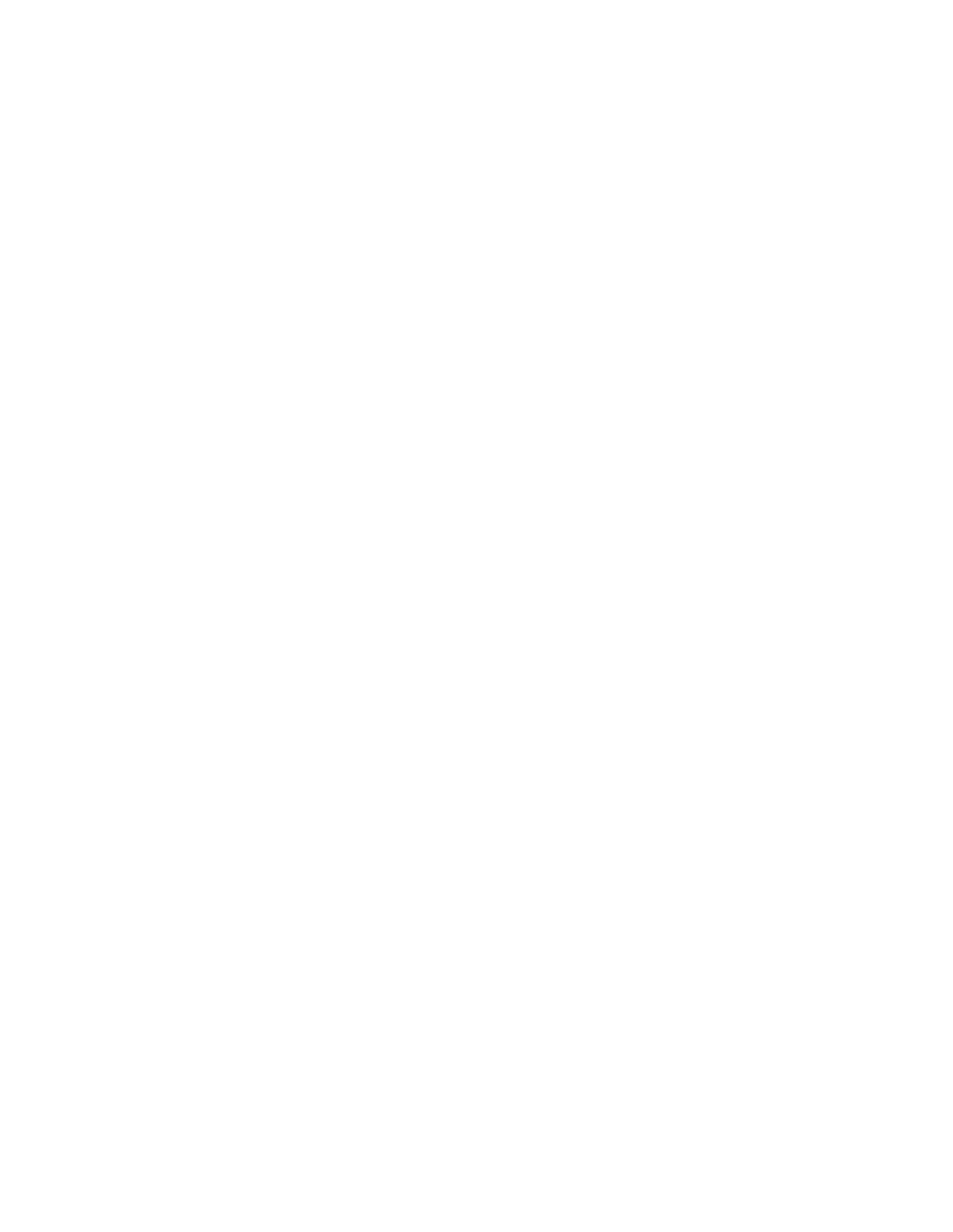# **Appendix Tables**

**Appendix Table 1. Main developing country exporters of most important developing country agricultural exports in 2005** 

| HS <sub>6</sub> | <b>Description</b>                                                            | <b>Main developing</b>       | Share of   | <b>Destination of exports</b> |            |
|-----------------|-------------------------------------------------------------------------------|------------------------------|------------|-------------------------------|------------|
|                 |                                                                               | country exporters            | developing | Other                         | <b>Non</b> |
|                 |                                                                               |                              | country    | developing                    | developing |
|                 |                                                                               |                              | exports    | countries                     | countries  |
| 020130          | fresh or chilled bovine meat, boneless                                        | <b>Brazil</b>                | 37%        | 27%                           | 73%        |
|                 |                                                                               | Argentina                    | 35%        | 29%                           | 71%        |
|                 |                                                                               | Uruguay                      | 10%        | 11%                           | 89%        |
|                 |                                                                               | Paraguay                     | 5%         | 100%                          | 0%         |
|                 |                                                                               | All others                   | 12%        | 23%                           | 77%        |
| 020230          | frozen, boneless meat of bovine animals                                       | <b>Brazil</b>                | 42%        | 18%                           | 82%        |
|                 |                                                                               | Uruguay                      | 20%        | 3%                            | 97%        |
|                 |                                                                               | Argentina                    | 15%        | 12%                           | 88%        |
|                 |                                                                               | India                        | 11%        | 96%                           | 4%         |
|                 |                                                                               | All others                   | 12%        | 24%                           | 76%        |
| 020329          | frozen meat of swine                                                          | <b>Brazil</b>                | 48%        | 28%                           | 72%        |
|                 |                                                                               | Chile                        | 29%        | 25%                           | 75%        |
|                 |                                                                               | China                        | 11%        | 92%                           | 8%         |
|                 |                                                                               | Mexico                       | 10%        | 5%                            | 95%        |
|                 |                                                                               | All others                   | 1%         | 29%                           | 71%        |
| 020714          | frozen cuts and edible offal of fowls of the species                          | Brazil                       | 87%        | 27%                           | 73%        |
|                 | gallus domesticus                                                             | Chile                        | 5%         | 55%                           | 45%        |
|                 |                                                                               | All others                   | 8%         | 67%                           | 33%        |
| 050400          | guts, bladders and stomachs of animals, fresh,                                | China                        | 54%        | 6%                            | 94%        |
|                 | chilled, frozen, salted, in brine, dried or smoked                            | Brazil                       | 10%        | 8%                            | 92%        |
|                 |                                                                               | $\mathsf{Iran}^{\mathsf{b}}$ | 5%         | 0%                            | 100%       |
|                 |                                                                               | All others                   | 30%        | 9%                            | 91%        |
|                 |                                                                               | Colombia                     |            |                               |            |
| 060310          | fresh cut flowers and flower buds, for bouquets or<br>for ornamental purposes |                              | 39%        | 1%                            | 99%        |
|                 |                                                                               | Ecuador                      | 19%        | 3%                            | 97%        |
|                 |                                                                               | Kenya                        | 18%        | 0%                            | 100%       |
|                 |                                                                               | All others                   | 24%        | 9%                            | 91%        |
| 070200          | tomatoes, fresh or chilled                                                    | Mexico                       | 63%        | 0%                            | 100%       |
|                 |                                                                               | Morocco                      | 19%        | 0%                            | 100%       |
|                 |                                                                               | Turkey                       | 9%         | 2%                            | 98%        |
|                 |                                                                               | All others                   | 8%         | 45%                           | 55%        |
| 080132          | fresh or dried cashew nuts, shelled                                           | India                        | 49%        | 4%                            | 96%        |
|                 |                                                                               | Vietnam                      | 32%        | 6%                            | 94%        |
|                 |                                                                               | <b>Brazil</b>                | 15%        | 5%                            | 95%        |
|                 |                                                                               | All others                   | 4%         | 25%                           | 75%        |
| 080300          | bananas, incl. plantains, fresh or dried                                      | Ecuador                      | 30%        | 7%                            | 93%        |
|                 |                                                                               | Colombia                     | 17%        | $0\%$                         | 100%       |
|                 |                                                                               | Costa Rica                   | 15%        | 1%                            | 99%        |
|                 |                                                                               | Philippines                  | 11%        | 35%                           | 65%        |
|                 |                                                                               | Panama                       | 5%         | 1%                            | 99%        |
|                 |                                                                               | Guatemala                    | 5%         | 0%                            | 100%       |
|                 |                                                                               | All others                   | 17%        | 15%                           | 85%        |
| 080430          | fresh or dried pineapples                                                     | Costa Rica                   | 57%        | 0%                            | 100%       |
|                 |                                                                               | Philippines                  | 10%        | 30%                           | 70%        |
|                 |                                                                               | Cote d'Ivoire                | 9%         | 0%                            | 100%       |
|                 |                                                                               | Ghana                        | 6%         | $0\%$                         | 100%       |
|                 |                                                                               | All others                   | 18%        | 7%                            | 93%        |
| 080510          | fresh or dried oranges                                                        | South Africa <sup>a</sup>    | 35%        | 18%                           | 82%        |
|                 |                                                                               | Egypt                        | 21%        | 50%                           | 50%        |
|                 |                                                                               | Morocco                      | 12%        | 0%                            | 100%       |
|                 |                                                                               | Turkey                       | 7%         | 0%                            | 100%       |
|                 |                                                                               | Argentina                    | 6%         | 2%                            | 98%        |
|                 |                                                                               | All others                   | 19%        | 37%                           | 63%        |
| 080610          | fresh grapes                                                                  | Chile                        | 49%        | 12%                           | 88%        |
|                 |                                                                               | South Africa <sup>a</sup>    | 18%        | 5%                            | 95%        |
|                 |                                                                               | Mexico                       | 13%        | 0%                            | 100%       |
|                 |                                                                               | Brazil                       | 5%         | 1%                            | 99%        |
|                 |                                                                               | All others                   | 16%        | 11%                           | 89%        |
| 080810          | fresh apples                                                                  | Chile                        | 37%        | 32%                           | 68%        |
|                 |                                                                               | China                        | 20%        | 56%                           | 44%        |
|                 |                                                                               |                              |            |                               |            |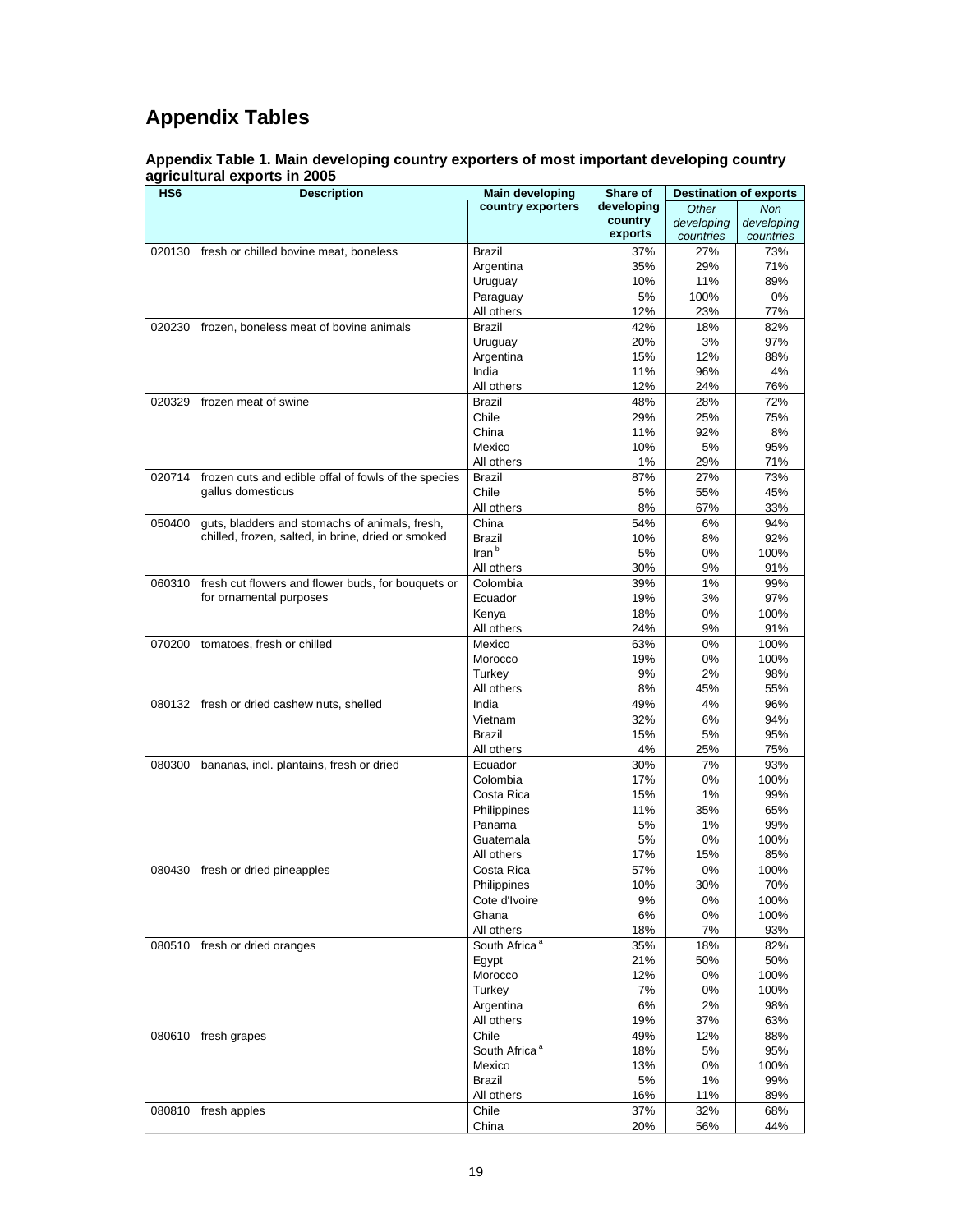| HS <sub>6</sub> | <b>Description</b>                                 | <b>Main developing</b>      | Share of   |            | <b>Destination of exports</b> |
|-----------------|----------------------------------------------------|-----------------------------|------------|------------|-------------------------------|
|                 |                                                    | country exporters           | developing | Other      | <b>Non</b>                    |
|                 |                                                    |                             | country    | developing | developing                    |
|                 |                                                    |                             | exports    | countries  | countries                     |
|                 |                                                    | South Africa <sup>a</sup>   | 16%        | 14%        | 86%                           |
|                 |                                                    | Argentina                   | 16%        | 15%        | 85%                           |
|                 |                                                    | <b>Brazil</b>               | 7%         | 1%         | 99%                           |
| 090111          | coffee (excl. roasted and decaffeinated)           | All others<br><b>Brazil</b> | 4%<br>28%  | 74%<br>4%  | 26%<br>96%                    |
|                 |                                                    | Colombia                    | 17%        | 2%         | 98%                           |
|                 |                                                    | Vietnam                     | 9%         | 15%        | 85%                           |
|                 |                                                    | Indonesia                   | 6%         | 14%        | 86%                           |
|                 |                                                    | Guatemala                   | 6%         | 1%         | 99%                           |
|                 |                                                    | All others                  | 33%        | 6%         | 94%                           |
| 090240          | black fermented tea and partly fermented tea in    | Kenya                       | 29%        | 57%        | 43%                           |
|                 | immediate packings of $>$ 3 kg                     | Sri Lanka                   | 18%        | 40%        | 60%                           |
|                 |                                                    | India                       | 16%        | 25%        | 75%                           |
|                 |                                                    | China                       | 8%         | 13%        | 87%                           |
|                 |                                                    | Indonesia                   | 7%         | 27%        | 73%                           |
|                 |                                                    | All others                  | 21%        | 46%        | 54%                           |
| 100190          | wheat and meslin (excl. durum wheat)               | Argentina                   | 82%        | 98%        | 2%                            |
|                 |                                                    | Haiti                       | 5%         | 100%       | 0%                            |
|                 |                                                    | All others                  | 14%        | 97%        | 3%                            |
| 100590          | maize (excl. seed)                                 | Argentina                   | 46%        | 78%        | 22%                           |
|                 |                                                    | China                       | 42%        | 88%        | 12%                           |
|                 |                                                    | All others                  | 12%        | 80%        | 20%                           |
| 100630          | semi-milled or wholly milled rice, whether or not  | Thailand                    | 37%        | 67%        | 33%                           |
|                 | polished or glazed                                 | Vietnam                     | 22%        | 93%        | 7%                            |
|                 |                                                    | India                       | 17%        | 86%        | 14%                           |
|                 |                                                    | Pakistan                    | 10%        | 88%        | 12%                           |
|                 |                                                    | All others                  | 14%        | 76%        | 24%                           |
| 120100          | soya beans, whether or not broken                  | Brazil                      | 63%        | 50%        | 50%                           |
|                 |                                                    | Argentina                   | 27%<br>6%  | 97%<br>53% | 3%<br>47%                     |
|                 |                                                    | Paraguay<br>All others      | 4%         | 45%        | 55%                           |
| 150710          | crude soya-bean oil, whether or not degummed       | Argentina                   | 64%        | 99%        | 1%                            |
|                 |                                                    | Brazil                      | 28%        | 91%        | 9%                            |
|                 |                                                    | All others                  | 8%         | 94%        | 6%                            |
| 151110          | crude palm oil                                     | Indonesia                   | 53%        | 70%        | 30%                           |
|                 |                                                    | Malaysia                    | 27%        | 41%        | 59%                           |
|                 |                                                    | Papua New Guinea            | 5%         | 0%         | 100%                          |
|                 |                                                    | All others                  | 15%        | 64%        | 36%                           |
| 151190          | palm oil and its fractions, whether or not refined | Malaysia                    | 63%        | 67%        | 33%                           |
|                 |                                                    | Indonesia                   | 31%        | 75%        | 25%                           |
|                 |                                                    | All others                  | 6%         | 81%        | 19%                           |
| 160232          | meat or offal of fowls of the species 'gallus      | Thailand                    | 48%        | 4%         | 96%                           |
|                 | domesticus', prepared or preserved                 | China                       | 37%        | 6%         | 94%                           |
|                 |                                                    | Brazil                      | 13%        | 3%         | 97%                           |
|                 |                                                    | All others                  | 2%         | 38%        | 62%                           |
| 170111          | raw cane sugar (excl. added flavouring or          | Brazil                      | 42%        | 41%        | 59%                           |
|                 | colouring)                                         | Thailand                    | 7%         | 47%        | 53%                           |
|                 |                                                    | Mauritius                   | 7%         | 0%         | 100%                          |
|                 |                                                    | Guatemala<br>All others     | 6%<br>38%  | 57%<br>23% | 43%<br>77%                    |
| 170199          | cane or beet sugar and chemically pure sucrose,    | <b>United Arab Emirates</b> | 18%        | 90%        | 10%                           |
|                 | in solid form                                      | Thailand                    | 17%        | 93%        | 7%                            |
|                 |                                                    | Brazil                      | 13%        | 62%        | 38%                           |
|                 |                                                    | China                       | 8%         | 99%        | 1%                            |
|                 |                                                    | Korea, Rep.                 | 8%         | 96%        | 4%                            |
|                 |                                                    | Colombia                    | 7%         | 85%        | 15%                           |
|                 |                                                    | Mexico                      | 5%         | 0%         | 100%                          |
|                 |                                                    | All others                  | 24%        | 76%        | 24%                           |
| 170490          | sugar confectionery not containing cocoa, incl.    | China                       | 24%        | 35%        | 65%                           |
|                 | white chocolate                                    | Mexico                      | 24%        | 5%         | 95%                           |
|                 |                                                    | Colombia                    | 9%         | 67%        | 33%                           |
|                 |                                                    | Brazil                      | 8%         | 50%        | 50%                           |
|                 |                                                    | Thailand                    | 5%         | 38%        | 62%                           |
|                 |                                                    | Argentina                   | 5%         | 44%        | 56%                           |
|                 |                                                    | All others                  | 25%        | 56%        | 44%                           |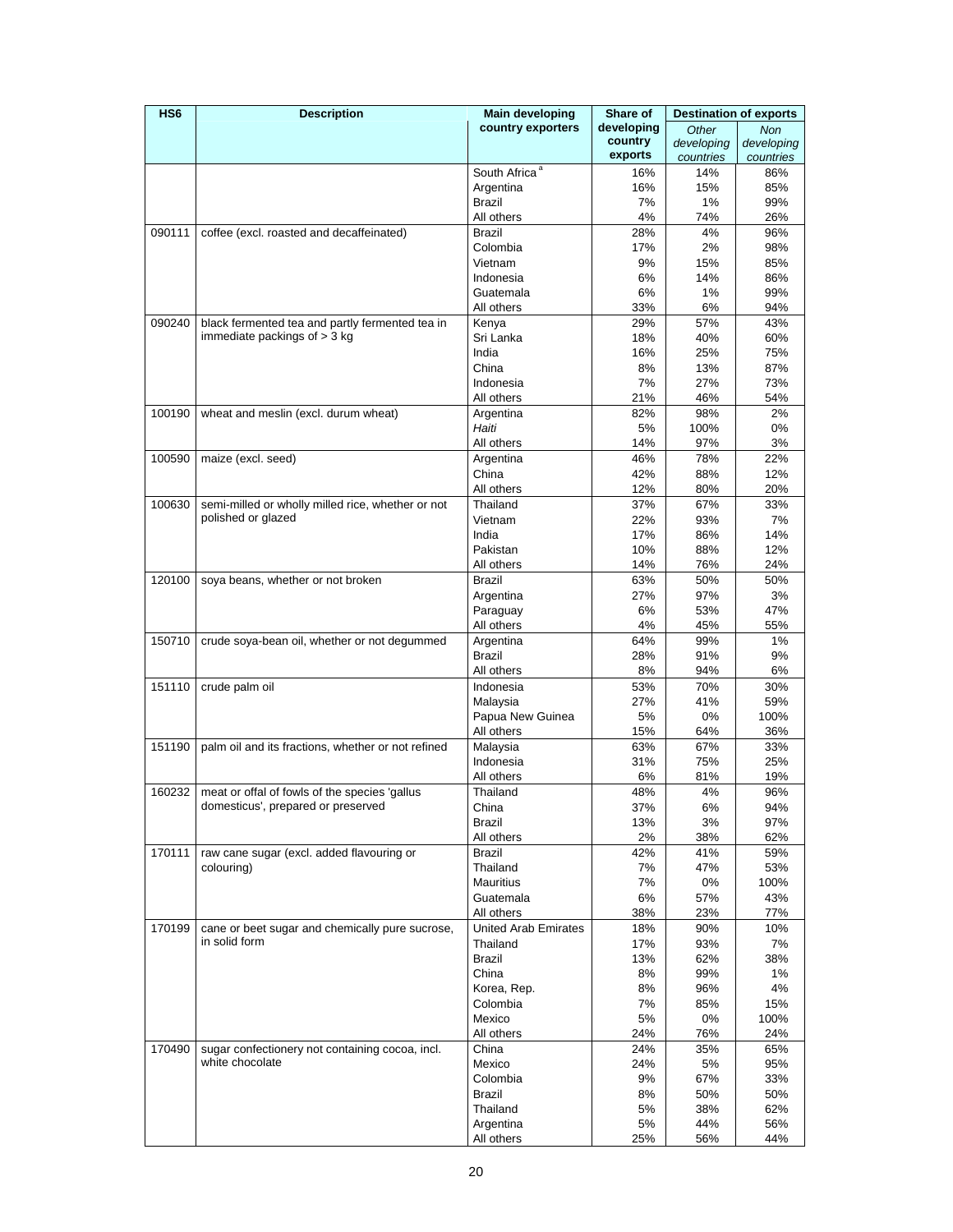| HS <sub>6</sub> | <b>Description</b>                                                                      | <b>Main developing</b>    | Share of   |            | <b>Destination of exports</b> |
|-----------------|-----------------------------------------------------------------------------------------|---------------------------|------------|------------|-------------------------------|
|                 |                                                                                         | country exporters         | developing | Other      | <b>Non</b>                    |
|                 |                                                                                         |                           | country    | developing | developing                    |
|                 |                                                                                         |                           | exports    | countries  | countries                     |
| 180100          | cocoa beans, whole or broken, raw or roasted                                            | Cote d'Ivoire             | 40%        | 8%         | 92%                           |
|                 |                                                                                         | Ghana                     | 20%        | 19%        | 81%                           |
|                 |                                                                                         | Indonesia                 | 15%        | 64%        | 36%                           |
|                 |                                                                                         | Nigeria                   | 9%         | 4%         | 96%                           |
|                 |                                                                                         | Cameroon                  | 5%         | 13%        | 87%                           |
|                 |                                                                                         | All others                | 12%        | 21%        | 79%                           |
| 180400          | cocoa butter, fat and oil                                                               | Malaysia                  | 24%        | 9%         | 91%                           |
|                 |                                                                                         | Cote d'Ivoire             | 20%        | 1%         | 99%                           |
|                 |                                                                                         | Indonesia                 | 14%        | 2%         | 98%                           |
|                 |                                                                                         | <b>Brazil</b>             | 12%        | 24%        | 76%                           |
|                 |                                                                                         | Singapore                 | 6%         | 12%        | 88%                           |
|                 |                                                                                         | All others                | 24%        | 3%         | 97%                           |
| 190590          | bread, pastry, cakes, biscuits and other bakers'                                        | China                     | 24%        | 38%        | 62%                           |
|                 | wares                                                                                   | Mexico                    | 14%        | 2%         | 98%                           |
|                 |                                                                                         | Malaysia                  | 9%         | 66%        | 34%                           |
|                 |                                                                                         | Thailand                  | 7%         | 11%        | 89%                           |
|                 |                                                                                         | All others                | 45%        | 47%        | 53%                           |
| 200819          | nuts and other seeds, incl. mixtures, prepared or<br>preserved                          | Turkey                    | 71%        | 2%         | 98%                           |
|                 |                                                                                         | China                     | 12%        | 24%        | 76%                           |
|                 |                                                                                         | All others                | 17%        | 19%        | 81%                           |
| 200919          | orange juice, unfermented, whether or not<br>containing added sugar or other sweetening | <b>Brazil</b>             | 94%        | 1%         | 99%                           |
|                 | matter                                                                                  | All others                | 6%         | 56%        | 44%                           |
| 210690          | food preparations, n.e.s.                                                               | China                     | 15%        | 35%        | 65%                           |
|                 |                                                                                         | Thailand                  | 13%        | 40%        | 60%                           |
|                 |                                                                                         | Mexico                    | 9%         | 32%        | 68%                           |
|                 |                                                                                         | Korea, Rep.               | 7%         | 26%        | 74%                           |
|                 |                                                                                         | Singapore                 | 5%         | 45%        | 55%                           |
|                 |                                                                                         | Costa Rica                | 5%         | 99%        | 1%                            |
|                 |                                                                                         | All others                | 45%        | 66%        | 34%                           |
| 220300          | beer made from malt                                                                     | Mexico                    | 82%        | 2%         | 98%                           |
|                 |                                                                                         | All others                | 18%        | 45%        | 55%                           |
| 220421          | wine of fresh grapes, incl. fortified wines, in                                         | Chile                     | 51%        | 13%        | 87%                           |
|                 | containers of $\leq$ 2 l                                                                | South Africa <sup>a</sup> | 30%        | 2%         | 98%                           |
|                 |                                                                                         | Argentina                 | 16%        | 17%        | 83%                           |
|                 |                                                                                         | All others                | 3%         | 18%        | 82%                           |
| 220710          | undenatured ethyl alcohol, of actual alcoholic                                          | <b>Brazil</b>             | 48%        | 26%        | 74%                           |
|                 | strength of $>= 80\%$                                                                   | Jamaica                   | 7%         | 0%         | 100%                          |
|                 |                                                                                         | Costa Rica                | 7%         | 0%         | 100%                          |
|                 |                                                                                         | China                     | 6%         | 29%        | 71%                           |
|                 |                                                                                         | El Salvador               | 5%         | 1%         | 99%                           |
|                 |                                                                                         | South Africa <sup>a</sup> | 5%         | 41%        | 59%                           |
|                 |                                                                                         | All others                | 21%        | 24%        | 76%                           |
| 230120          | flours, meals and pellets of fish or crustaceans,                                       | Peru                      | 64%        | 61%        | 39%                           |
|                 | molluscs etc., unfit for human consumption                                              | Chile                     | 24%        | 53%        | 47%                           |
|                 |                                                                                         | All others                | 12%        | 49%        | 51%                           |
| 230400          | oilcake and other solid residues resulting from the<br>extraction of soya-bean oil      | Argentina                 | 49%        | 35%        | 65%                           |
|                 |                                                                                         | Brazil                    | 38%        | 23%        | 77%                           |
|                 |                                                                                         | India                     | 5%         | 75%        | 25%                           |
|                 |                                                                                         | All others                | 8%         | 77%        | 23%                           |
| 240120          | tobacco, partly or wholly stemmed/stripped,<br>otherwise unmanufactured                 | Brazil                    | 42%        | 33%        | 67%                           |
|                 |                                                                                         | Malawi<br>Zimbabwe        | 11%<br>8%  | 12%        | 88%                           |
|                 |                                                                                         | China                     | 7%         | 68%<br>64% | 32%<br>36%                    |
|                 |                                                                                         |                           |            |            |                               |
|                 |                                                                                         | Argentina<br>India        | 6%<br>5%   | 13%<br>15% | 87%<br>85%                    |
|                 |                                                                                         | All others                | 22%        | 24%        | 76%                           |
| 240220          |                                                                                         | China                     |            | 78%        | 22%                           |
|                 | cigarettes, containing tobacco                                                          | United Arab Emirates      | 18%<br>13% | 99%        | 1%                            |
|                 |                                                                                         | Malaysia                  | 12%        | 91%        | 9%                            |
|                 |                                                                                         | Korea, Rep.               | 10%        | 32%        | 68%                           |
|                 |                                                                                         | Philippines               | 7%         | 94%        | 6%                            |
|                 |                                                                                         | Indonesia                 | 7%         | 83%        | 17%                           |
|                 |                                                                                         | Turkey                    | 5%         | 71%        | 29%                           |
|                 |                                                                                         | All others                | 28%        | 71%        | 29%                           |
|                 |                                                                                         |                           |            |            |                               |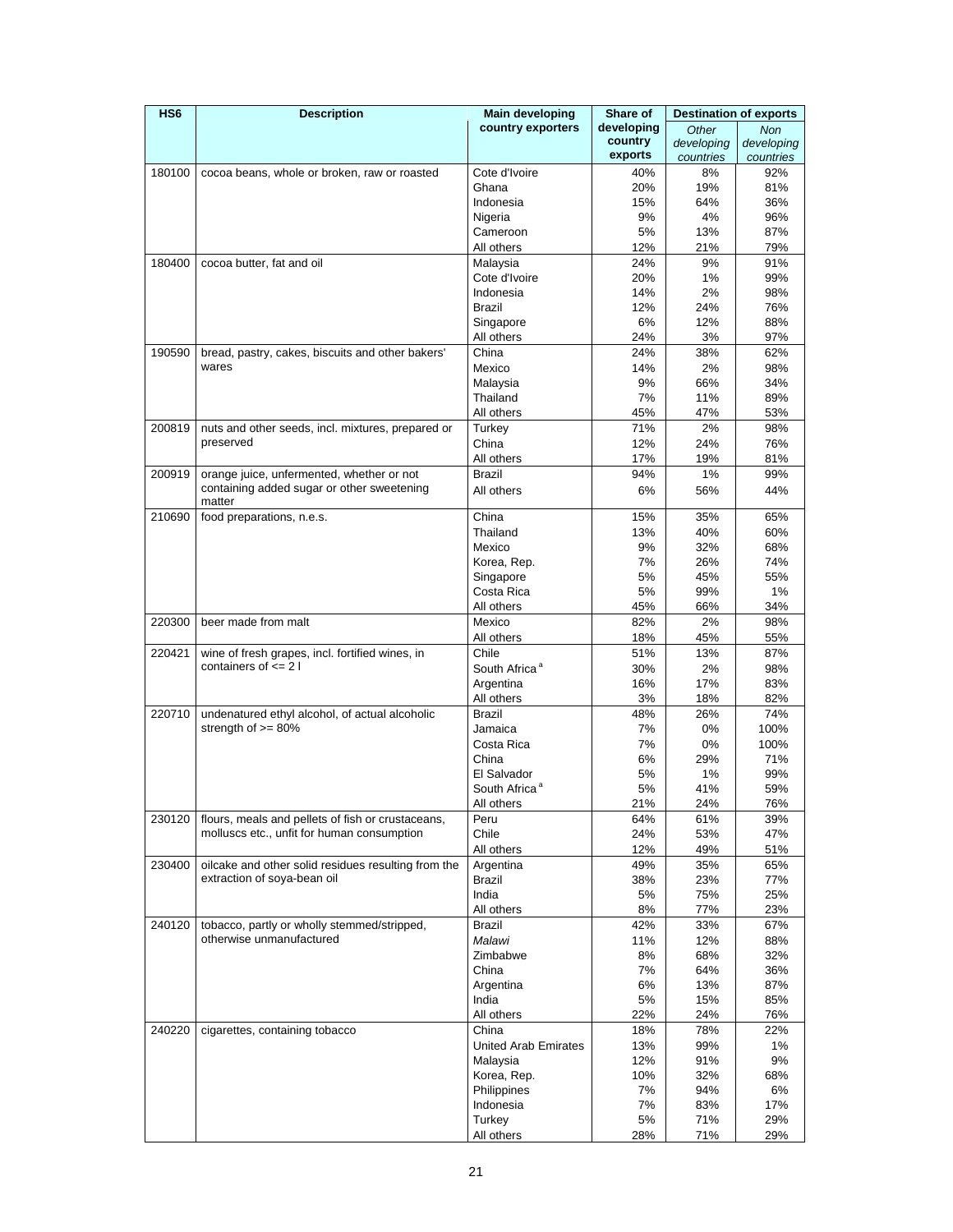| HS <sub>6</sub> | <b>Description</b>                                                                       | <b>Main developing</b> | Share of   | <b>Destination of exports</b> |            |
|-----------------|------------------------------------------------------------------------------------------|------------------------|------------|-------------------------------|------------|
|                 |                                                                                          | country exporters      | developing | Other                         | <b>Non</b> |
|                 |                                                                                          |                        | country    | developing                    | developing |
|                 |                                                                                          |                        | exports    | countries                     | countries  |
| 520100          | cotton, neither carded nor combed                                                        | Brazil                 | 14%        | 72%                           | 28%        |
|                 |                                                                                          | India                  | 9%         | 88%                           | 12%        |
|                 |                                                                                          | Egypt                  | 9%         | 71%                           | 29%        |
|                 |                                                                                          | Burkina Faso           | 8%         | 88%                           | 12%        |
|                 |                                                                                          | Mali                   | 7%         | 69%                           | 31%        |
|                 |                                                                                          | Syria <sup>b</sup>     | 6%         | 71%                           | 29%        |
|                 |                                                                                          | Benin                  | 6%         | 92%                           | 8%         |
|                 |                                                                                          | Zimbabwe               | 5%         | 75%                           | 25%        |
|                 |                                                                                          | All others             | 37%        | 78%                           | 22%        |
| Note:           |                                                                                          |                        |            |                               |            |
|                 | Countries marked in <i>italics</i> are classified as Least Developed Countries by the UN |                        |            |                               |            |

(a) Self-selection as developed country to WTO.

(b) Not a WTO member.

*Source:* derived from data obtained from UN COMTRADE database (downloaded December 2006).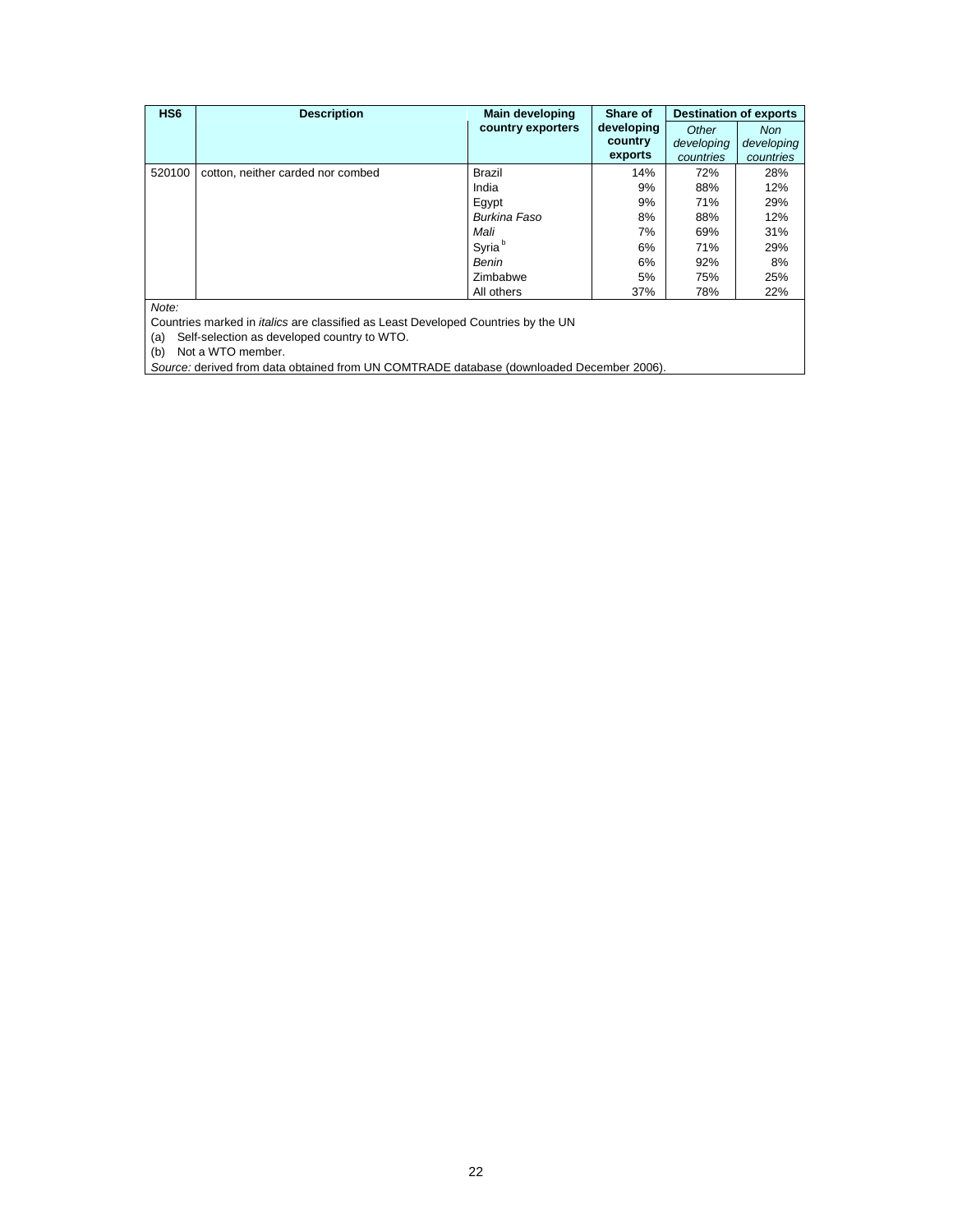|                          | Appendix Table 2. Major developing country exporters' share of major developing country |
|--------------------------|-----------------------------------------------------------------------------------------|
| importers' markets, 2005 |                                                                                         |

| HS <sub>6</sub> | <b>Description</b>                                 | Developing            | Developing                 | Share of:           |                   |                     |
|-----------------|----------------------------------------------------|-----------------------|----------------------------|---------------------|-------------------|---------------------|
|                 |                                                    | country               | country                    | Exporter in         | Developing        | exporter in         |
|                 |                                                    | exporter <sup>a</sup> | importer <sup>b</sup>      | <i>importer's</i>   | countries in      | <i>importer's</i>   |
|                 |                                                    |                       |                            | <i>imports</i> from | <i>importer's</i> | <i>imports from</i> |
|                 |                                                    |                       |                            | developing          | <i>imports</i>    | World               |
|                 |                                                    |                       |                            | countries           | from World        |                     |
| 020130          | fresh or chilled bovine meat,<br>boneless          | Paraguay              | Brazil                     | 52%                 | 100%              | 52%                 |
|                 |                                                    | Paraguay              | Chile                      | 16%                 | 100%              | 16%                 |
| 020230          | frozen, boneless meat of bovine                    | India                 | Malaysia                   | 92%                 | 89%               | 82%                 |
|                 | animals                                            | India                 | Philippines                | 70%                 | 94%               | 66%                 |
|                 |                                                    | India                 | Saudi Arabia               | 39%                 | 94%               | 36%                 |
| 020329          | frozen meat of swine                               | China                 | Hong Kong                  | 61%                 | 89%               | 55%                 |
|                 |                                                    | China                 | Singapore                  | 32%                 | 66%               | 21%                 |
| 020714          | frozen cuts and edible offal of                    | Chile                 | Hong Kong                  | 4%                  | 63%               | 3%                  |
|                 | fowls of the species gallus                        | Chile                 | Mexico                     | 100%                | 35%               | 35%                 |
|                 | domesticus                                         |                       |                            |                     |                   |                     |
| 080300          | bananas, incl. plantains, fresh or<br>dried        | Philippines           | China                      | 90%                 | 100%              | 90%                 |
|                 |                                                    | Philippines           | Korea Rep.                 | 100%                | 100%              | 100%                |
|                 |                                                    | Philippines           | Saudi Arabia               | 47%                 | 100%              | 47%                 |
| 080510          | fresh or dried oranges                             | Egypt                 | Saudi Arabia               | 75%                 | 99%               | 75%                 |
| 080810          | fresh apples                                       | China                 | Hong Kong                  | 51%                 | 32%               | 16%                 |
|                 |                                                    | China                 | Indonesia                  | 95%                 | 68%               | 64%                 |
|                 |                                                    | China                 | Malaysia                   | 62%                 | 68%               | 42%                 |
|                 |                                                    | China                 | Philippines                | 99%                 | 92%               | 91%                 |
|                 |                                                    | China                 | Saudi Arabia               | 16%                 | 65%               | 11%                 |
|                 |                                                    | China                 | Singapore                  | 72%                 | 65%               | 47%                 |
|                 |                                                    | China                 | Thailand                   | 94%                 | 77%               | 72%                 |
| 090240          | black fermented tea and partly                     | Kenya                 | Pakistan                   | 72%                 | 100%              | 72%                 |
|                 | fermented tea in immediate<br>packings of $>$ 3 kg | Kenya                 | Sudan                      | 97%                 | 100%              | 96%                 |
|                 |                                                    | Kenya                 | Yemen <sup>c</sup>         | 90%                 | 98%               | 89%                 |
|                 |                                                    | Sri Lanka             | Chile                      | 64%                 | 100%              | 64%                 |
|                 |                                                    | Sri Lanka             | Hong Kong                  | 55%                 | 96%               | 52%                 |
|                 |                                                    | Sri Lanka             | $\mathsf{Iran}^c$          | 39%                 | 99%               | 39%                 |
|                 |                                                    | Sri Lanka             | Jordan                     | 76%                 | 100%              | 76%                 |
|                 |                                                    | Sri Lanka             | Pakistan                   | 3%                  | 100%              | 3%                  |
|                 |                                                    | Sri Lanka             | Saudi Arabia               | 30%                 | 100%              | 30%                 |
| 100190          | wheat and meslin (excl. durum                      | Argentina             | <b>Brazil</b>              | 93%                 | 99%               | 93%                 |
|                 | wheat)                                             | Argentina             | Indonesia                  | 77%                 | 12%               | 9%                  |
|                 |                                                    | Argentina             | South Africa <sup>b</sup>  | 100%                | 38%               | 38%                 |
|                 |                                                    | Haiti                 | Sri Lanka                  | 97%                 | 40%               | 38%                 |
| 100590          | maize (excl. seed)                                 | Argentina             | Chile                      | 100%                | 100%              | 100%                |
|                 |                                                    | Argentina             | Malaysia                   | 52%                 | 99%               | 51%                 |
|                 |                                                    | Argentina             | Morocco                    | 100%                | 50%               | 50%                 |
|                 |                                                    | Argentina             | Peru                       | 99%                 | 84%               | 84%                 |
|                 |                                                    | Argentina             | Saudi Arabia               | 98%                 | 87%               | 85%                 |
|                 |                                                    | China                 | Korea Rep.                 | 91%                 | 74%               | 68%                 |
|                 |                                                    | China                 | Malaysia                   | 38%                 | 99%               | 38%                 |
| 100630          | semi-milled or wholly milled rice,                 | India                 | Saudi Arabia               | 84%                 | 86%               | 72%                 |
|                 | whether or not polished or<br>glazed               | India                 | South Africa <sup>b</sup>  | 32%                 | 99%               | 32%                 |
|                 |                                                    | Pakistan              | Cameroon                   | 14%                 | 94%               | 13%                 |
|                 |                                                    | Pakistan              | $\mathsf{Iran}^\mathsf{c}$ | 32%                 | 76%               | 24%                 |
|                 |                                                    | Pakistan              | Mauritius                  | 59%                 | 99%               | 59%                 |
|                 |                                                    | Pakistan              | Mozambique                 | 24%                 | 95%               | 22%                 |
|                 |                                                    | Pakistan              | Oman                       | 66%                 | 99%               | 65%                 |
|                 |                                                    | Pakistan              | Qatar                      | 73%                 | 97%               | 70%                 |
|                 |                                                    | Pakistan              | Saudi Arabia               | 10%                 | 86%               | 9%                  |
|                 |                                                    | Thailand              | Benin                      | 78%                 | 74%               | 58%                 |
|                 |                                                    | Thailand              | Cameroon                   | 44%                 | 94%               | 41%                 |
|                 |                                                    | Thailand              | China                      | 96%                 | 100%              | 96%                 |
|                 |                                                    | Thailand              | Hong Kong                  | 95%                 | 94%               | 90%                 |
|                 |                                                    | Thailand              | Iran <sup>c</sup>          | 19%                 | 76%               | 14%                 |
|                 |                                                    | Thailand              | Malaysia                   | 51%                 | 100%              | 51%                 |
|                 |                                                    | Thailand              | Singapore                  | 68%                 | 95%               | 65%                 |
|                 |                                                    | Thailand              | South Africa <sup>b</sup>  | 67%                 | 99%               | 66%                 |
|                 |                                                    | Vietnam               | Cameroon<br>Iran $\degree$ | 33%                 | 94%               | 31%                 |
|                 |                                                    | Vietnam               |                            | 15%                 | 76%               | 11%                 |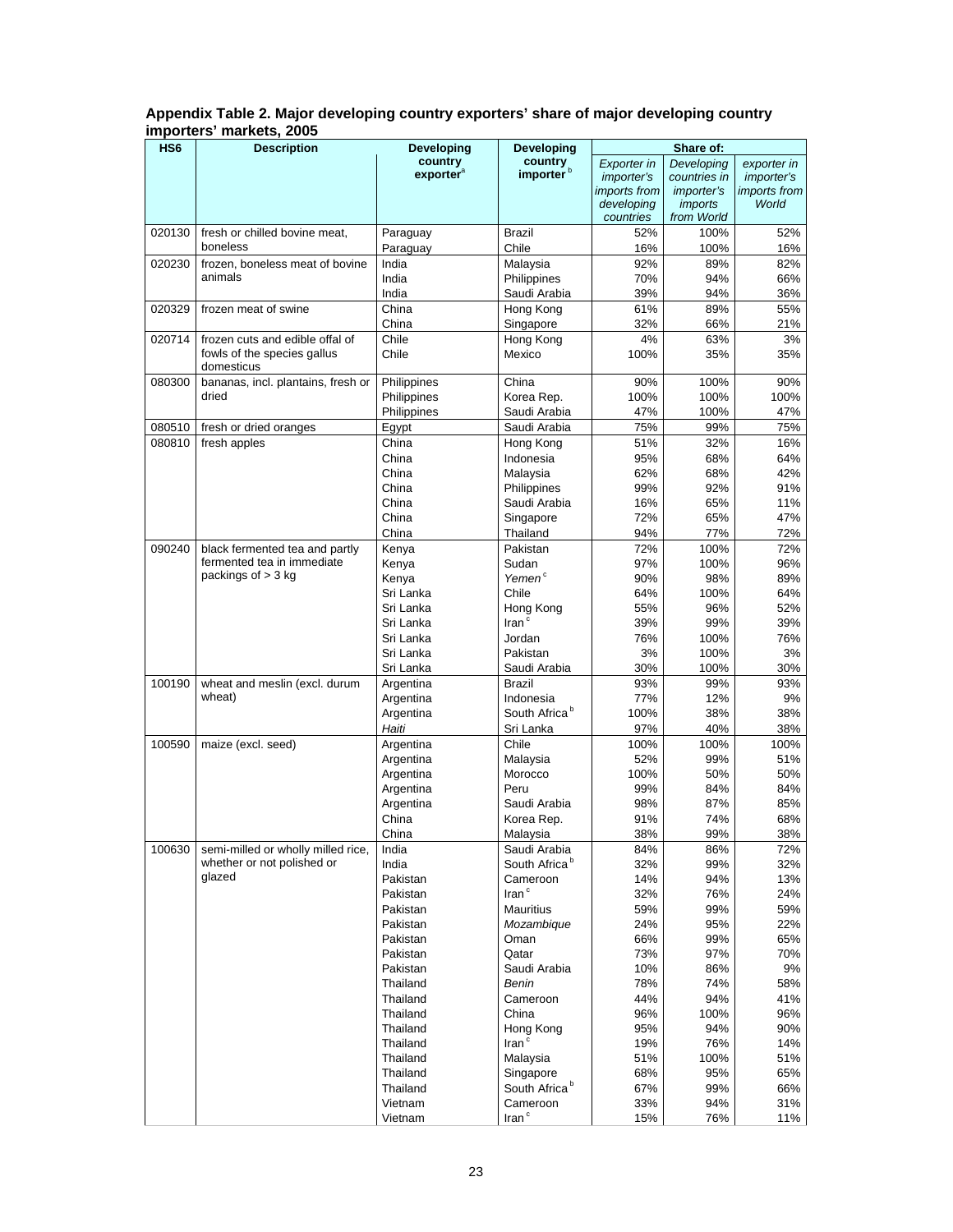| HS <sub>6</sub> | <b>Description</b>                                          | Developing                     | Developing                 |                         | Share of:                    |                   |
|-----------------|-------------------------------------------------------------|--------------------------------|----------------------------|-------------------------|------------------------------|-------------------|
|                 |                                                             | country                        | country                    | Exporter in             | Developing                   | exporter in       |
|                 |                                                             | exporter <sup>a</sup>          | importer <sup>b</sup>      | <i>importer's</i>       | countries in                 | <i>importer's</i> |
|                 |                                                             |                                |                            | <i>imports</i> from     | <i>importer's</i>            | imports from      |
|                 |                                                             |                                |                            | developing<br>countries | <i>imports</i><br>from World | World             |
|                 |                                                             | Vietnam                        | Malaysia                   | 40%                     | 100%                         | 40%               |
|                 |                                                             | Vietnam                        | Philippines                | 96%                     | 96%                          | 92%               |
| 120100          | soya beans, whether or not                                  | Argentina                      | China                      | 47%                     | 59%                          | 28%               |
|                 | broken                                                      | Argentina                      | Thailand                   | 43%                     | 71%                          | 31%               |
|                 |                                                             | <b>Brazil</b>                  | China                      | 52%                     | 59%                          | 31%               |
|                 |                                                             | <b>Brazil</b>                  | $\mathsf{Iran}^\mathsf{c}$ | 99%                     | 66%                          | 65%               |
|                 |                                                             | <b>Brazil</b>                  | Thailand                   | 54%                     | 71%                          | 39%               |
|                 |                                                             | Paraguay                       | Argentina                  | 97%                     | 99%                          | 96%               |
|                 |                                                             | Paraguay                       | <b>Brazil</b>              | 100%                    | 100%                         | 100%              |
|                 |                                                             | Paraguay                       | Morocco                    | 35%                     | 60%                          | 21%               |
|                 |                                                             | Paraguay                       | Turkey                     | 14%                     | 45%                          | 7%                |
| 150710          | crude soya-bean oil, whether or                             | Argentina                      | China                      | 84%                     | 100%                         | 84%               |
|                 | not degummed                                                | Argentina                      | India                      | 72%                     | 100%                         | 72%               |
|                 |                                                             | Argentina                      | Korea Rep.                 | 88%                     | 94%                          | 84%               |
|                 |                                                             | Argentina                      | Peru                       | 99%                     | 95%                          | 94%               |
|                 |                                                             | <b>Brazil</b>                  | China<br>India             | 16%                     | 100%                         | 16%               |
|                 |                                                             | <b>Brazil</b><br><b>Brazil</b> | Iran $c$                   | 22%<br>99%              | 100%<br>81%                  | 22%<br>80%        |
|                 |                                                             | <b>Brazil</b>                  | Morocco                    | 69%                     | 59%                          | 41%               |
| 151110          | crude palm oil                                              | Indonesia                      | India                      | 85%                     | 100%                         | 85%               |
|                 |                                                             | Indonesia                      | Malaysia                   | 99%                     | 100%                         | 99%               |
|                 |                                                             | Indonesia                      | Tanzania                   | 92%                     | 100%                         | 92%               |
|                 |                                                             | Malaysia                       | China                      | 85%                     | 54%                          | 46%               |
|                 |                                                             | Malaysia                       | India                      | 15%                     | 100%                         | 15%               |
|                 |                                                             | Malaysia                       | Pakistan                   | 59%                     | 100%                         | 59%               |
|                 |                                                             | Malaysia                       | Saudi Arabia               | 98%                     | 100%                         | 98%               |
|                 |                                                             | Malaysia                       | Yemen <sup>c</sup>         | 68%                     | 98%                          | 67%               |
| 151190          | palm oil and its fractions,                                 | Indonesia                      | China                      | 31%                     | 100%                         | 31%               |
|                 | whether or not refined                                      | Indonesia                      | India                      | 79%                     | 100%                         | 79%               |
|                 |                                                             | Indonesia                      | Pakistan                   | 43%                     | 100%                         | 43%               |
|                 |                                                             | Indonesia                      | Turkey                     | 37%                     | 100%                         | 37%               |
|                 |                                                             | Malaysia                       | China                      | 69%                     | 100%                         | 69%               |
|                 |                                                             | Malaysia                       | Pakistan                   | 55%                     | 100%                         | 55%               |
|                 |                                                             | Malaysia<br><b>Brazil</b>      | Turkey                     | 63%                     | 100%                         | 62%               |
| 170111          | raw cane sugar (excl. added<br>flavouring or colouring)     | <b>Brazil</b>                  | India<br>Iran $c$          | 86%<br>79%              | 95%<br>78%                   | 82%<br>62%        |
|                 |                                                             | Brazil                         | Malaysia                   | 76%                     | 48%                          | 36%               |
|                 |                                                             | Brazil                         | Morocco                    | 100%                    | 100%                         | 100%              |
|                 |                                                             | <b>Brazil</b>                  | Pakistan                   | 94%                     | 96%                          | 90%               |
|                 |                                                             | Brazil                         | Saudi Arabia               | 96%                     | 83%                          | 80%               |
|                 |                                                             | <b>Brazil</b>                  | Yemen <sup>c</sup>         | 62%                     | 93%                          | 58%               |
|                 |                                                             | Guatemala                      | China                      | 25%                     | 81%                          | 21%               |
|                 |                                                             | Guatemala                      | Korea Rep.                 | 54%                     | 38%                          | 20%               |
|                 |                                                             | Guatemala                      | Malaysia                   | 7%                      | 48%                          | 3%                |
|                 |                                                             | Guatemala                      | Venezuela                  | 47%                     | 100%                         | 47%               |
|                 |                                                             | Thailand                       | China                      | 15%                     | 81%                          | 12%               |
|                 |                                                             | Thailand                       | Indonesia                  | 62%                     | 70%                          | 43%               |
|                 |                                                             | Thailand                       | Korea Rep.                 | 17%                     | 38%                          | 6%                |
| 170199          |                                                             | Thailand<br><b>Brazil</b>      | Malaysia                   | 9%                      | 48%                          | 4%<br>10%         |
|                 | cane or beet sugar and<br>chemically pure sucrose, in solid | Brazil                         | Chile<br>Colombia          | 10%<br>79%              | 100%<br>100%                 | 79%               |
|                 | form                                                        | Brazil                         | Gambia                     | 98%                     | 45%                          | 45%               |
|                 |                                                             | Brazil                         | Jordan                     | 11%                     | 81%                          | 9%                |
|                 |                                                             | <b>Brazil</b>                  | Pakistan                   | 13%                     | 84%                          | 11%               |
|                 |                                                             | Brazil                         | Sri Lanka                  | 34%                     | 19%                          | 7%                |
|                 |                                                             | Brazil                         | Yemen <sup>c</sup>         | 74%                     | 95%                          | 70%               |
|                 |                                                             | China                          | Hong Kong                  | 16%                     | 77%                          | 12%               |
|                 |                                                             | China                          | Indonesia                  | 5%                      | 75%                          | 4%                |
|                 |                                                             | China                          | Pakistan                   | 33%                     | 84%                          | 28%               |
|                 |                                                             | China                          | Singapore                  | 15%                     | 45%                          | 7%                |
|                 |                                                             | Colombia                       | Chile                      | 45%                     | 100%                         | 45%               |
|                 |                                                             | Colombia                       | Ecuador                    | 99%                     | 100%                         | 99%               |
|                 |                                                             | Colombia                       | Peru                       | 53%                     | 100%                         | 53%               |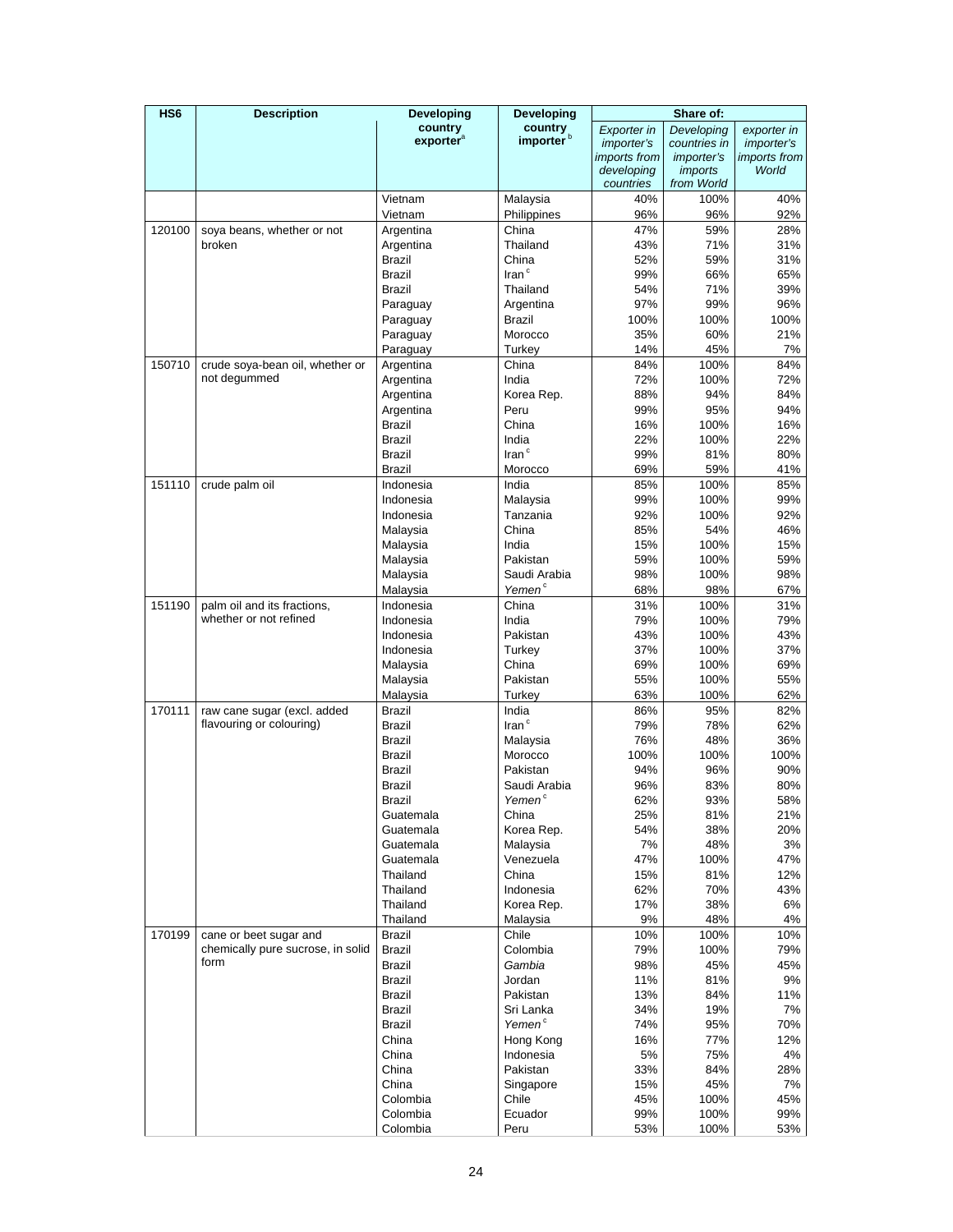| HS <sub>6</sub> | <b>Description</b>             | Developing                                                 | Developing                       | Share of:           |                   |                     |
|-----------------|--------------------------------|------------------------------------------------------------|----------------------------------|---------------------|-------------------|---------------------|
|                 |                                | country                                                    | country<br>importer <sup>b</sup> | <b>Exporter</b> in  | Developing        | exporter in         |
|                 |                                | exporter <sup>a</sup>                                      |                                  | <i>importer's</i>   | countries in      | <i>importer's</i>   |
|                 |                                |                                                            |                                  | <i>imports from</i> | <i>importer's</i> | <i>imports from</i> |
|                 |                                |                                                            |                                  | developing          | <i>imports</i>    | World               |
|                 |                                | Colombia                                                   | Trinidad/Tobago                  | countries<br>50%    | from World<br>96% | 48%                 |
|                 |                                | Korea, Rep.                                                | China                            | 95%                 | 83%               | 79%                 |
|                 |                                | Korea, Rep.                                                | Hong Kong                        | 82%                 | 77%               | 63%                 |
|                 |                                | Korea, Rep.                                                | Indonesia                        | 4%                  | 75%               | 3%                  |
|                 |                                | Korea, Rep.                                                | Philippines                      | 35%                 | 91%               | 32%                 |
|                 |                                | Thailand                                                   | Indonesia                        | 78%                 | 75%               | 59%                 |
|                 |                                | Thailand                                                   | Singapore                        | 25%                 | 45%               | 11%                 |
|                 |                                | <b>United Arab Emirates</b>                                | Indonesia                        | 6%                  | 75%               | 4%                  |
|                 |                                | <b>United Arab Emirates</b>                                | Jordan                           | 38%                 | 81%               | 31%                 |
|                 |                                | United Arab Emirates                                       | Oman                             | 96%                 | 83%               | 79%                 |
|                 |                                | <b>United Arab Emirates</b><br><b>United Arab Emirates</b> | Pakistan<br>Saudi Arabia         | 50%<br>98%          | 84%<br>92%        | 42%<br>90%          |
| 170490          | sugar confectionery not        | Argentina                                                  | <b>Bolivia</b>                   | 32%                 | 93%               | 30%                 |
|                 | containing cocoa, incl. white  | Argentina                                                  | Chile                            | 49%                 | 89%               | 44%                 |
|                 | chocolate                      | Argentina                                                  | Ecuador                          | 11%                 | 95%               | 10%                 |
|                 |                                | Argentina                                                  | Guatemala                        | 20%                 | 90%               | 18%                 |
|                 |                                | Argentina                                                  | Honduras                         | 29%                 | 90%               | 27%                 |
|                 |                                | Argentina                                                  | Mexico                           | 9%                  | 34%               | 3%                  |
|                 |                                | Argentina                                                  | Uruguay                          | 50%                 | 95%               | 48%                 |
|                 |                                | Argentina                                                  | Venezuela                        | 3%                  | 93%               | 3%                  |
|                 |                                | Brazil                                                     | Argentina                        | 76%                 | 87%               | 66%                 |
|                 |                                | <b>Brazil</b>                                              | South Africa <sup>b</sup>        | 68%                 | 86%               | 59%                 |
|                 |                                | China<br>China                                             | Hong Kong<br>Indonesia           | 70%                 | 51%               | 36%<br>59%          |
|                 |                                | China                                                      | Korea Rep.                       | 66%<br>64%          | 89%<br>39%        | 25%                 |
|                 |                                | China                                                      | Mexico                           | 35%                 | 34%               | 12%                 |
|                 |                                | China                                                      | Singapore                        | 38%                 | 54%               | 21%                 |
|                 |                                | Colombia                                                   | Chile                            | 29%                 | 89%               | 26%                 |
|                 |                                | Colombia                                                   | Ecuador                          | 61%                 | 95%               | 58%                 |
|                 |                                | Colombia                                                   | Peru                             | 57%                 | 96%               | 55%                 |
|                 |                                | Colombia                                                   | South Africa <sup>b</sup>        | 14%                 | 86%               | 12%                 |
|                 |                                | Colombia                                                   | Venezuela                        | 85%                 | 93%               | 79%                 |
|                 |                                | Thailand                                                   | China                            | 21%                 | 53%               | 11%                 |
|                 |                                | Thailand                                                   | Hong Kong                        | 4%                  | 51%               | 2%                  |
|                 |                                | Thailand<br>Thailand                                       | Indonesia<br>Malaysia            | 21%<br>22%          | 89%<br>90%        | 19%<br>20%          |
|                 |                                | Thailand                                                   | Philippines                      | 38%                 | 91%               | 34%                 |
|                 |                                | Thailand                                                   | Singapore                        | 9%                  | 54%               | 5%                  |
| 180100          | cocoa beans, whole or broken,  | Indonesia                                                  | Brazil                           | 79%                 | 100%              | 79%                 |
|                 | raw or roasted                 | Indonesia                                                  | China                            | 36%                 | 100%              | 36%                 |
|                 |                                | Indonesia                                                  | Malaysia                         | 66%                 | 100%              | 66%                 |
|                 |                                | Indonesia                                                  | Singapore                        | 59%                 | 97%               | 58%                 |
| 190590          | bread, pastry, cakes, biscuits | China                                                      | Hong Kong                        | 79%                 | 55%               | 43%                 |
|                 | and other bakers' wares        | China                                                      | Korea Rep.                       | 61%                 | 57%               | 35%                 |
|                 |                                | Malaysia                                                   | Hong Kong                        | 8%                  | 55%               | 4%                  |
|                 |                                | Malaysia                                                   | Saudi Arabia<br>Singapore        | 10%<br>79%          | 57%<br>75%        | 6%<br>59%           |
| 210690          | food preparations, n.e.s.      | Malaysia<br>China                                          | Hong Kong                        | 66%                 | 54%               | 36%                 |
|                 |                                | China                                                      | Korea Rep.                       | 44%                 | 11%               | 5%                  |
|                 |                                | China                                                      | Malaysia                         | 16%                 | 30%               | 5%                  |
|                 |                                | China                                                      | Singapore                        | 17%                 | 44%               | 8%                  |
|                 |                                | China                                                      | Thailand                         | 27%                 | 20%               | 5%                  |
|                 |                                | Costa Rica                                                 | Guatemala                        | 61%                 | 81%               | 50%                 |
|                 |                                | Costa Rica                                                 | Honduras                         | 82%                 | 85%               | 70%                 |
|                 |                                | Costa Rica                                                 | Nicaragua                        | 79%                 | 87%               | 69%                 |
|                 |                                | Costa Rica                                                 | Panama                           | 63%                 | 51%               | 32%                 |
|                 |                                | Singapore                                                  | Hong Kong                        | 10%                 | 54%               | 6%                  |
|                 |                                | Singapore                                                  | Indonesia<br>Korea Rep.          | 9%<br>20%           | 37%<br>11%        | 3%<br>2%            |
|                 |                                | Singapore<br>Singapore                                     | Malaysia                         | 34%                 | 30%               | 10%                 |
|                 |                                | Singapore                                                  | Philippines                      | 4%                  | 61%               | 3%                  |
|                 |                                | Singapore                                                  | Thailand                         | 26%                 | 20%               | 5%                  |
|                 |                                | Thailand                                                   | Hong Kong                        | 8%                  | 54%               | 5%                  |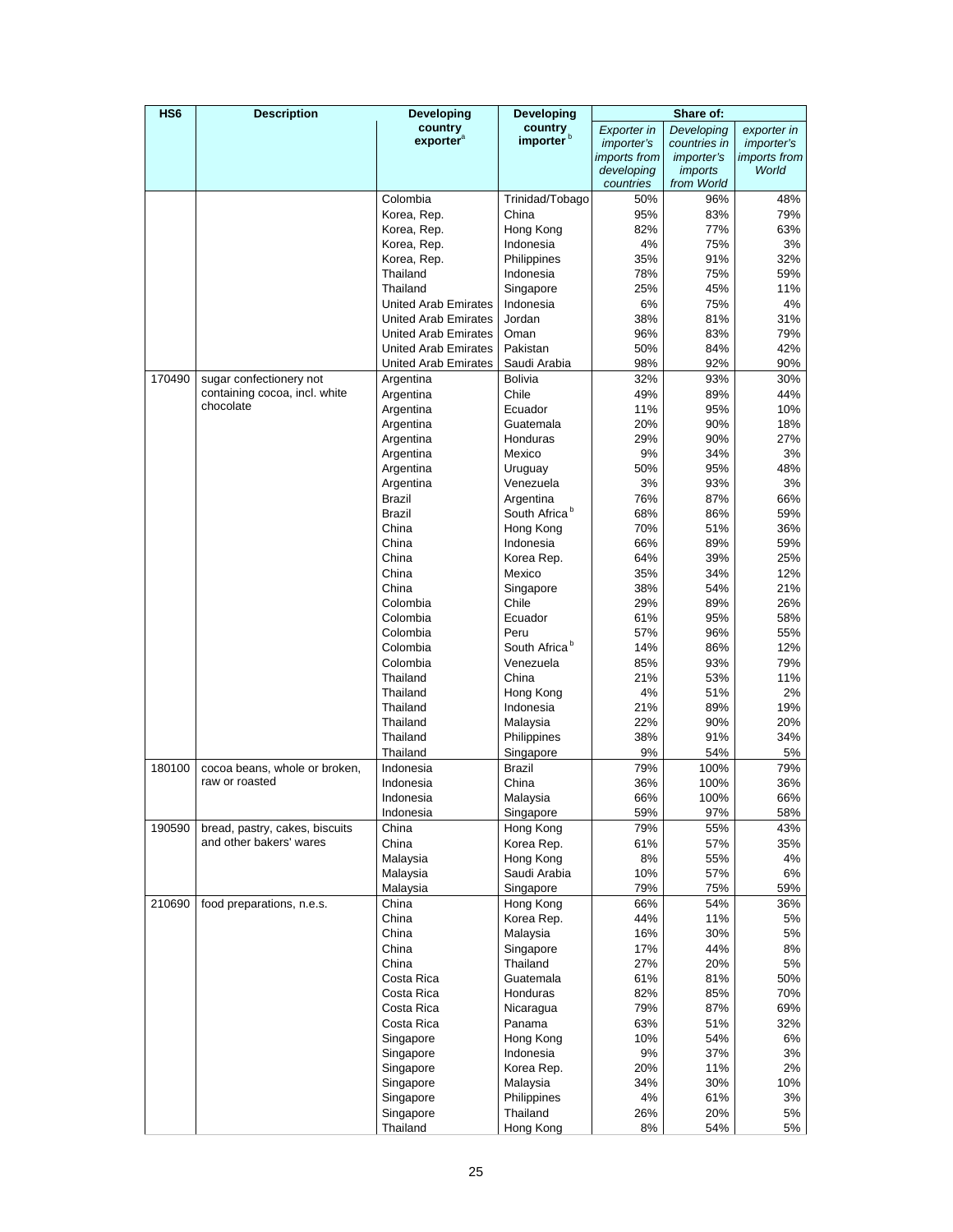| HS <sub>6</sub> | <b>Description</b>                | <b>Developing</b>         | <b>Developing</b>         | Share of:               |                              |                     |
|-----------------|-----------------------------------|---------------------------|---------------------------|-------------------------|------------------------------|---------------------|
|                 |                                   | country                   | country                   | Exporter in             | Developing                   | exporter in         |
|                 |                                   | exporter <sup>a</sup>     | importer <sup>b</sup>     | <i>importer's</i>       | countries in                 | <i>importer's</i>   |
|                 |                                   |                           |                           | <i>imports</i> from     | <i>importer's</i>            | <i>imports from</i> |
|                 |                                   |                           |                           | developing<br>countries | <i>imports</i><br>from World | World               |
|                 |                                   | Thailand                  | Indonesia                 | 14%                     | 37%                          | 5%                  |
|                 |                                   | Thailand                  | Malaysia                  | 35%                     | 30%                          | 10%                 |
|                 |                                   | Thailand                  | Philippines               | 52%                     | 61%                          | 32%                 |
|                 |                                   | Thailand                  | Turkey                    | 92%                     | 5%                           | 5%                  |
| 220710          | undenatured ethyl alcohol, of     | South Africa <sup>b</sup> | China                     | 72%                     | 73%                          | 52%                 |
|                 | actual alcoholic strength of >=   | South Africa <sup>b</sup> | Philippines               | 49%                     | 83%                          | 40%                 |
|                 | 80%                               | South Africa <sup>b</sup> | Singapore                 | 24%                     | 57%                          | 13%                 |
|                 |                                   | South Africa <sup>b</sup> | Tanzania                  | 76%                     | 96%                          | 73%                 |
| 230120          | flours, meals and pellets of fish | Chile                     | China                     | 20%                     | 90%                          | 18%                 |
|                 | or crustaceans, molluscs etc.,    | Chile                     | Indonesia                 | 59%                     | 50%                          | 30%                 |
|                 | unfit for human consumption       | Chile                     | Korea Rep.                | 88%                     | 74%                          | 65%                 |
|                 |                                   | Peru                      | China                     | 73%                     | 90%                          | 66%                 |
| 230400          | oilcake and other solid residues  | Argentina                 | Indonesia                 | 47%                     | 91%                          | 42%                 |
|                 | resulting from the extraction of  | Argentina                 | Korea Rep.                | 28%                     | 99%                          | 28%                 |
|                 | soya-bean oil                     | Argentina                 | Malaysia                  | 91%                     | 98%                          | 89%                 |
|                 |                                   | Argentina                 | Philippines               | 92%                     | 64%                          | 59%                 |
|                 |                                   | Argentina                 | South Africa <sup>b</sup> | 100%                    | 100%                         | 100%                |
|                 |                                   | Argentina                 | Thailand                  | 37%                     | 97%                          | 36%                 |
|                 |                                   | India                     | China                     | 92%                     | 93%                          | 86%                 |
|                 |                                   | India                     | Indonesia                 | 25%                     | 91%                          | 23%                 |
|                 |                                   | India                     | Korea Rep.                | 10%                     | 99%                          | 10%                 |
|                 |                                   | India                     | Pakistan                  | 100%                    | 100%                         | 100%                |
|                 |                                   | India                     | Philippines               | 8%                      | 64%                          | 5%                  |
|                 |                                   | India                     | Sri Lanka                 | 97%                     | 100%                         | 97%                 |
|                 |                                   | India                     | Thailand                  | 10%                     | 97%                          | 9%                  |
| 240120          | tobacco, partly or wholly         | Brazil                    | China                     | 58%                     | 95%                          | 55%                 |
|                 | stemmed/stripped, otherwise       | <b>Brazil</b>             | Indonesia                 | 32%                     | 73%                          | 23%                 |
|                 | unmanufactured                    | <b>Brazil</b>             | Philippines               | 47%                     | 83%                          | 39%                 |
|                 |                                   | Brazil                    | Turkey                    | 51%                     | 70%                          | 36%                 |
|                 |                                   | China                     | Hong Kong                 | 79%                     | 70%                          | 55%                 |
|                 |                                   | China                     | Indonesia                 | 44%                     | 73%                          | 32%                 |
|                 |                                   | China                     | Philippines               | 20%                     | 83%                          | 17%                 |
|                 |                                   | China                     | Singapore                 | 38%                     | 98%                          | 37%                 |
|                 |                                   | Zimbabwe                  | China                     | 41%                     | 95%                          | 39%                 |
|                 |                                   | Zimbabwe                  | South Africa <sup>b</sup> | 29%                     | 83%                          | 24%                 |
|                 |                                   | Zimbabwe                  | Turkey                    | 8%                      | 70%                          | 6%                  |
| 240220          | cigarettes, containing tobacco    | China                     | Hong Kong                 | 38%                     | 51%                          | 19%                 |
|                 |                                   | China                     | Malaysia                  | 41%                     | 66%                          | 27%                 |
|                 |                                   | China                     | Singapore                 | 30%                     | 61%                          | 18%                 |
|                 |                                   | Indonesia                 | Malaysia                  | 19%                     | 66%                          | 13%                 |
|                 |                                   | Indonesia                 | Singapore                 | 29%                     | 61%                          | 17%                 |
|                 |                                   | Malaysia                  | Hong Kong                 | 49%                     | 51%                          | 25%                 |
|                 |                                   | Malaysia                  | Singapore                 | 12%                     | 61%                          | 7%                  |
|                 |                                   | Philippines               | Singapore                 | 3%                      | 61%                          | 2%                  |
|                 |                                   | Philippines               | Thailand                  | 81%                     | 86%                          | 70%                 |
|                 |                                   | Turkey                    | Iran <sup>c</sup>         | 24%                     | 58%                          | 14%                 |
|                 |                                   | <b>UAE</b>                | Iran <sup>c</sup>         | 66%                     | 58%                          | 38%                 |
|                 |                                   | <b>UAE</b>                | Oman                      | 92%                     | 59%                          | 54%                 |
| 520100          | cotton, neither carded nor        | Benin                     | China                     | 13%                     | 32%                          | 4%                  |
|                 | combed                            | Benin                     | Indonesia                 | 4%                      | 36%                          | 1%                  |
|                 |                                   | Benin                     | Thailand                  | 4%                      | 45%                          | 2%                  |
|                 |                                   | <b>Brazil</b>             | Argentina                 | 96%                     | 100%                         | 96%                 |
|                 |                                   | Brazil                    | China                     | 7%                      | 32%                          | 2%                  |
|                 |                                   | Brazil                    | Indonesia                 | 24%                     | 36%                          | 9%                  |
|                 |                                   | Brazil                    | Korea Rep.                | 49%                     | 16%                          | 8%                  |
|                 |                                   | Brazil                    | Pakistan                  | 32%                     | 48%                          | 15%                 |
|                 |                                   | Brazil                    | Thailand                  | 8%                      | 45%                          | 4%                  |
|                 |                                   | Burkina Faso              | China                     | 16%                     | 32%                          | 5%                  |
|                 |                                   | Burkina Faso              | Thailand                  | 9%                      | 45%                          | 4%                  |
|                 |                                   | Egypt                     | China                     | 2%                      | 32%                          | 1%                  |
|                 |                                   | Egypt                     | India                     | 66%                     | 54%                          | 35%                 |
|                 |                                   | Egypt                     | Pakistan                  | 22%                     | 48%                          | 11%                 |
|                 |                                   | Egypt                     | Thailand                  | 5%                      | 45%                          | 2%                  |